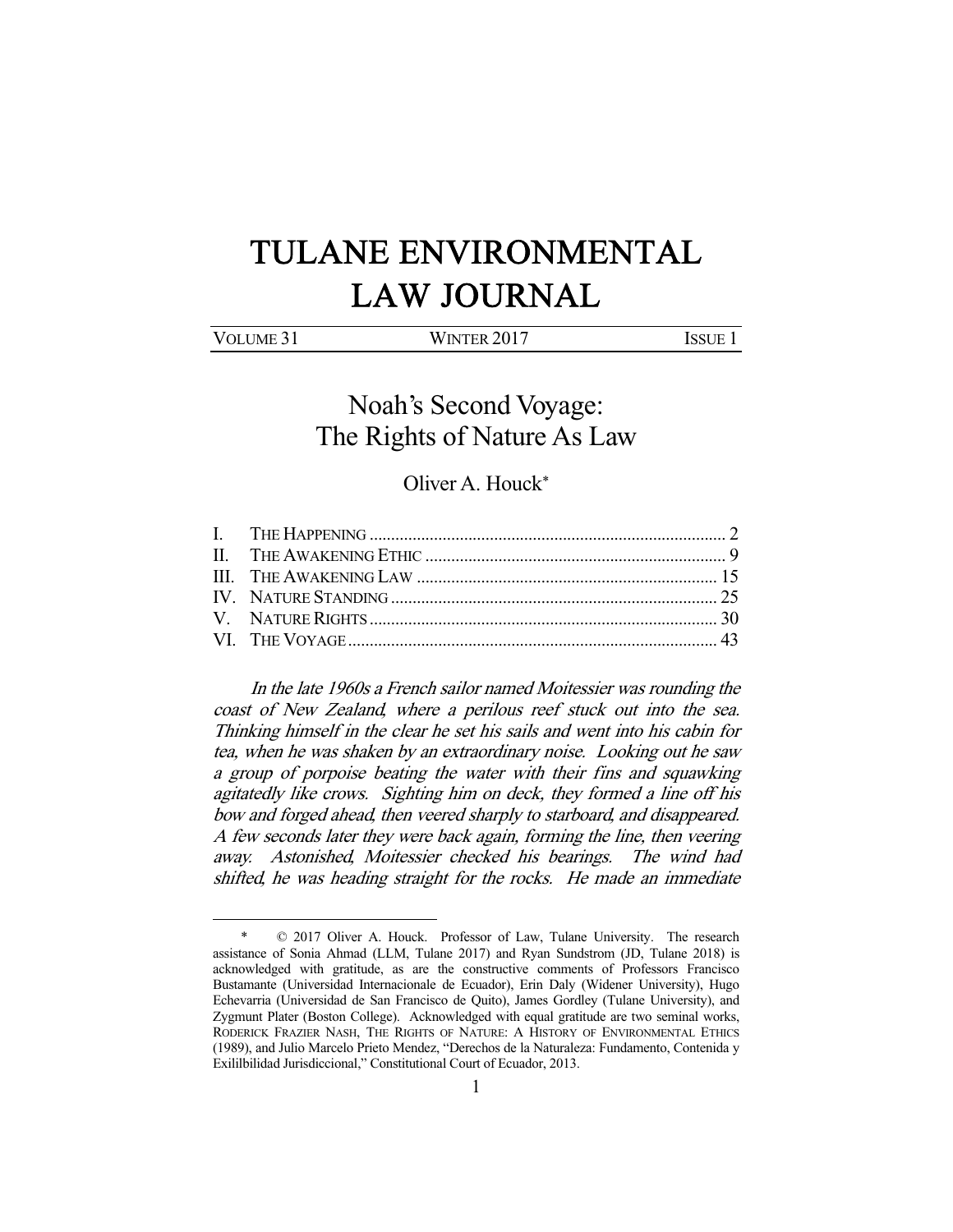adjustment and this time the porpoise gathered around him, chirping, in apparent celebration. A huge adult executed a complete flip in the air and crashed forward, leading the pack away. Only two remained, one off each side of the bow, piloting Moitessier by.<sup>1</sup>

 I ask my students what this passage says about the natural world, and what the law might do about it. For a long time, I'd no idea.

 One of the most enduring stories of the Bible, mirrored in the stories of other faiths as well, is that of Noah loading his Ark, saving the creatures of the known world. Many of those mentioned were of little use to Noah, including "everything that creeps on the ground."<sup>2</sup> He certainly couldn't eat them all. Some were so tiny he could not even have known they were there. Yet he saved them, every one. Which raises the question, why would God have done this? And why would the story whether read as fable, gospel, or the history of a great Mesopotamian flood—have remained so deeply embedded some two millennia after the time of Christ? $3^3$ 

 These issues lay lurking in the rear guard of Western civilization, marginally relevant, until quite recently when they have come again to the fore. Noah is back, not just the notion of humans protecting nature, but the elusive reason why. And the answer emerging, one not even dared to be articulated at some points in the journey, is that these creatures, all creatures, not just the useful ones, not just handsome or sentient ones, including the habitats on which they depend, entire ecosystems, have their own right to board the Ark, as well, a protected right, to be.

 To some, the proposition is ridiculous. To others it could save the planet.

#### I. THE HAPPENING

"Given that neither provincial regulation or national law contemplate a process for evaluating the condition of caged animals, I consider that a

 <sup>1.</sup> BERNARD MOITESSIER, LA LONGUE ROUTE, 1971-99 (1971).

 <sup>2.</sup> Genesis 6:20.

 <sup>3.</sup> Still earlier versions of the great flood story date back to the Sumerians and the Epic of Gilgamesh, and perhaps yet before. For earlier "Great Flood Stories," see Ishann Tharoor, Before Noah: Myths of the Flood Are Far Older than the Bible, Time (Apr. 1, 2014), http://time.com/44631/noah-christians-flood-aronofsky/. What the Book of Genesis adds, inter alia, is a broader range of species in the boat, perhaps to explain the evident diversity of life that then abounded. Whatever the motive, the inclusion of creatures of no known service to man also evidences something more than awareness, and more than need, between humans and the rest of nature that was doubtless stronger then than today, but which endures. See E.O. WILSON  $\&$ STEPHEN R. KELLERT, THE BIOPHILIA HYPOTHESIS (1993). Rights in nature rise from, and reflect, this bond.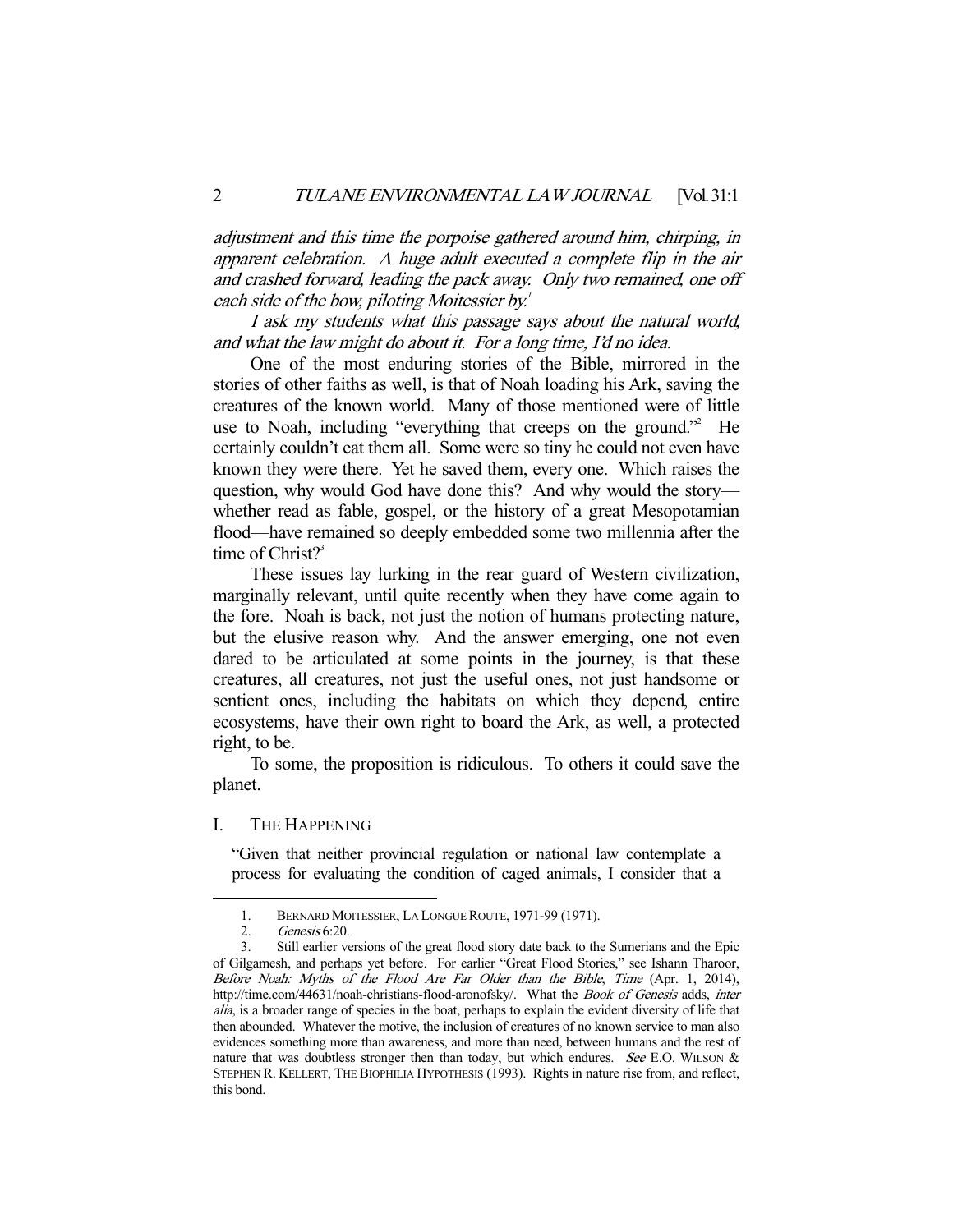petition of habeas corpus is appropriate for an animal deprived of his essential rights."

—Court of Mendoza, Argentina,  $2015^4$ 

"We . . . declare the [g]laciers, including Gangotri & Yamunotri, rivers, streams, rivulets, lakes, air, meadows, dates, jungles, forests, wetlands, grasslands, springs and waterfalls, legal entity/legal person/juridical person/moral person/artificial person having the status of a legal person, with all corresponding rights . . . of a living person, in order to preserve and conserve them.

#### —High Court of Uttarakhand, India,  $2017<sup>5</sup>$

 First come the creatures. A judge in Argentina, in the absence of applicable legislation, grants<sup>6</sup> a writ of habeas corpus to a chimpanzee held in captivity, ordering that it be released. The Supreme Court of Colombia grants the same writ for an Andean (Spectacled) Bear, finding it a "sentient being."7 Similar cases are pending in the state of New York and they will not go away.<sup>8</sup> A Japanese court (reluctantly) denies standing to a rare species of rabbit but the government, responding to a strong public reaction, opts to codify the same protections anyway.<sup>9</sup> China does the same for a near-extinct deer.<sup>10</sup> The Supreme Court of Pakistan enjoins sport hunting of the Houbara Bustard, on the basis of

8. See Melissa Daniels, Chimps Can't Secure Habeas Corpus, NY Appeals Court Says, LAW 360 (June 8, 2017), https://www.law360.com/articles/932851/chimps-can-t-secure-habeascorpus-ny-appeals-court-says. For a fuller litigation docket and a discussion of its rationale, see Litigation, A Legal Team with the Power To Make History for Nonhuman Animals, NONHUM. RTS. PROJECT, https://www.nonhumanrights.org/litigation/ (last visited Nov. 11, 2017), and STEVEN M. WISE, RATTLING THE CAGE: TOWARDS LEGAL RIGHTS FOR ANIMALS (2000) (making the case for legal personhood for primate species). For the most recent initiative, see Brigit Katz, Lawsuit Seeks "Personhood" for Three Connecticut Elephants, SMITHSONIAN.COM (Nov. 16, 2017), https://www.smithsonianmag.com/smart-news/lawsuit-contends-three-elephants-are-legalpersons-180967240/.

9. Taka'aki Kagohashi, The Amami 'Rights of Nature' Lawsuit, Soc. Sci. JAPAN (Inst. of Soc. Sci., Univ. of Tokyo, Tokto, Japan), Apr. 23, 2002, at 14, http://newslet.iss.utokyo.ac.jp/ssj23/ssj23.pdf; Meera Dolasia, YAY! Japan's Rare Black Amami Rabbits No Longer Endangered, DOGO NEWS (Jan. 12, 2013), https://www.dogonews.com/2013/1/13/yayjapans-rare-black-amami-rabbits-no-longer-endangered.

 10. See Louise Watt, Associated Press, China's Rare Milu Deer Return in Victory for Conservation, CTV NEWS (Apr. 26, 2017), https://www.ctvnews.ca/sci-tech/china-s-rare-miludeer-return-in-victory-for-conservation-1.3385583.

 <sup>4.</sup> Tercer Juzgado de Garantias, case no. P-72.254/15, 44 (Mza.).

 <sup>5.</sup> Lalit Miglani v. State of Uttarkhand, Writ Petition (PIL) No. 140 of 2015, 64 (India).

 <sup>6.</sup> Tercer Juzgado de Garantias, case no. P-72.254/15, 44 (Mza.).

 <sup>7.</sup> Case of Luis Domingo Gomez Maldonado, AHC4806-2017, Supreme Court of Justice, July 26, 2017 (Colom.). The Opinion cites animal rights literature going back to the mid-1800s, Opinion at 8, and recent developments in Germany, Switzerland, and Ecuador, Opinion at 15, among others. It further cites, and aligns itself with, the evolution of nature rights more broadly and the role of courts to vindicate them, Opinion at 26.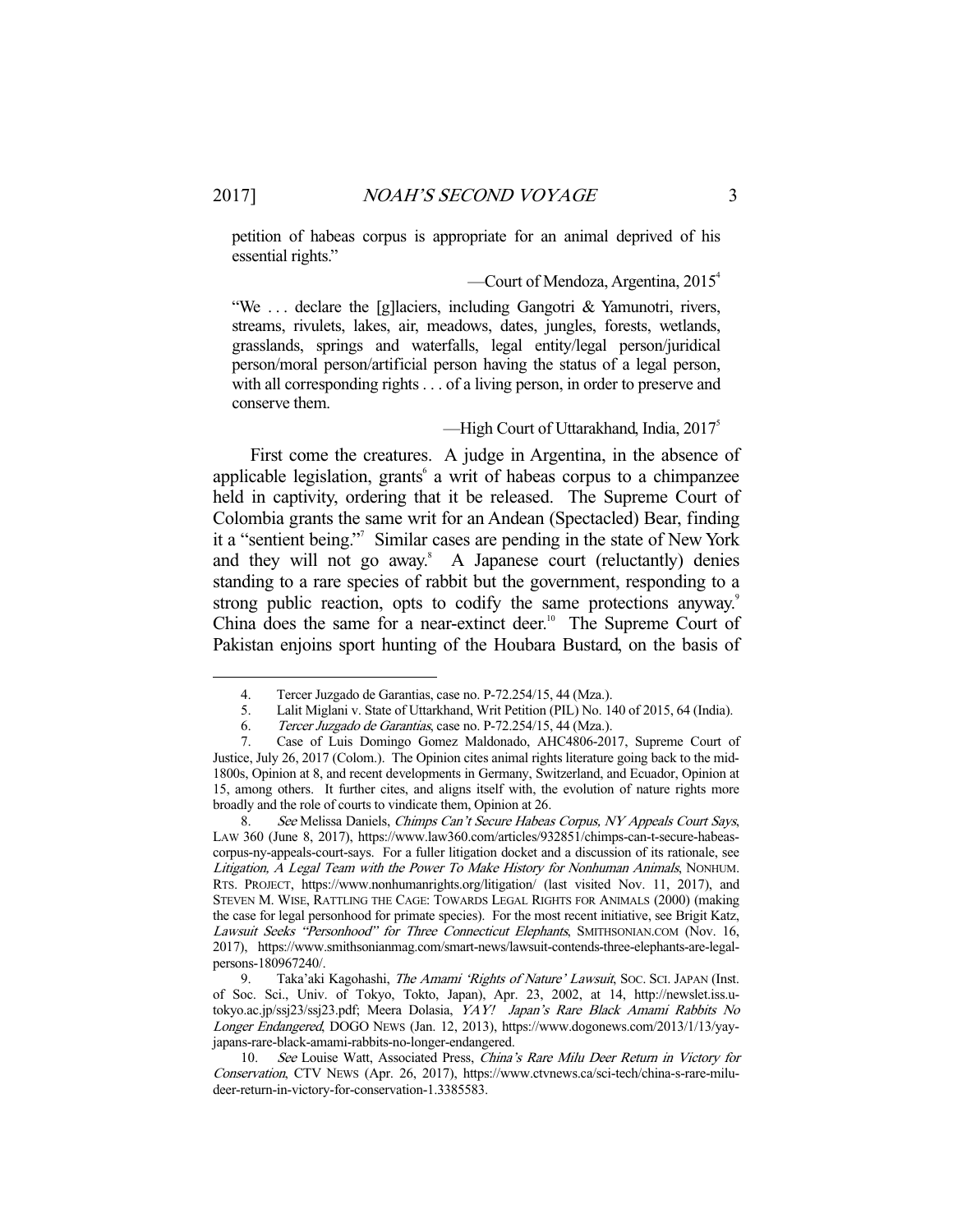Koranic teachings that place all species in a sacred trust.<sup>11</sup> A U.S. federal court recognizes the endangered Okinawa Dugong as a cultural heritage, limiting the expansion of a military base into its habitat.<sup>12</sup> An Ecuadorian court imposes heavy sanctions against shark poachers in a marine reserve, declaring it the highest duty of the State to guarantee both human and nature rights.<sup>13</sup> Germany extends constitutional protections to all animals, domestic and wild, and to the life systems that support them.<sup>14</sup> We are back to Noah, phase two. These are decisions of law.

 Then come the rivers. A New Zealand court ratifies a consent decree according the Whanganui River watershed its own entitlement to protection, in its own name.<sup>15</sup> A court in Ecuador orders the restoration of the Loja-Villacamba River, again in its own name.<sup>16</sup> In a case involving mining wastes, the Constitutional Court of Colombia grants relief to the Atrato River, recognizing its intrinsic right to exist, undefiled.17 The Supreme Court of India, citing the Whanganui precedent and the tenets of Hinduism, accords the Ganges and Yamuna Rivers similar rights to protection and restoration, their right as legal persons to regain a natural state.<sup>18</sup> Human guardians are appointed in

13. See Hugo Echevarria, When Sharks Have Lawyers, CNH TOURS (Sept. 13, 2017), https://www.cnhtours.com/news/2017/9/13/when-sharks-have-lawyers/; Email from Professor Echevarria to author (Oct. 16, 2017) (on file with author) (quoting from the opinion). The boat captain was sentenced to four years in prison, members of the crew to lesser terms. Id.

 18. Mohd Salim v. State of Uttarkhand & Others, Writ Petition (PIL) no. 26 of 2014 (India). In July of 2017, the Supreme Court of India stayed the opinion on procedural grounds, not questioning the right itself. See SC Stays Uttarakhand HC Order on Ganga, Yaumuna Living

 <sup>11.</sup> Aamir Maroof Akhtar v. Federation of Pakistan & Others, Constitutional Petition No.38 of 2015.

Stewards, as opposed to absolute owners, cannot use or exploit natural resources with abandon, nor hunt a species till its status becomes vulnerable or extinct. If any species for want of habitat or as a result of hunting or exploitation is endangered or becomes extinct the khalifah violates his/her trust.

 <sup>12.</sup> See Okinawa Dugong v. Gates, 543 F. Supp. 2d 1082 (N.D. Cal 2008) (requiring consultation under the National Historic Preservation Act).

 <sup>14.</sup> GRUNDGESETZ [GG] [BASIC LAW] art. 20-A (Ger.), translation at https://www.gesetzeim-internet.de/englisch\_gg/.

 <sup>15.</sup> Te Awa Tupua [Whanganui River Claims Settlement] Bill 2016 (N.Z.), http://www. legislation.govt.nz/bill/government/2016/0129/latest/DLM6830851.html?src=qs.

 <sup>16.</sup> Provincial Court of Loja, case no. 11121-2011-0010 (Ecuador).

 <sup>17.</sup> Constitutional Court of Colombia, EXPDT T-5.016.242. For a discussion of this case, see Hugo Echevarria, The Case of the Atrato River: A Legal View of the Rights of Nature (June 4, 2017) (unpublished article), http://ow.ly/d/6prI ("When reading—and rereading—the judgement, the notion of transition emerges. There is a sense of change in the legal approach from anthropocentric to biocentric, to ecocentric. There is a change in the interpretation of the norm. From this perspective, the ruling gives us an interesting look at the future of environmental law. In this future time, laws surrounding rights of Nature are closer to what we believe, because the damages done to Nature have not ceased, and have increased in intensity.").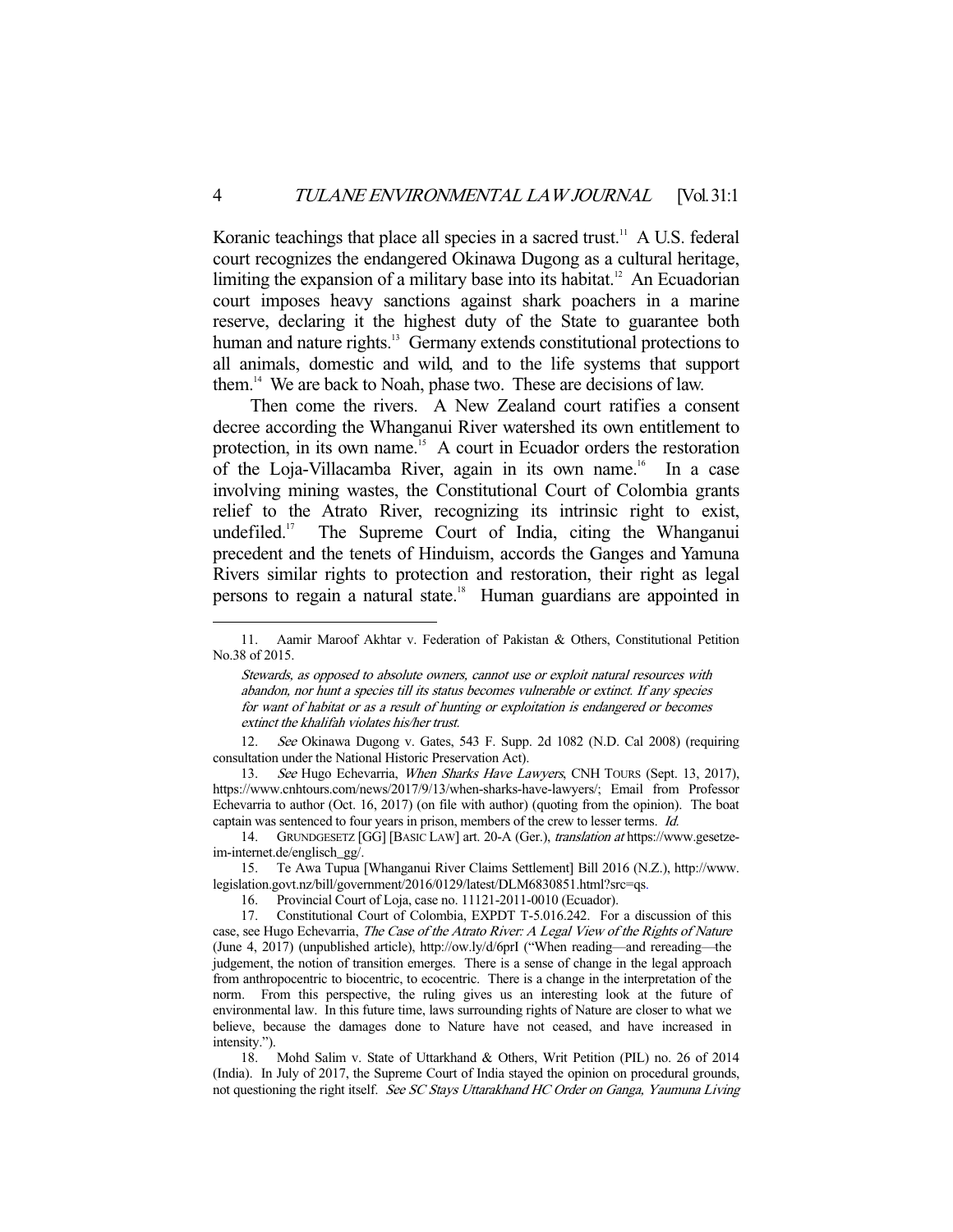each of these cases, but the rights are those of the rivers. One month later the same rights are granted to India's Gangotri and Yamunotri glaciers, including their waterfalls, lakes, and meadows.<sup>19</sup> Each of these decisions within the last three years.<sup>20</sup>

 Then comes all of nature, writ large. The Ecuadorian constitution is amended to vest rights in all of mother nature, or Pachamama; $21$ subsequent court decisions cite these provisions with approval, even against challenges based on other constitutional values.<sup>22</sup> Neighboring Bolivia follows suit with legislation declaring the same, $^{23}$  and more, and both countries are now poised for steps toward their implementation. The new constitution of Mexico City includes a rights of nature provision, as does that of the state of Guerrero.<sup>24</sup> Similar laws are under development in Argentina, Brazil, Cameroon, Colombia, Nepal,

Entity Status, INDIAN EXPRESS (July 8, 2017, 12:53 AM), http://indianexpress.com/article/india/ sc-stays-uttarakhand-hc-order-on-ganga-yamuna-living-entity-status-4740884/.

 <sup>19.</sup> Tercer Juzgado de Garantias, case no. P-72.254/15, 44 (Mza.).

 <sup>20.</sup> Similar interventions have been filed by Community Legal Environmental Defense Fund (CELDF) on behalf of three river-ecosystems, Email from Thomas Linzey, CELDF, to author (Oct. 10, 2017) (on file with author), identifying cases in Pennsylvania and Oregon; see Seneca Res. Corp. v. Township of Highland, 863 F.3d 245 (3d Cir. 2017) (denying intervention); Julie Turkewitz, Corporations Have Rights. Why Shouldn't Rivers?, N.Y. TIMES (Sept. 26, 2017), https://www.nytimes.com/2017/09/26/us/does-the-colorado-river-have-rights-a-lawsuitseeks-to-declare-it-a-person.html. Perhaps the most intriguing response to date came on a motion to intervene by the Siletz River Ecosystem in Oregon, denied for lack of "personhood" but with an observation from the bench that she found the concept one which "needed to evolve," and encouraging CELDF to appeal. Email from Ann B. Kneeland, J.D., to Kai Huschke, CELDF (Sept. 12, 2017) (on file with author). Meanwhile, an unrelated case was filed on behalf of the Colorado River—see Amended Complaint for Declaratory Relief, Colo. River Ecosystem v. State of Colo., Case No. 1:17-cv-02316 (D. Colo. filed Nov. 3, 2017)—but subsequently withdrawn. More water lapping at the door.

 <sup>21.</sup> CONSTITUCIÓN DE LA REPÚBLICA DEL ECUADOR [CONSTITUTION OF THE REPUBLIC OF ECUADOR], arts. 71-73.

 <sup>22.</sup> For summaries of the earlier opinions, see Hugo Echevarria, Rights of Nature: The Ecuadorian Cases (unpublished article) (on file with author) (describing the "Biodigester" Case, 2009, Ecological Reserve Case, 2012, and Artisanal Mining Case, 2012); Daniel Norõna, L.L.M. Casenotes: Right of Nature in Ecuador (Oct. 27, 2017) (unpublished Tulane University Rights of Nature Seminar paper) (on file with author) (describing additional cases); Craig Kauffman & Pamela L. Martin, Can Rights of Nature Make Development More Sustainable? Why Some Ecuadorian Lawsuits Succeed and Others Fail, 92 WORLD DEV. 130, 130-47 (2016). For a yet more recent update, see infra note 221.

 <sup>23.</sup> World People's Conference on Climate Change and the Rights of Mother Earth, Universal Declaration of the Rights of Mother Earth (Apr. 22, 2010), https://therightsofnature.org/ wp-content/uploads/FINAL-UNIVERSAL-DECLARATION-OF-THE-RIGHTS-OF-MOTHER-EARTH-APRIL-22-2010.pdf.

 <sup>24.</sup> CONSTITUCIÓN POLÍTICA DE LA CIUDDAD DE MÉXICO [POLITICAL CONSTITUTION OF THE CITY OF MEXICO] art. 18, A, paras. 2-3; CONSTITUCIÓN POLÍTICA DEL ESTADO LIBRE Y SOBERANO DE GUERRERP [CONSTITUTION OF THE STATE OF GUERRERO] art. 2.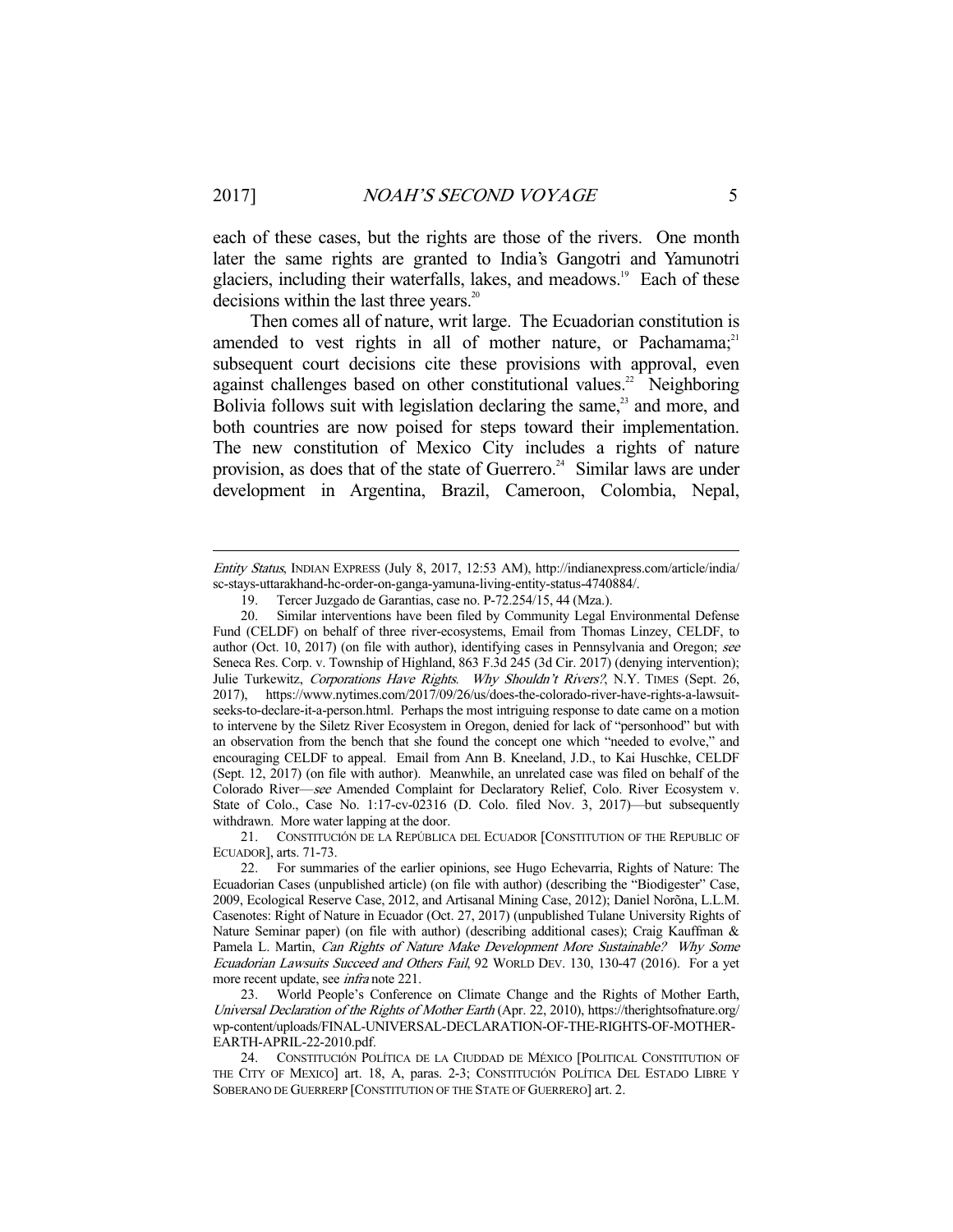Sweden,<sup>25</sup> and the European Union as a whole<sup>26</sup> . . . and the count keeps growing.

 Meanwhile, at the community level, rights of nature ordinances have been enacted by more than thirty local governments across the United States ranging from Pittsburg to Santa Monica.<sup>27</sup> At the same time, Native American governments are adopting the same measures, beginning with the Ho-chunk Nation of Wisconsin and the Chippewa close behind.<sup>28</sup> Born, as in Ecuador and Bolivia, in defense of selfdetermination and natural environments, these ordinances provide both substantive rights (e.g., "Ecosystems and natural communities within [ ] possess the right to exist, flourish and evolve"), and local standing to enforce them.<sup>29</sup> This count, too, is rising.

<sup>25.</sup> See Craig M Kauffman & Linda Sheehan, The Rights of Nature: Guiding Our Responsibilities Through Standards, in STEPHEN J. TURNER ET AL., ENVIRONMENTAL RIGHTS: THE DEVELOPMENT OF RIGHTS (Cambridge Press, forthcoming).

 <sup>26.</sup> Ito Mumta, Draft Directive of the European Parliament and of the Council for Securing the Rights of Nature (on file with author); see also Envisioning a World That Considers Nature's Rights: An Introductory Discussion in Europe, IUCN (Mar. 31, 2017), https://www.iucn. org/news/europe/201703/envisioning-world-considers-nature%E2%80%99s-rights-introductorydiscussion-europe.

 <sup>27.</sup> See Kauffman & Sheehan, supra note 25, at 1. For a description of the legal skirmishing in Pennsylvania over these ordinances, see Craig Kauffman & Pamela Martin, Comparing Rights of Nature Laws in the US, Ecuador and New Zealand: Emerging Strategies in the Battle Between Environmental Protection and 'Development,' Presentation at the International Studies Assn Annual Conference (Feb. 23, 2017) (on file with author). See also Mari Margil, Los Derechos De La Naturaleza: Rights-Based Protection For Pachamama (unpublished article), https://therightsofnature.org/wp-content/uploads/pdfs/Margil\_Rights-Based%20Protection\_Pachamama.pdf; Justin Nobel, How a Small Town Is Standing Up to Fracking, ROLLING STONE (May 22, 2017), http://www.rollingstone.com/politics/news/how-asmall-town-is-standing-up-to-fracking-w482577; Jeremy Deaton & Mariano Surillo, Meet the Rural Pennsylvania Town at the Forefront of Environmental Law, ECOWATCH (July 24, 2017), https://www.ecowatch.com/grant-township-pennsylvania-2463074551.html. These local initiatives have been assisted by the CELDF, which was also instrumental in the constitutional amendments establishing the rights of nature in Ecuador, Margil supra. In addition, a Pennsylvania farmer has executed a "rights of nature" easement to protect his land from fracking and similar intrusions. See Press Release, Glob. All. for the Rights of Nature, Pennsylvania Farmer Protects Rights of Nature Through Conservation Easement (Apr. 10, 2013), https://the rightsofnature.org/rights-of-nature-laws/rights-of-nature-through-conservation-easement/.

<sup>28.</sup> Telephone Interview with Thomas A. Linzey, CELDF (Sept. 19, 2017); see also Bill Greendeer, Wo-Chunk Nation, Casey Camp-Horinek, Ponca Tribe of Oklahoma, & Deon Ben, Navajo Nation, Presentations at the Tulane University CELDF Symposium: The Rights of Nature (Oct. 27, 2017), https://www.youtube.com/watch?v=PO1eT-mmA8I. One of the reservations expressed to the concept of "rights" is the degree to which Western rights have been historically used to deprive Native Americans of their lives and lands, "the way they stole from us." Greendeer, supra.

 <sup>29.</sup> Email from Thomas A. Linsey, CELDF, to author (Sept. 19, 2017) (on file with author). Damages, in cases of harm already occasioned, are to be measured by the costs of restoration and used exclusively for that purpose. Id.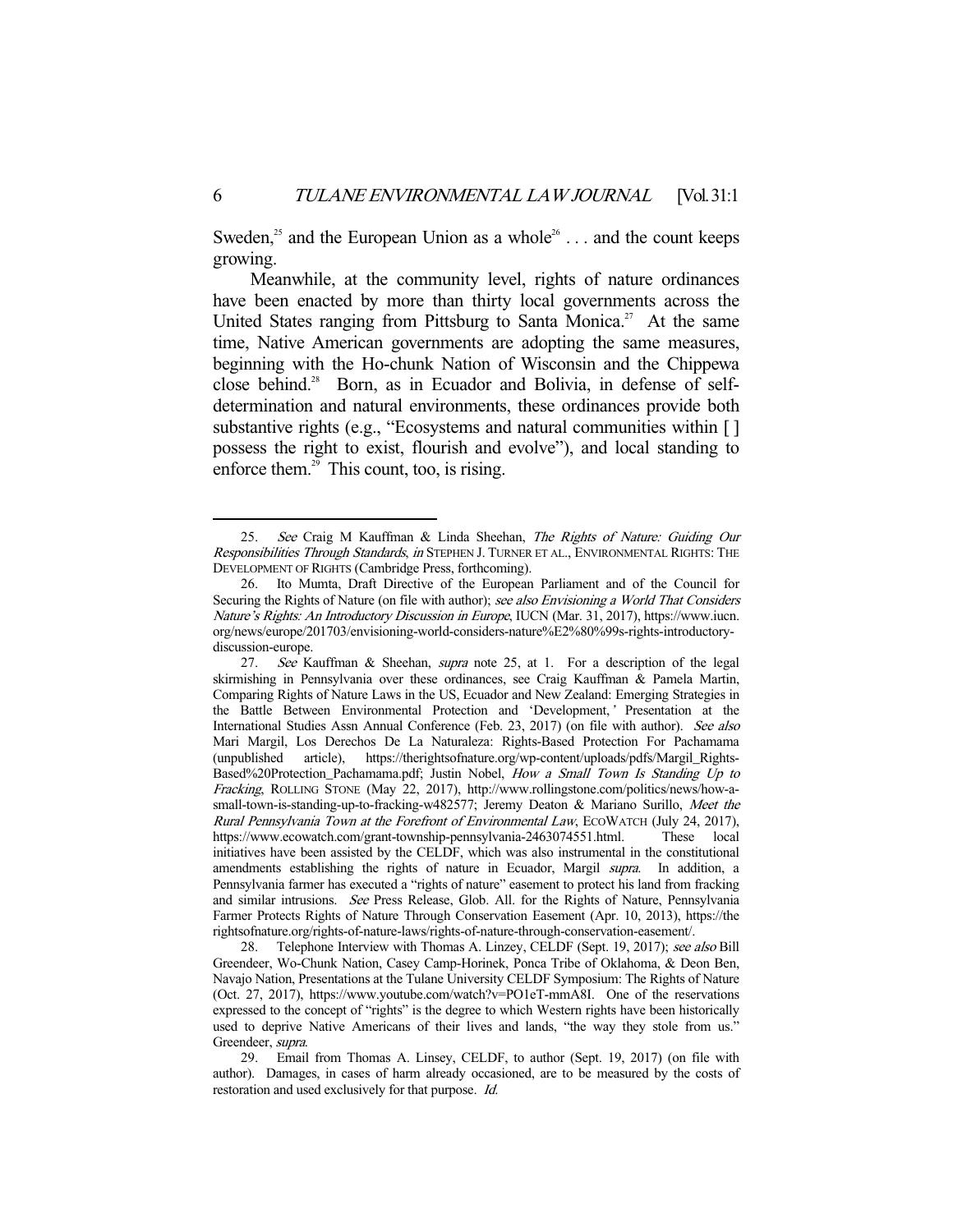And rises to international levels as well. As early as 1982, the world community, led by Zaire, adopted the United Nations Charter for the Rights of Nature declaring rights (and human responsibilities) for all living things and garnering the signatures of 111 countries.<sup>30</sup> The Charter received collateral support from the 1972 Stockholm Convention, which thrusts environmental obligations onto the world stage; $31$  the Convention on International Trade and Endangered Species adopted the following year;<sup>32</sup> the United Nations (U.N.) Convention on Biodiversity of 1982 emphasizing the importance of all wild species; $33$  the Rio Convention of  $1992^{34}$  and its focus on sustainability; and several less formal convocations since including the People's Conference on Human Rights and the Rights of Mother Earth held in Cochabamba, Bolivia, in 2010.<sup>35</sup> This same year the U.N. released its *Experts' Summary Report on* Harmony with Nature—Theme: Earth Jurisprudence, asserting the "fundamental legal rights of ecosystems and species to exist, thrive and regenerate."36 A people's Tribunal for the Rights of Nature was established in 2014 and has held well-attended field hearings in Paris, Ecuador, and Peru. $37 \text{ In } 2016$  the International Union for the Conservation of Nature's World Congress on the Environment endorsed nature rights as essential to the future of life on earth, followed by the International Union itself this year.<sup>38</sup> The 2017 U.N. celebration of Earth

 <sup>30.</sup> G.A. Res. 37/7, World Charter on Nature (Oct. 28, 1982); see also Harold W. Wood Jr, United Nations World Charter for Nature: The Developing Nations Initiative To Establish Protections for the Environment, 12 ECOLOGY L.Q. 977 (1985). The United States participated in the negotiations but with a change in administration did not sign.

 <sup>31.</sup> U.N. Conference on the Human Environment, Declaration of the United Nations Conference on the Human Environment, U.N. Doc. A/CONF.48/14/Rev.1 (Ch. I) (June 5-16, 1972).

 <sup>32.</sup> Convention on International Trade in Endangered Species of Wild Fauna and Flora, Mar. 3, 1973, 27 U.S.T. 1807, T.I.A.S. No. 8249, 993 U.N.T.S. 243, ELR STAT. 40336.

 <sup>33.</sup> Convention on Biological Diversity, June 5, 1992, U.N. Doc. DPI/1307, reprinted in 31 I.L.M. 818 (1992).

 <sup>34.</sup> United Nations Conference on Environment and Development: Rio Declaration on Environment and Development, U.N. GAOR, 47th Sess., Agenda Item 9, at 1, UNCED Doc. A/CONF.151/5/Rev.1 (1992), reprinted in 31 I.L.M. 876 (1992).

 <sup>35.</sup> See People's Conference on Climate Change and the Rights of Mother Earth, GLOBAL ALLIANCE FOR RTS. NATURE, http://therightsofnature.org/cochabama-rights/ (last visited Dec. 14, 2017).

 <sup>36.</sup> Experts' Summary Rep. on Harmony with Nature—Theme: Earth Jurisprudence, U.N. Doc A/71/266 (Aug. 1, 2016).

<sup>37.</sup> International Rights of Nature Tribunal, GLOBAL ALLIANCE FOR RTS. NATURE, http://therightsofnature.org/rights-of-nature-tribunal/ (last visited Dec. 14, 2017).

 <sup>38.</sup> Mike Gaworecki, Nature's Right To Exist Gets a Boost from Key Organizations, MONGABAY (Oct. 13, 2016), https://news.mongabay.com/2016/10/natures-right-to-exist-gets-aboost-from-key-organizations/.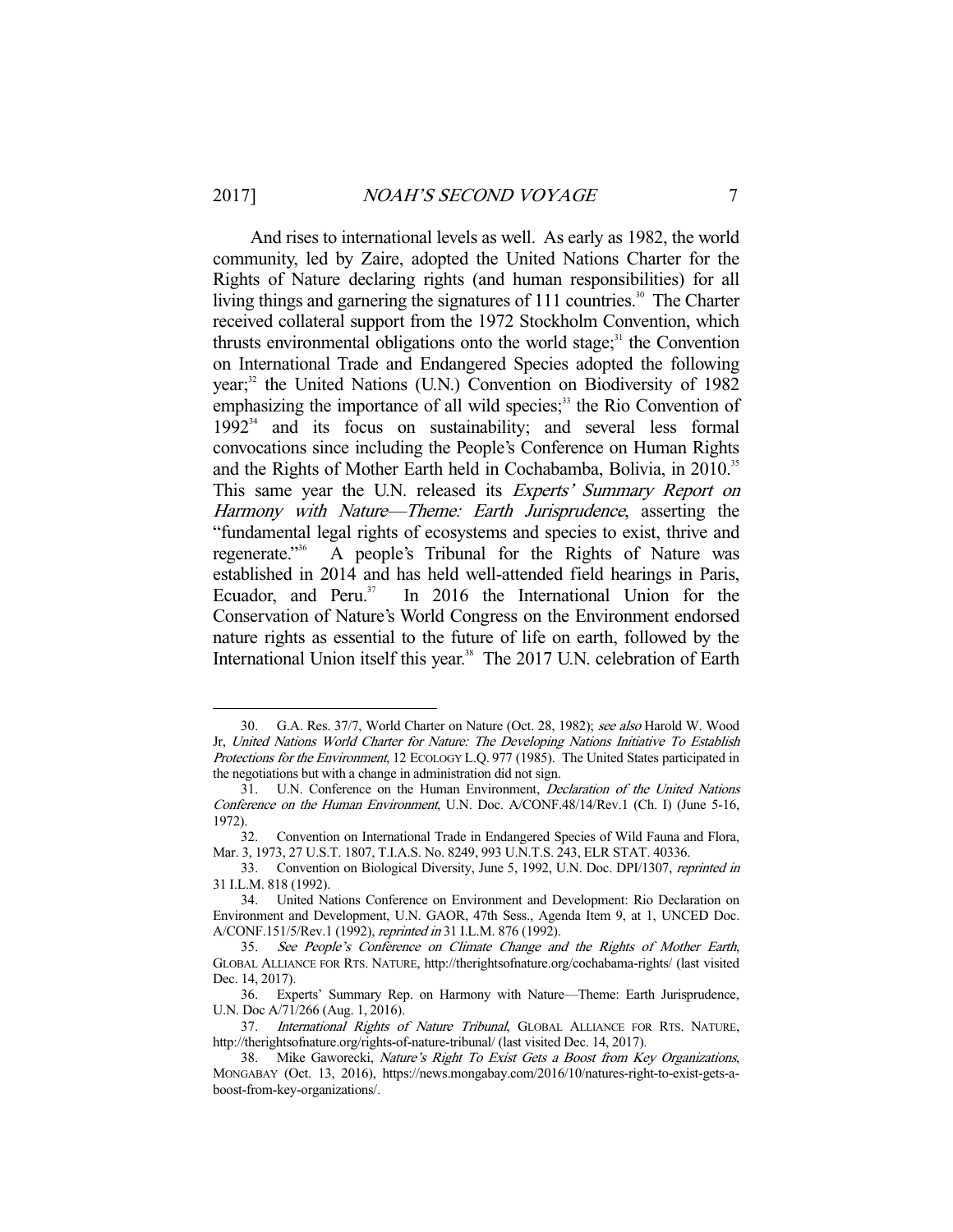Day featured the rights of nature as its first order of business, front and center.<sup>39</sup> A circle is closing on the international stage.

 Religious institutions, too, are taking note, and steps beyond. The 2015 Encyclical of Pope Francis, On Care for Our Common Home, expanding on declarations of his predecessors, condemned human treatment of nature as "an object," enabling us to "plunder" her at will.<sup>40</sup> "Because of us," he said on a follow-up occasion, "thousands of species will no longer give glory to God by their very existence," concluding: "We have no such right."<sup>41</sup> Three years earlier, the High Council of Bishops of the Russian Orthodox Church had made a similar declaration of its own, finding an urgency to protect "the variety of life" and proclaiming the destruction of nature to be the "consequence of human sin."42 Islamic authorities have spoken likewise, finding a unity of all beings in the Quran ("Certainly the creation of the heavens and the earth is greater than the creation of humanity. . . there is no animal on land, nor a bird flying with its wings, but are communities like you.").<sup>43</sup> The Jewish faith, long torn (as with Christianity) between subjugating nature and respecting it, has also moved distinctly into the respect column.<sup>44</sup> A convergent evolution of religions, catching the train and now leading the way.<sup>45</sup>

 <sup>39.</sup> Envisioning a World That Considers Nature's Rights: An Introductory Discussion in Europe, supra note 26.

<sup>40.</sup> Pope Francis, Encyclical Letter, 'Laudato Si': On Care For Our Common Home, HOLY SEE FRANCIS para. 2 (May 24, 2015), http://w2.vatican.va/content/dam/francesco/pdf/ encyclicals/documents/papa-francesco\_20150524\_enciclica-laudato-si\_en.pdf.

<sup>41.</sup> See John Copeland Nagle, Pope Francis, Environmental Anthropologist, 28 REGENT U. L.REV. 7 (2015-2016).

 <sup>42.</sup> Statement on the Environment by the Russian Orthodox Church, ORTHODOX FELLOWSHIP TRANSFIGURATION (Feb. 4, 2013), http://www.orth-transfiguration.org/statement-onthe-environment-by-the-russian-orthodox-church/.

 <sup>43.</sup> QURAN 6:38, 40:57.

<sup>44.</sup> Hava Tirosh-Samuelson, *Introduction* to JUDAISM AND ECOLOGY: CREATED WORLD AND REVEALED WORD (Hava Tirosh-Samuelson ed., 2002), http://fore.yale.edu/publications/ books/cswr/judaism-introduction/. For a brief synopsis of Judaism's current perspective, see Jewish Views on the Environment, REFORMJUDIASM.ORG, https://reformjudaism.org/jewishviews-environment (last visited Dec. 20, 2017). Neither the views of Christianity nor Judaism were monolithic on this question (nor are they so today). St. Francis of Assisi was preaching love of all God's creatures in the early 1200s, as was the Jewish Philosopher Moses Maimonides in reference to the Great Chain of Being, writing: "It should *not* be believed that all things exist for the sake of the existence of man. On the contrary, all other beings, too, have been intended for their own sakes and not for the sake of something else." JOHN PASSERMORE, MAN'S RESPONSIBILITY FOR NATURE 12 (1974), cited in ZYGMUNT J.B. PLATER ET AL., ENVIRONMENTAL LAW AND POLICY: NATURE, LAW AND SOCIETY (2016).

<sup>45.</sup> The religious movement rises from the grass roots as well. See El Salvador; Catholic Church Wants Mining Ban, E&E News: GREENWIRE (Feb. 7, 2017), https://www.eenews.net/ greenwire/2017/02/07/stories/1060049658; Harriet Sherwood, Pennsylvania Nuns Oppose Fracking Gas Pipeline Through 'Holy' Land, GUARDIAN (July 19, 2017, 12:31 PM), https://www.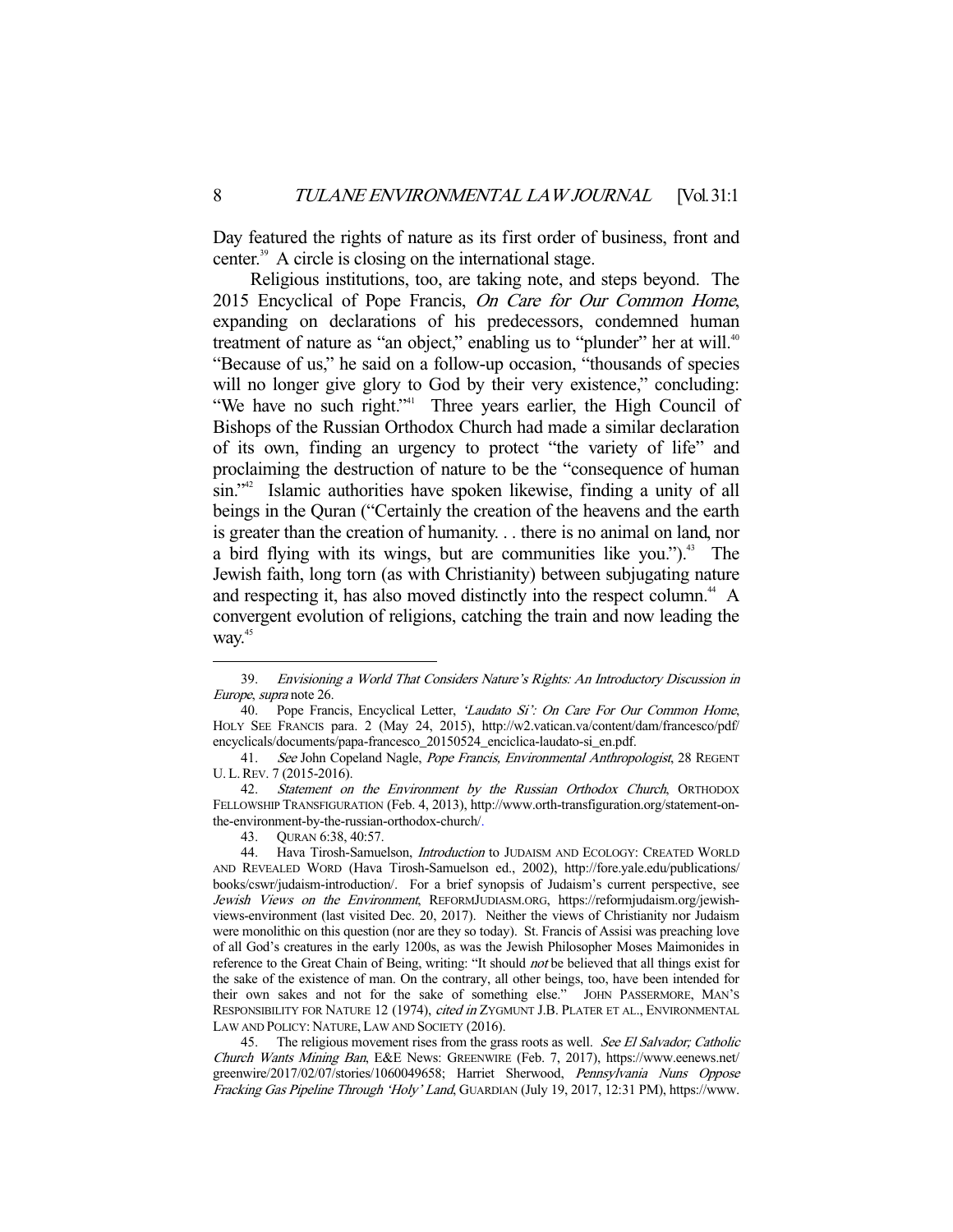From local communities, indigenous peoples, and developing countries to international forums and the highest pulpits, an organizing principle is on the march, and it is elegantly basic: nature is no longer simply something for humans to exploit. It enjoys its own rights as well, from lowly insects to the great apes and entire landscapes, starting with the right to exist . . . a right simply to be. Long the subject of moral philosophy and centuries of debates, these rights are now entering the legal world. Ethics is changing the law and the law is changing ethics, including our view of life around us . . . and of ourselves. Therein lies both the great promise of nature rights and their inherent pitfall. By and large humans do not like to change, nor do they like limits, nor do they like to fall from grace.

II. THE AWAKENING ETHIC

-

"Man, if we look to final causes, may be regarded as the centre of the world; insomuch that if man were taken away from the world the rest would seem to be all astray, without aim or purpose."

—Sir Francis Bacon  $(1561-1626)^{46}$ 

"Man has been here 32,000 years .... If the Eiffel Tower were now representing the world's age, the skin of paint on the pinnacle-knob at its summit would represent man's share of that age; and anybody would perceive that skin was what the Tower was built for. I reckon they would, I dunno."

—Mark Twain  $(1835-1910)^{47}$ 

theguardian.com/environment/2017/jul/19/pennsylvania-nuns-oppose-fracking-gas-atlanticsunrise-pipeline; Andre Blumberg, *Buddhist Monks Ordain Trees To Protect the Environment*, HUFFINGTON POST (Mar. 9, 2015), https://www.huffingtonpost.com/2015/03/04/buddhist-monksordain-trees\_n\_6784568.html (adding that this practice has extended to other countries such as Laos and Sir Lanka).

 <sup>46.</sup> FRANCIS BACON, OF THE WISDOM OF THE ANCIENTS, ch. XXVI, para. 3 (London, Longman 1857), reprinted in BARTLEBY.COM (2010), http://www.bartleby.com/82/.

<sup>47.</sup> J. Michael Pratt, A Fossil Guide to Mark Twain's Essay "Was the World Made for Man?," 3 MARK TWAIN ANN. 81 (2005). By way of example, the American Alligator is 150 million years old, sharks over 400 million, jelly fish and sea sponges over 550 million. See American Alligator, NAT'L GEOGRAPHIC, http://www.nationalgeographic.com/animals/reptiles/a/ american-alligator/ (last visited Dec. 20, 2017); 450 Million Years of Sharks, SHARKSAVERS: WILDAID, http://www.sharksavers.org/en/education/biology/450-million-years-of-sharks1/ (last visited Dec. 20, 2017); Jellyfish and Comb Jellies, SMITHSONIAN INSTITUTION: OCEAN PORTAL FIND YOUR BLUE, http://ocean.si.edu/jellyfish-and-comb-jellies (last visited Dec. 20, 2017); Ben Harder, Was the Humble Sponge Earth's First Animal?, NAT'L GEOGRAPHIC NEWS (APR. 1, 2002), https://news.nationalgeographic.com/news/2002/04/0401\_0401\_shapeoflife1.html; The Origin of Birds, UNDERSTANDING EVOLUTION, http://evolution.berkeley.edu/evolibrary/article/ evograms\_06 (last visited Dec. 20, 2017).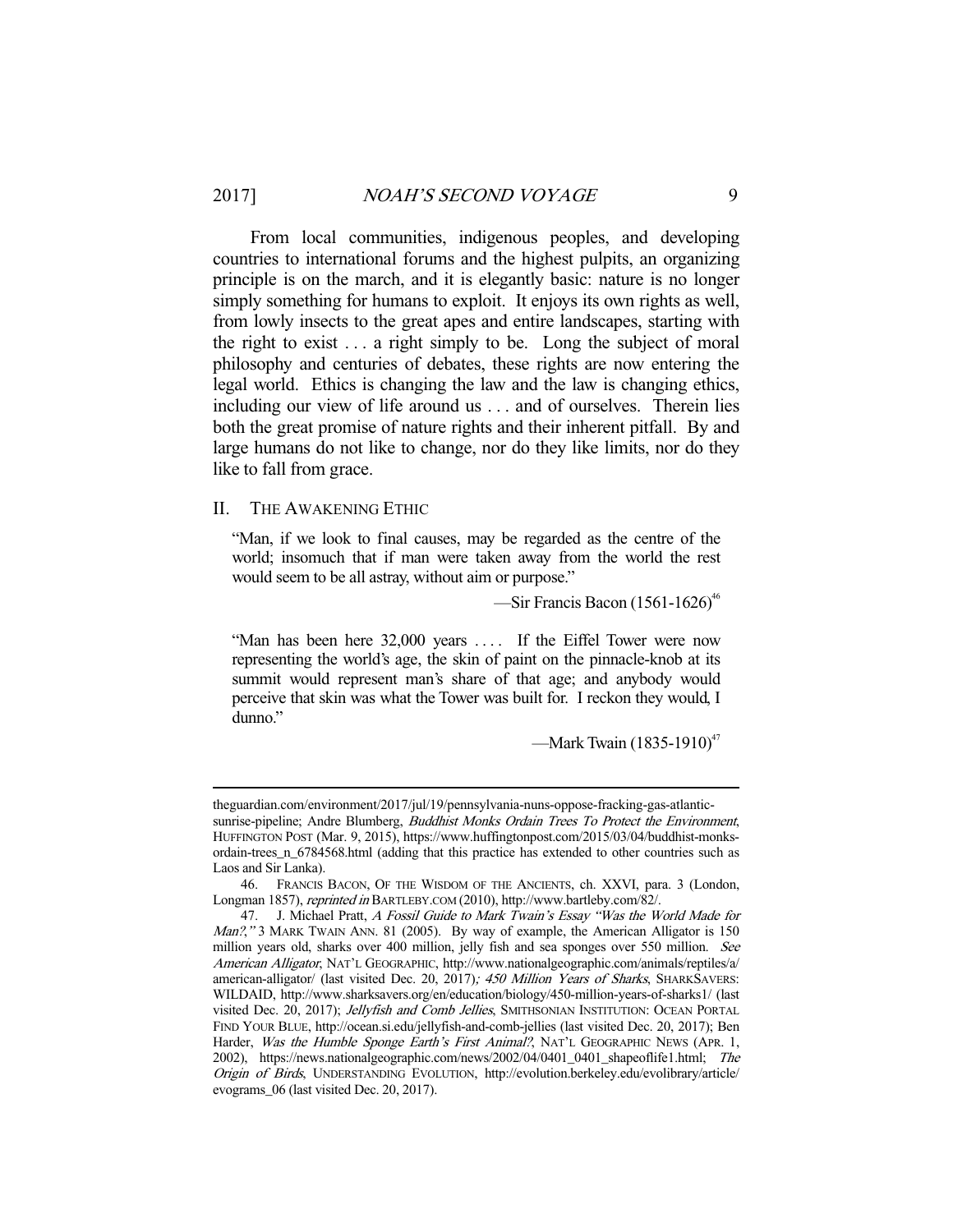The known world was in order. Once upon a time, as in a millennia before Christ, the universe rotated conveniently around the earth, the center of all things.<sup>48</sup> Life on earth conformed to Aristotle's Great Chain of Being, with "Guess-Who" at the top.<sup>49</sup> Not all humans were at the top, basically men. And not all men either, basically white men. All other creatures in varying degrees lacked the ability to know things, to reason from what they knew, communicate, solve problems, invent things, have emotions, even to feel pain  $\dots$  i.e., to be us.<sup>50</sup>

Plato added a moral element—creatures "below" us lacked a soul.<sup>51</sup> which the early Christian church, backed by the Book of Genesis ("The fear of you and the dread of you shall be on every beast of the earth"), was quick to embrace.<sup>52</sup> Clerics from the second century forward ascribed "good" to the higher echelons and descending from there towards "evil."<sup>53</sup> Scions of the church, St. Augustine and St. Thomas Aquinas among them, shepherded the Great Chain through the Middle Ages, the Renaissance, and into the present day.<sup>54</sup> As the American comic Mel Brooks once wrote in a satirical history of the world, "It's great to be the King!"<sup>555</sup> It was indeed great, and terribly hard to shed.

 It was not great for everyone, however, nor even logical. Intellectual leaders of Greece and Rome planted the seeds of another view that would lie dormant for over a thousand years.<sup>56</sup> Pythagoras, a vegetarian, believed that animals carried the souls of humans and should

<sup>48.</sup> NASH, *supra* note \*, at 21.

 <sup>49.</sup> ARISTOTLE, HISTORY OF ANIMALS (D'Arcy Wentworth Thompson trans., 2009) (350 B.C.).

<sup>50.</sup> NASH, *supra* note \*, at 17-18.

<sup>51.</sup> Creatures below us lacked an immortal soul. WISE, *supra* note 8, at 12. For a detailed discussion of the Great Chain of Being, see id. at 10-22.

 <sup>52.</sup> Genesis 9:2.

 <sup>53.</sup> As a second century prelate explained, the lower a creature was on the Great Chain, the more it descended towards "evil." WISE, supra note 8, at 17 (quoting Catholic Church Father Clement).

 <sup>54.</sup> Id. at 18, 19. Aquinas, to be fair, did find God's reflection in other creatures as well and saw them as essential parts of the Universe, as "His goodness could not be adequately represented by one species alone." JASON T. EBERL, THE ROUTLEDGE GUIDEBOOK TO AQUINAS' SUMMA THEOLOGIAE 289 (2015) (quoting St. Thomas Aquinas).

 <sup>55.</sup> MEL BROOKS, HISTORY OF THE WORLD, PART I (Brooksfilms 1981).

 <sup>56.</sup> Indeed, going yet farther back in time, the highly advanced civilization of Egypt believed in a fusion between human and nonhuman beings, featured in their gods, art, and temples. See H. te Velde, A Few Remarks upon the Religious Significance of Animals in Ancient Egypt, 27 Fasc. 1 NUMEN 76 (June 1980); Ana Recarte, Friends of Thoreau, The Animal Rights Movement in the United States: Some Thoughts About a New Ethics, UNIVERSIDAD DE ALCALÁ, https://www.institutofranklin.net/sites/default/files/fckeditor/CS%20Animal%20Rights. pdf (last visited Dec. 20, 2017).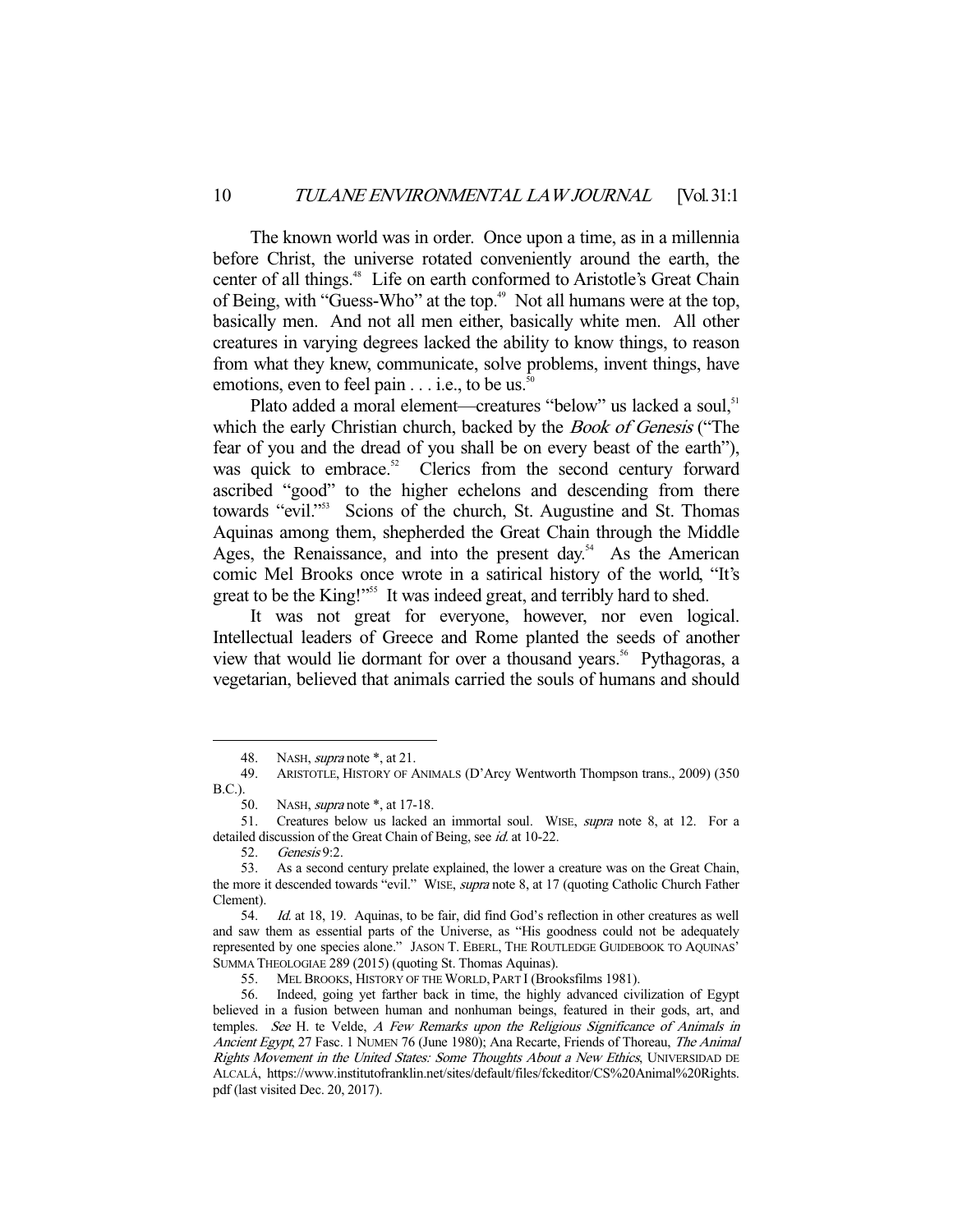not therefore be eaten.<sup>57</sup> Porphyry, in his book On Abstinence from Killing Animals, argued that animals had levels of rationality, emotions, and the same injuries experienced by humans, and therefore deserved just treatment of their own.<sup>58</sup> Plutarch agreed. "[W]e fancy," he wrote, "that the voices [an animal] utters and screams forth to us are nothing else but inarticulate sounds and noises, and not the several deprecations, entreaties and pleadings of each of them,"<sup>59</sup> which contradicted what he saw, heard, and knew. He went further to link cruelty toward animals with cruelty toward humans, the one bred the other  $\dots$  injuring both.<sup>60</sup> With few embellishments these arguments, both bio and anthropocentric, remain in play today. For the course of Western history, however, Aristotle and Pluto won the day.<sup>61</sup>

 The break in the Great Chain of Being came on two fronts, one ecclesiastic and the other radically secular. Francis of Assisi was not the only Christian cleric of his time to embrace wild things and consider them equally deserving of God's mercy.<sup>62</sup> The New Testament and the Psalter praise (loudly) the lives of all living things. $63$  Then, with the Age

-

 61. The Victory, however, was never complete. Both Goethe and Henry More were strong dissenters to the prevailing Aristotelean view. See PASSERMORE, supra note 44, at 16-23. Perhaps the most remarkable dissent came from 10th century Sufi scholar, Ikwhwan al-Safa, in an imagined trial of humanity, complete with testimony, cross examination, and verdict, by members of the animal kingdom for abuse and suffering at human hands; it is said to derive from a yet earlier text from India. For an English translation, see IKHWAN AL-SAFA ET AL., THE ANIMALS' LAWSUIT AGAINST HUMANITY: AN ILLUSTRATED 10TH CENTURY IRAQI ECOLOGICAL FABLE (2005). Clearly, for some at least, the Great Chain of being was neither commendable, nor real.

 62. FRANCIS ASSISI, CANTICLE OF THE CREATURES (Paul Marshall Allen & Joan de Ris Allen eds., Continuum Int'l Publ'g 1996) (c. 1224). In addition, St. James of Venice is reported to have purchased, and then released, wild birds as creatures of the Lord; St. Catherine of Siena explained that "[we] love God's creatures we see that God loves them, supremely"; St. Bridget of Sweden explained God's position as follows: "People should therefore fear me, their God, above all things, and treat my creatures and animals more mildly, having mercy on them for the sake of me, their Creator." Kelch. *supra* note 57, at 43-44. This theological basis for animal welfare would extend in later centuries to all living creatures, see Pope Francis, supra note 40.

63. *Job* 12:7-10 ("But ask the animals, and they will teach you, or the birds in the sky, and they will tell you; or speak to the earth, and it will teach you, or let the fish in the sea inform you. Which of all these does not know that the hand of the Lord has done this? In his hand is the life of every creature and the breath of all mankind."); see also Psalm 148 ("Praise him, sun and moon; praise him, all you shining stars . . . for at his command they were created, and he established them for ever and ever—he issued a decree that will never pass away . . . . Praise the

<sup>57.</sup> See Thomas G. Kelch, A Short History of (Mostly) Western Animal Law, Part 1, 19 ANIMAL L.REV. 23, 27-28, and sources cited therein.

<sup>58.</sup> *Id.* at 28.

<sup>59.</sup> Id. at 29 (quoting PLUTARCH, MORALS: OF EATING 5-7 (William W. Goodwin ed., Little, Brown, & Co. 1905) (40 A.D.-120 A.D.)).

<sup>60.</sup> Id. at 28, 29. Perception of this link, too, has endured. See Stevens v. State, 3 So. 458 (Miss. 1886) ("[H]uman beings should be kind and just to dumb brutes; if for no other reason than to learn how to be kind and just to each other . . . .").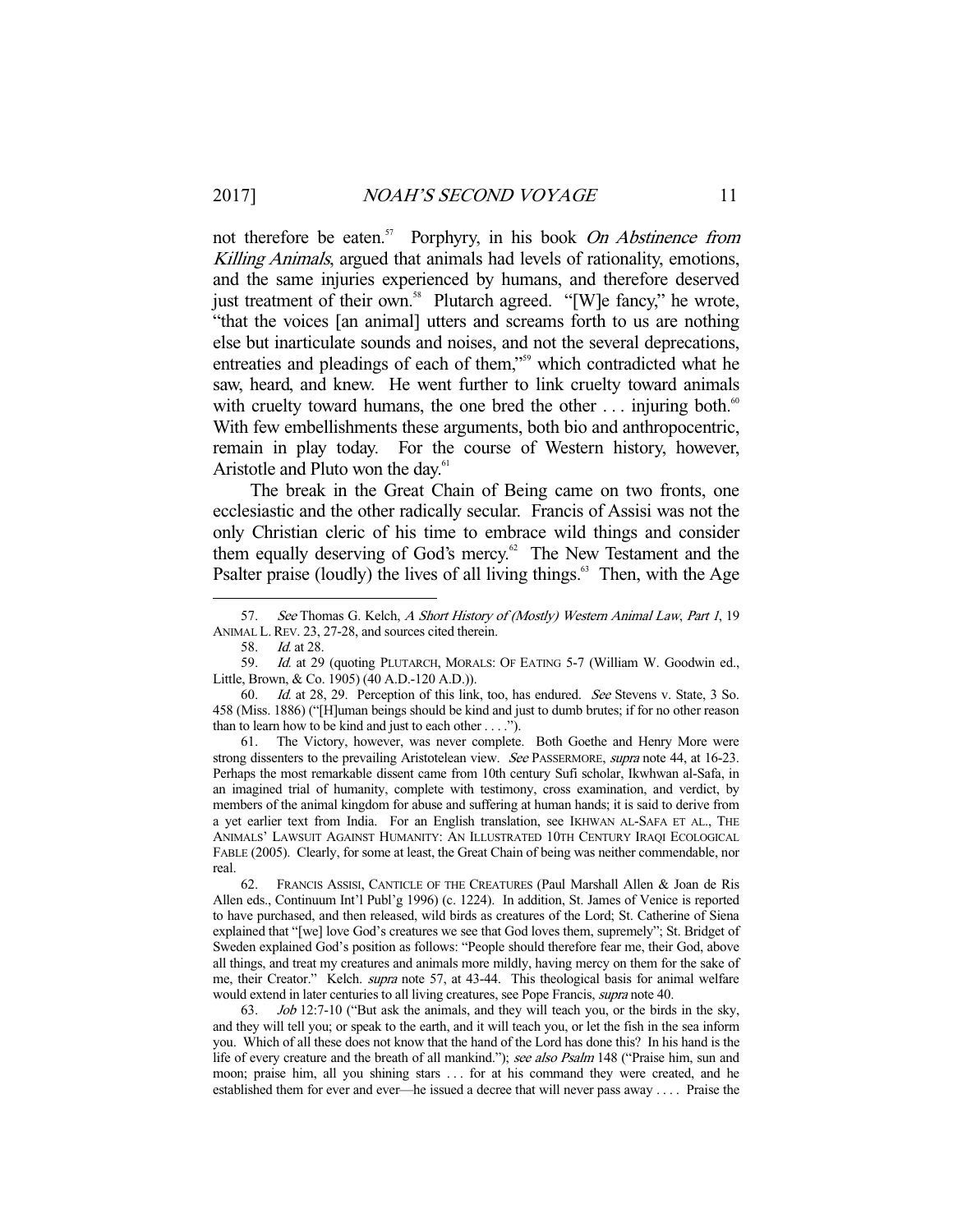of Enlightenment, science came banging on the same door. Indeed, science broke it down.

 Copernicus first theorized from mathematical models that it was the earth doing the rotating out in space and not the rest of the universe,  $64$ which deflated earth's primacy enormously, and then Galileo proved it with his telescope, nearly losing his life in the bargain.<sup>65</sup> Leuwenhoek's microscope uncovered yet more galaxies, some within our own bodies,<sup>66</sup> and fossil hunters were showing that the earth was far older than the Bible knew.<sup>67</sup> Finally came the mortal blow, Darwin's voyage of the Beagle and the theory of evolution that largely leveled the playing field.<sup>68</sup> All species evolved, Darwin concluded, including our own, and "our differences" were, "in degree and not in kind."<sup>69</sup> The earth-centric universe and its homo-centric hierarchy were falling into disarray. Nature was rising to the fore.

 Not without a fight. The Western Enlightenment may have brought astounding discoveries that advanced the causes of man, but those discoveries also brought an arrogance that cast off all vestiges of natural law for conquests and whatever laws were deemed useful to abet them. The Christian church, bent on a conquest of its own, played its own role here, per one historian, "destroying by whip, noose and fire" the bond between native peoples and their environment.<sup>70</sup> To non-secular philosophers such as Thomas Hobbes, life in nature ("nasty, brutish and short") was to be abhorred.<sup>71</sup> To Sir Francis Bacon, intellectual father of the British Royal Society, all things in the world were "going about man's business and not their own."<sup>72</sup> Once we had "penetrated" nature's

Lord from the earth, you great sea creatures and all ocean depths . . . you mountains and all hills, fruit trees and all cedars . . . wild animals and all cattle, small creatures and flying birds.").

 <sup>64.</sup> NASH, supra note \* (citing NICHOLAS COPERNICUS, ON THE REVOLUTIONS OF THE HEAVENLY SPHERES (1543)).

 <sup>65.</sup> DAVA SOBEL, GALILEO'S DAUGHTER (1999).

 <sup>66.</sup> CLIFFORD DOBELL, ANTHONY VON LEEUWENHOECK AND HIS "LITTLE ANIMALS" (Hartcourt, Brace & Co. 1958) (1932).

 <sup>67.</sup> MARTIN J.S.RUDWICK, THE MEANING OF FOSSILS (2d ed., 1985).

 <sup>68.</sup> CHARLES DARWIN, ON THE ORIGIN OF SPECIES (150th Anniversary ed., Penguin Grp. (USA), Inc., 2003) (1859).

 <sup>69.</sup> DARWIN, THE DESCENT OF MAN AND SELECTION IN RELATION TO SEX 85 (Princeton Univ. Press 1981) (1871).

 <sup>70.</sup> Eduardo Galeano, La naturaleza no es muda, PÁGINA/12 (Apr. 27, 2008), https://www.pagina12.com.ar/diario/contratapa/13-103148-2008-04-27.html. He continues, "The communion between nature and the people was abolished in the name of God, and then in the name of civilization. In all the Americas, and the world, we continue to pay for the consequences of this obligatory divorce." Id.

 <sup>71.</sup> THOMAS HOBBES, LEVIATHAN ch. 13 (New York, P.F. Collier & Son Co. 1909-14) (1651), reprinted in BARTLEBY.COM (2001), http://www.bartleby.com/34/5/13.html.

<sup>72.</sup> BACON, *supra* note 46.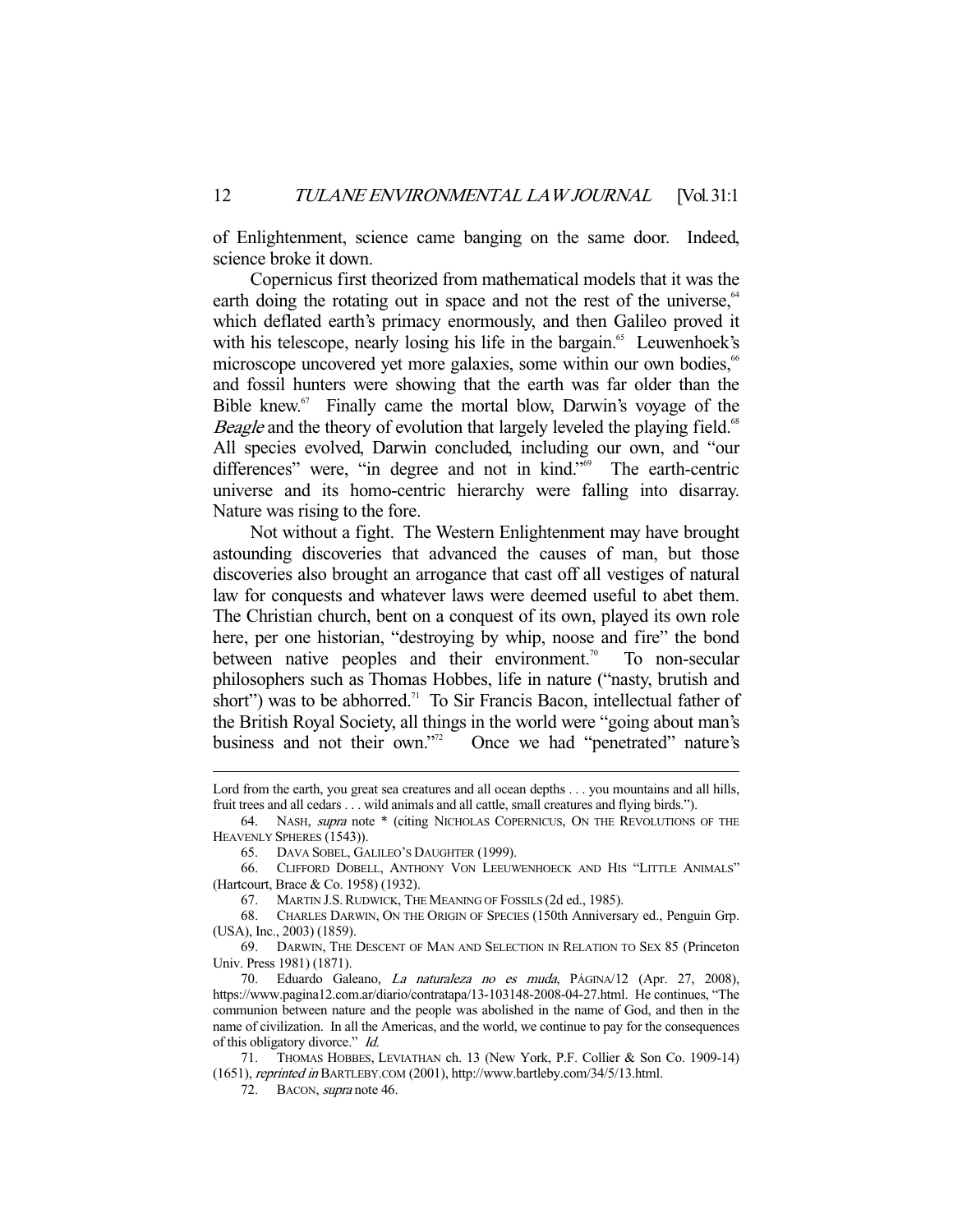secrets, he enthused, man would be able to "break her to human service, to make her his slave."73 The celebrated scientist and philosopher Rene Descartes ("I think, therefore I am"), whose experiments included nailing a dog's paws to a plank to test its reactions, took Bacon a step further: other species were incapable of thought or feelings, and therefore (rather conveniently for human exploitation) could not be harmed.<sup>74</sup> Determined men, defending their throne. Withal, one gets the impression that these savants were more than a little nervous about the morality and even the supporting principles of their cosmos.

Which would have ended the matter but for the rise of other voices, the stature of Michel de Montaigne, Leonardo da Vinci, and John Locke who brought the arguments of Pythagoras and others back from limbo.<sup>75</sup> To Jeremy Bentham, speaking in-depth on the rights of animals, "The question is not whether they can reason, nor can they talk, but, can they Suffer.<sup>776</sup> Margaret Cavendish, scientist, poet, and Duchess of Margaret Cavendish, scientist, poet, and Duchess of Newcastle-on-Tyne, wrote on animal suffering as well and authored a popular satire called The Blazing World, in which the world was occupied by talking animals living as equals.<sup>77</sup> These impulses grew over time, leading ultimately to societies for the protection of animals in England (1824) and the United States (1866) and to one of the most enduring social movements in modern time.<sup>78</sup> Focused primarily on the treatment of individual animals (the endangerment of species and ecosystems not yet in the public eye) animal welfare drew from the

 <sup>73.</sup> KATHRYN SHEVELOW, FOR THE LOVE OF ANIMALS: THE RISE OF THE ANIMAL PROTECTION MOVEMENT 23 (2008).

 <sup>74.</sup> NASH, supra note \*, at 17-18 (citing RENE DESCARTES, THE METHOD, MEDITATIONS AND PHILOSOPHY OF DESCARTES 170ff (1901)).

 <sup>75.</sup> Id.; Kelch, supra note 57, at 55 (describing da Vinci's passion and that of Montaigne as "the first person since Roman times to condemn cruelty to animals as a wrong"; perhaps an overstatement, but an indicator of the authority behind the sea change in attitude toward other beings).

 <sup>76.</sup> JEREMY BENTHAM, AN INTRODUCTION TO THE PRINCIPLES OR MORALS AND LEGISLATION (Laurence J. LaFleur ed., Hafner Pub. Co. 1948) (1789).

 <sup>77.</sup> MARGARET CAVENDISH, THE DESCRIPTION OF A NEW WORLD, CALLED THE BLAZING-WORLD (Sara Mendelson ed., Penguin Classics 2016) (1668).

 <sup>78.</sup> See Recarte, supra note 56 (describing growth and power of the Animal Rights movement today: "Ten million strong in the United States and among the fastest-growing progressive movements in America"). Recent achievements involving elephants and orcas include the closing of circuses and SeaWorld, Sandra Pedicini, As Ringling Circus Shuts Down, SeaWorld Faces Similar Challenges, ORLANDO SENTINEL (Jan. 17, 2017), http://www.orlando sentinel.com/business/tourism/os-ringling-closing-seaworld-20170117-story.html, and an increase in cage-free poultry, Karen Brulliard, How Eggs Became a Victory for the Animal Welfare Movement, WASH. POST (Aug. 6, 2016), https://www.washingtonpost.com/news/ animalia/wp/2016/08/06/how-eggs-became-a-victory-for-the-animal-welfare-movement-if-notnecessarily-for-hens/?utm\_term=.649e2846b923.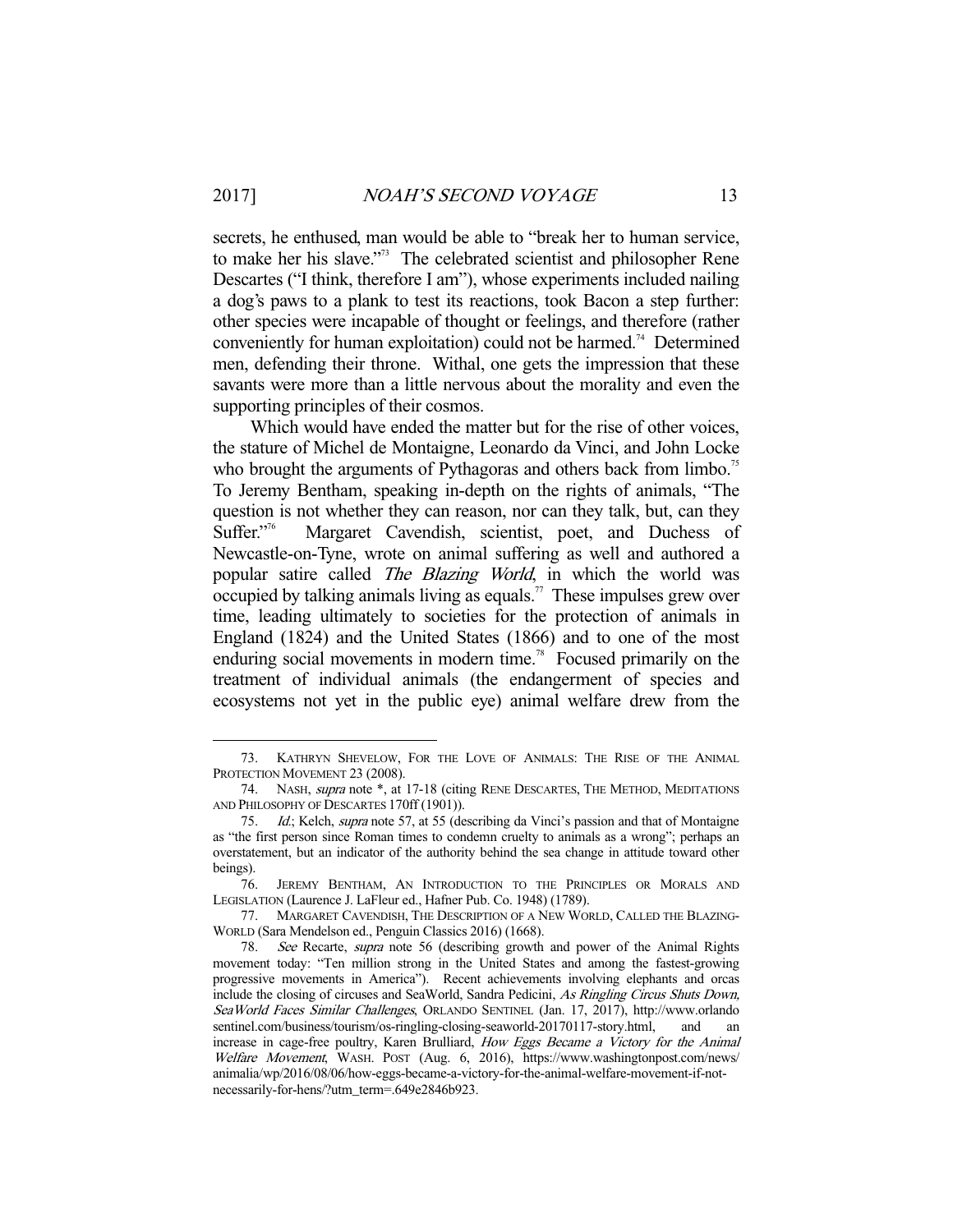immediate, visceral connection between humans and the life around them. Opening the door for the rights of nature to come.

The opening was inevitable. If, as Locke and others stated, all creatures of God were entitled to humane treatment,<sup> $\frac{1}{2}$ </sup> then this would include, going back to St. Francis of Assisi, wild animals as well. What would the difference be? Animism, Taoism, Transcendentalism, and related philosophies began to posit, well in advance of the times, that a single force permeated everything on earth, making it in effect a single, living organism.<sup>80</sup> The scientist and philosopher Baruch Spinoza had drawn the same conclusion from simple observation. When living things die, he wrote, they go back to earth and become something else, the community of life knew no bounds.<sup>81</sup> The poet Alexander Pope captured this concept in a single phrase: "[We] [a]re all part of one stupendous whole, whose body Nature is, and God the soul."<sup>82</sup> It was, of course, (and remains) bitter news to swallow. The world was not all about humans after all.

 Science, for its part, did not end with Darwin and evolution. It was only beginning to debunk the cherished tenets of anthropomorphism. In experiments ranging from plants and insects to wolves and primates we have since learned that many species, indeed entire genera, have cognitive faculties, learn quickly (coyotes), grieve (elephants), do math (primates), solve complex problems (crows), exhibit concern for other species (porpoise), play tricks on each other (cats), distinguish among human symbols (even bees), describe things to each other (even prairie dogs), teach each other (even fish), use tools (even ants), create art (even fish, again), and communicate with each other (even trees). $83$  The

 <sup>79.</sup> JOHN LOCKE, THE EDUCATIONAL WRITINGS OF JOHN LOCKE 225-26 (James L. Axtell ed., Cambridge Univ. Press 1968).

 <sup>80.</sup> For Animism, see ENCYCLOPEDIA OF RELIGION AND NATURE 78 (Bron Taylor ed., 2005); for Transcendentalism, see Russel Goodmand, Transcendentalism, in STANFORD ENCYCLOPEDIA OF PHILOSOPHY (Edward N. Zalta et al. eds., Summer 2017 ed. 2017); for Taoism, see PASSERMORE, *supra* note 44, at 7-8 (quoting Chuang Tsu: "When humans interfere with the Tao, the sky becomes filthy, the equilibrium crumbles, creators become extinct."). These philosophies have since been incorporated into the Gaia movement, whose principles are remarkably similar. See Gaia Hypothesis, ENV'T & ECOLOGY, http://environment-ecology.com/ gaia/70-gaia-hypothesis.html#Gaia\_hypothesis\_in\_ecology (last visited Dec. 15, 2017).

<sup>81.</sup> George Sessions, Spinoza and Jeffers on Man in Nature, 20 INQUIRY 481 passim (1977).

<sup>82.</sup> ALEXANDER POPE, AN ESSAY ON MAN: EPISTLE I (1733), reprinted in POETRY FOUNDATION (2018), https://www.poetryfoundation.org/poems/44899/an-essay-on-man-epistle-i.

 <sup>83.</sup> For recent sources to some of the lesser-known "intelligences" on this list, most within the last year, see Ferris Jabr, Can Prairie Dogs Talk, N.Y. TIMES (May 12, 2017), https://www.nytimes.com/2017/05/12/magazine/can-prairie-dogs-talk.html; James Gould, Can Honey Bees Create Cognitive Maps, in THE COGNITIVE ANIMAL: EMPIRICAL AND THEORETICAL PERSPECTIVES ON ANIMAL COGNITION 41, 43-44 (Mark Bekoff et al. eds., 2002); JONATHAN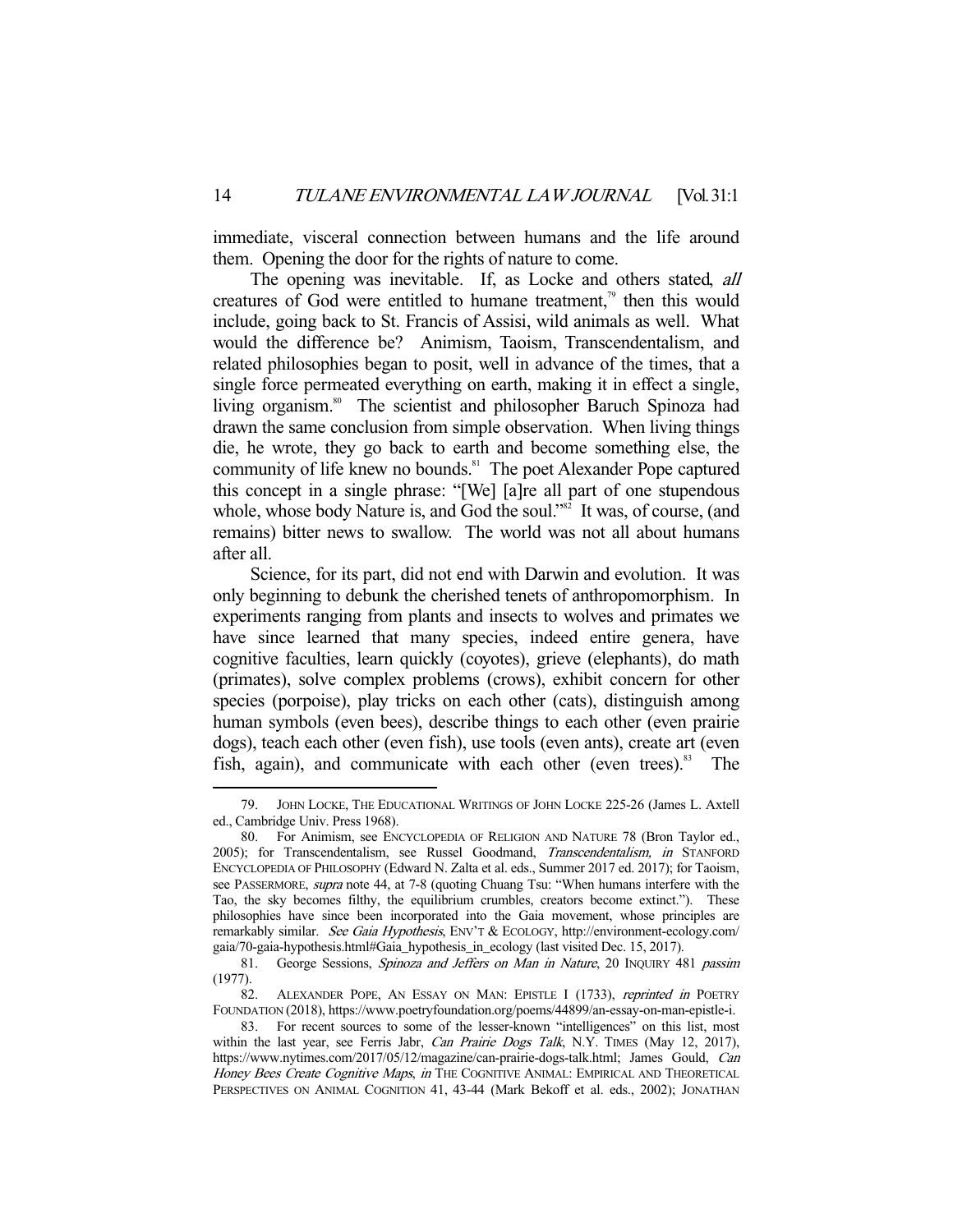naturalist Enoch Mills once described a family of grizzly bears that came out of the woods each evening to sit and view the sunset.<sup>84</sup> We look at them and think, "That's so *human*!" Yet we do not pause to consider, "Is the reverse also true?" Nor do we consider that it is their very differences from humans that make them so vital to the world.<sup>85</sup>

Now what?

-

#### III. THE AWAKENING LAW

"We can scarcely be warranted in supposing that all the productive powers of [the earth's] surface can be made subservient to the use of man, in exclusion of all the plants and animals not entering into his stock of subsistence ... it is difficult to believe that it lies with him, so to remodel the work of nature as it would be remodeled, by a destruction, not of individuals, but of entire species."

—James Madison  $(1751-1836)^{86}$ 

BALCOMBE, WHAT A FISH KNOWS: THE INNER LIVES OF OUR UNDERWATER COUSINS (2016); SY MONTGOMERY, THE SOUL OF AN OCTOPUS: A SURPRISING EXPLORATION INTO THE WONDER OF CONSCIOUSNESS (2016); Kata Karath, Ants Craft Tiny Sponges To Dip into Honey and Carry It Home, NEW SCIENTIST (Dec. 30, 2016), https://www.newscientist.com/article/2116641-antscraft-tiny-sponges-to-dip-into-honey-and-carry-it-home/; Suzanne Simard, Presentation at the TEDSummit: How Trees Talk to Each Other (June 2016) (video and transcript available at https://www.ted.com/talks/suzanne\_simard\_how\_trees\_talk\_to\_each\_other/transcript?language= en); PETER WOHLLEBEN, THE HIDDEN LIFE OF TREES: WHAT THEY FEEL, HOW THEY COMMUNICATE—DISCOVERIES FROM A SECRET WORLD (2016); THOMAS G. KELCH, GLOBALIZATION AND ANIMAL LAW: COMPARATIVE LAW, INTERNATIONAL LAW AND INTERNATIONAL TRADE 38-64 (survey of the emerging science of animal sentience and emotional capacity). For late-breaking discoveries including "a sensitivity to inequity" (fairness) in wolves and dogs, see Sensitivity to Inequity Is in Wolves' and Dogs' Blood, SCIENCE DAILY (June 8, 2017), https://www.sciencedaily.com/releases/2017/06/170608123638.htm; and robust "numerical reasoning" in baboons, see Steven Tipadiosi & Jessica F. Cantman, True Numerical Cognition in the Wild, 28(4) PHYSIOLOGICAL SCI. 462 (2017).

 <sup>84.</sup> ENOS A. MILLS, THE GRIZZLY: OUR GREATEST WILD ANIMAL (1919).

 <sup>85.</sup> That these differences produce a steady stream of medicines, therapies, discoveries in genetics, advances in technology, and inspiration for the arts is, by now, a commonplace. See Tenn. Valley Authority (TVA) v. Hill, 437 U.S. 153, 178 (1978); Nat'l Assn. of Homebuilders v. Babbit, 130 F. 3d 1041, 1052-54 (D.C. Cir. 1997) (opinion of Judge Wald on biodiversity); Nat'l Assn. of Homebuilders, 130 F. 3d at 1058-59 (opinion of Judge Henderson on ecosystems). That they also produce a deep respect in those who study them, and simple wonder for things whose values are beyond calculation, is also a commonplace and captured in, among thousands of sources, D.H. Lawrence's classic Fish Poem ("Loveless, and so lively! Born before God was love, Or life knew love. Beautifully beforehand with it all."), and Henry Beston's The Outermost House ("They are not brethren, they are not underlings; they are other nations, caught with ourselves in the net of life and time, fellow prisoners of the splendor and travail of the earth."). A fusion of anthropocentric and ecocentric values down to their core.

 <sup>86.</sup> James Madison, Address to Agricultural Society of Albermarle, Virginia (May 12, 1818), https://founders.archives.gov/documents/Madison/04-01-02-0244.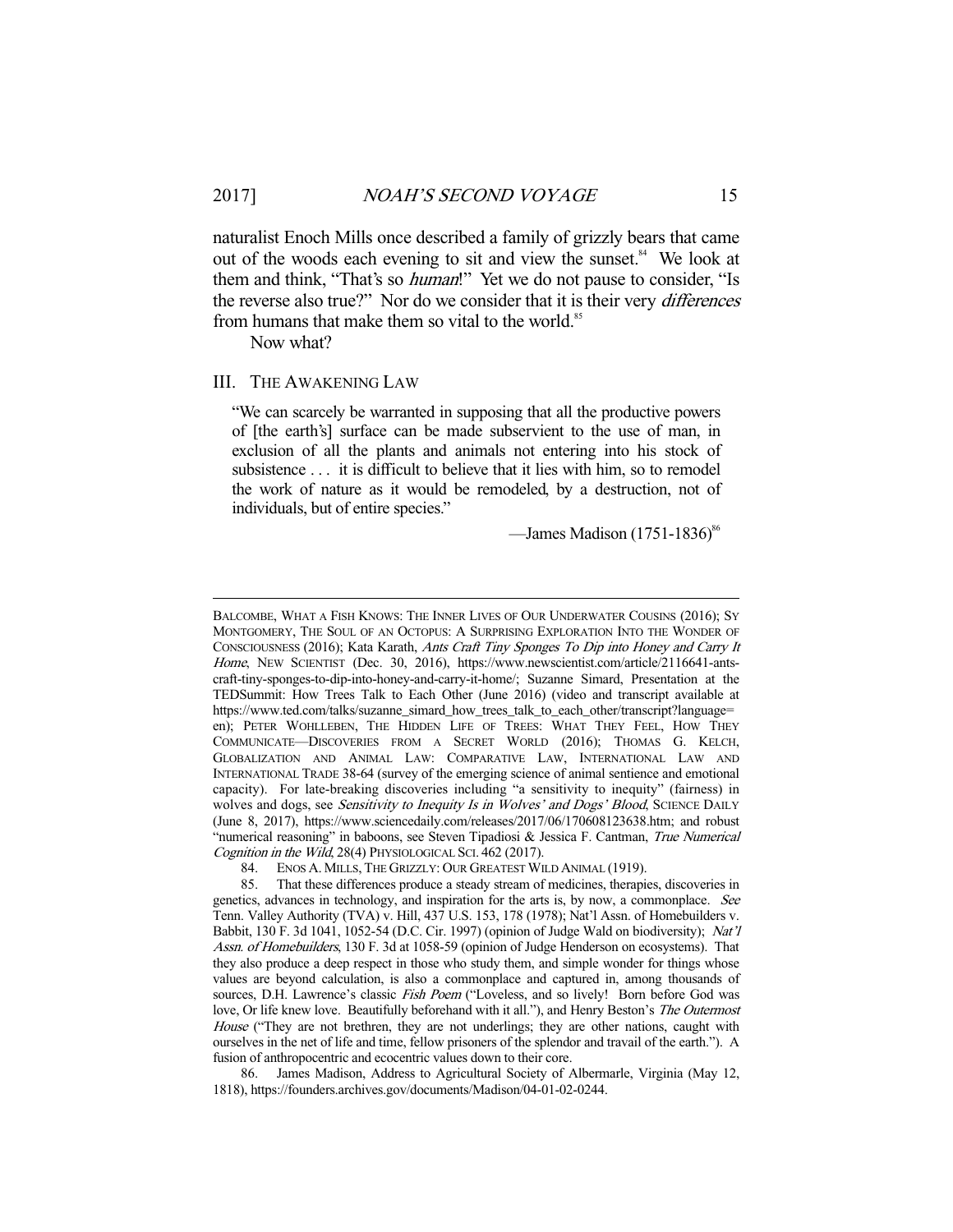"The last word in ignorance is the man who says of an animal or plant, 'What good is it?' If the land mechanism as a whole is good, then every part is good, whether we understand it or not."

 $-\text{Aldo Leopold} (1887-1948)^{87}$ 

 Meanwhile, another revolution was brewing with deep tap roots of its own. From earliest records cultures east and west found kinship in nature that demanded human observance and protection. Many still do. Brother wildlife, mother waters, sacred mountains, the trees of the Acropolis, the shrines of Shinto, the elevated creatures of Hinduism, the river of Siddhartha, the Russian forests consecrated outright in religious ceremonies, the more than 400 sacred sites of Ghana ... these phenomena were global and enforced by strict codes of their own.<sup>88</sup> Spirituality-based nature law.

 Western conservation policy rose from more pragmatic roots, took seed well before the birth of Christ, and became a self-imposed restraint on empire. Early Hawaiian cultures managed coral reef fisheries on a sustained yield basis as did the Dutch for herring, limiting the take by seasons.<sup>89</sup> Spain guarded the forests of its widely flung empire in order to equip ships for its navy.<sup>90</sup> So did Peter the Great, who also preserved the great forests on his western border as a barrier to (recurring) invasion.<sup>91</sup> The Canadian Cree and other Native American cultures came to regulate the take of game and to prohibit wasteful practices altogether. $92$  All of

<sup>87.</sup> ALDO LEOPOLD, ROUND RIVER: THE JOURNALS OF ALDO LEOPOLD 146 (1993).<br>88. See Oliver A. Houck, From Sacred Places: The Nikko Taro and the Tai M

See Oliver A. Houck, From Sacred Places: The Nikko Taro and the Taj Mahal, 31 HAW. L. REV. 369, 373-74 (2009) and sources cited therein (describing the sacred nature of natural areas in many cultures).

 <sup>89.</sup> See Ancient Civilizations Reveal Ways To Manage Fisheries for Sustainability, SCIENCEDAILY (Mar. 23, 2012), https://www.sciencedaily.com/releases/2012/03/120323094004. htm; The Netherlands from 1600 to the 1820s, WORLD ECON., http://www.theworldeconomy.org/ impact/The\_Netherlands\_from\_1600\_to\_the\_1820s.html (last visited Dec. 22, 2017).

 <sup>90.</sup> MARITES DAÑGUILAN VITUG, POWER FROM THE FOREST: THE POLITICS OF LOGGING 11, 14 (1993) ("So enamored were the Spanish colonizers of the Philippines' lush tropical forests that one wrote, 'At least 210 ships can be built every year in these island, and by taking care of their many forests, even if a hundred ships were built now, there would be enough timber left to construct every year the 100 mentioned.").

 <sup>91.</sup> V.K. TEPLYAKOV ET AL., A HISTORY OF RUSSIAN FORESTRY AND ITS LEADERS 1, 2 (1998) (quoting Peter the Great: "I know you think that I will not be alive to see these oaks mature. It is true, but you are a fool. I do it so that future generations will build ships from these trees."). At the same time, and in eras long before Peter the Great, Russians were protecting the forests as sacred. Id. at 1. A not unusual combination of the pragmatic and the spiritual, the anthropomorphic and the ecocentric, found throughout this Article and the entire field of conservation.

 <sup>92.</sup> Harvey A. Feit, Hunting and the Quest for Power: The Hames Bay Cree and Whiteman Development, in NATIVE PEOPLES: THE CANADIAN EXPERIENCE 101-02 (2004).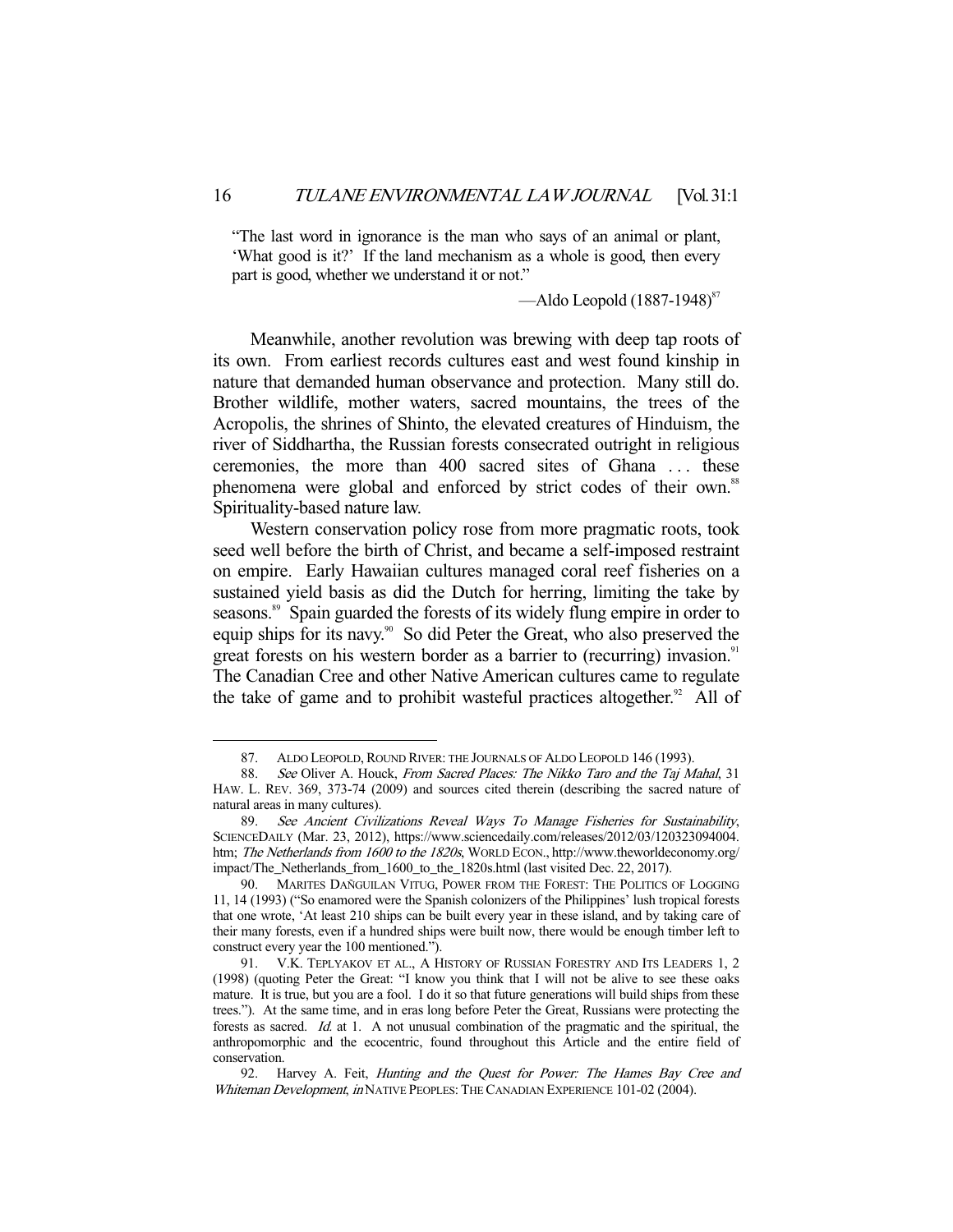this culminated in modern resource management schemes that are often challenged by the very users who benefit most from them, but are uniformly predicated on human use. We were not doing this for nature, we were doing it for ourselves.

 Stage two came with a new revelation: we were not only at risk of consuming the natural world, but of contaminating it to death. Including ourselves. The evidence was everywhere—such as the Great Smog of London, the deaths of Lakes Erie and Baikal, rivers literally on fire, and the rise in airborne diseases, waterborne diseases, and cancers from substances with complex molecular structures and unpronounceable names,<sup>33</sup> the precursors to Rachel Carson's *Silent Spring*.<sup>94</sup> A flurry of pollution control laws followed in the United States and abroad seeking to limit discharges to acceptable levels and eliminate the worst of them altogether.<sup>95</sup> Where implemented, over long wars of resistance, these approaches have had positive results. Discharges are down, air is breathable, toxins go to waste dumps, and waters have fish in them again.<sup>96</sup> On the other hand, few discharges have been totally eliminated, even the most deleterious ones, and such intractable challenges as endocrine disruptors, pesticides, ocean pollution, and the enormity of climate change remain. However, one sees this glass, as half-empty or half-full, it has all come down to protecting *homo sapiens*.

 Stage three arrived slowly with the addition of laws that targeted nature protection more directly, setting the table for legal rights to protection as that day arrives. As seen above, first of these concerned animal welfare and resulted in requirements for humane treatment of domestic and captive species.<sup>97</sup> Commercial harvest of wild species, long based on sustained yield principles, began to yield to a broader ethic as well. Perhaps the most signal example is whales, the object of a slaughter so rapacious that whaling nations agreed as early as 1931 to a

<sup>93.</sup> Oliver A. Houck, The Water, the Trees, and the Land: Three Nearly Forgotten Cases That Changed the American Landscape, 70 TUL. L.REV. 2279 (1996) and sources cited therein.

 <sup>94.</sup> RACHEL CARSON, SILENT SPRING (1962). Astonishingly, this slender volume, factfilled and analytical, topped the New York Times best-seller list for thirty-one weeks in a row. Power in the Pen, POP HIST. DIG, http://www.pophistorydig.com/topics/tag/silent-spring-bestseller/ (last visited Dec. 15, 2017).

<sup>95.</sup> See, e.g., Clean Water Act, 33 U.S.C. § 1251 et seq. (1972); Clean Air Act, 42 U.S.C. § 7401 et seq. (1970); Resource Conservation and Recovery Act, 42 U.S.C. § 6901 et seq. (1976); Toxic Substances Control Act, 15 U.S.C. § 2601 (1976).

<sup>96.</sup> See Lisa Jackson, Administrator, Envtl. Prot. Agency, Remarks at the 2011 Good Jobs Green Jobs Conference, As Prepared (Feb. 8, 2011), https://archive.epa.gov/epapages/ newsroom\_archive/speeches/906ad6a150ffd01185257831005dc69a.html.

<sup>97.</sup> See supra note 78; see also Thomas A. Kelch, A Short History of (Mostly) Western Animal Law: Part II, 19 ANIMAL L. REV. 347 (2002).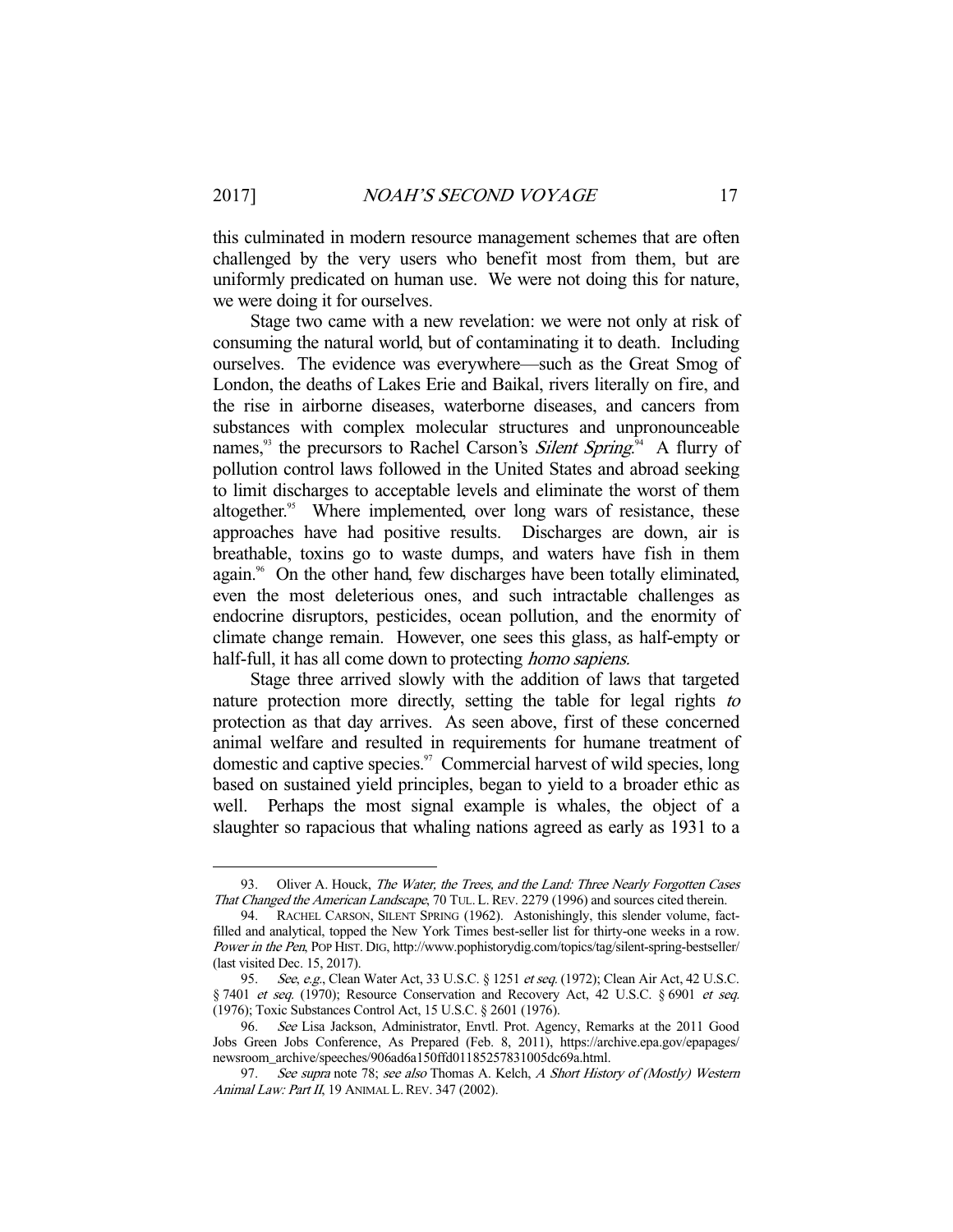convention imposing (limited) restraints in order to restore stocks.<sup>98</sup> From this humble origin, entirely homo-centric, new principles slowly emerged, including safeguarding these remarkable creatures for future generations as, in the words of a U.S. representative, "the common heritage of mankind."<sup>99</sup> In time, the convention began banning harvests even of healthy stocks (to the angst of some member states), and from there to a moratorium on *all* whaling that has been maintained since 1990 and upheld by the International Court of Justice as recently as this year.<sup>100</sup> A leap in a few decades from the convention's original purpose, the perpetuation of whaling, to the species' entitlement to be. Why else would we be doing this if not for the whales themselves?

 U.S. law for marine mammals made this leap more quickly via a statute that—in contrast to the whaling convention—began with a moratorium on the take of any marine animal, including its "harassment" in any way.101 "Take" waivers were available only if they could be accomplished humanely, with negligible impact on even small populations . . .102 and without damage to the "health and stability of the ecosystem,"<sup>103</sup> a phrase that implicates nature as a whole. (U.S. fishery laws have since been modified to require the maintenance of "biodiversity," tantamount to the same thing.<sup>104</sup>) Although the rationales behind marine mammal protection included scientific study and (very) limited commercial use (e.g., aquariums), humane interests were dominant and have kept waivers to a minimum. Like whales, marine mammals are protected for themselves.

 Broadening the lens, a seemingly random assortment of species including the African Elephant,<sup>105</sup> wild horses and burros,<sup>106</sup> and even predators<sup>107</sup> are directly protected by American laws responding to particular threats, each based on the welfare of the creatures at stake. The apex of this genre came with the Endangered Species Act (ESA), a

 <sup>98.</sup> International Convention for the Regulation of Whaling, Dec. 2, 1946, 62 Stat. 1716, U.N.T.S. 72 (entered into force Nov. 10, 1948), https://www.asil.org/eisil/internationalconvention-regulation-whaling (last visited Dec. 15, 2017).

<sup>99.</sup> Anthony D'Amato and Sudhir K. Chopra, Whales: Their Emerging Right to Life, 85 AM.J.INT'L L. 21 (1991).

 <sup>100.</sup> See id.; Whaling in the Antarctic (Australia v. Japan: New Zealand intervening), I.C.J. Reports 2014 at 226.

 <sup>101.</sup> See Marine Mammal Protection Act, 16 U.S.C. § 1371 (1972).

<sup>102.</sup> See id. § 1373(1).

<sup>103.</sup> See id. § 1373(2), (3).

 <sup>104.</sup> Sustainable Fisheries Act, 110 Stat. 3559 § 109(e)(4)(A)(i) (1996).

<sup>105.</sup> African Elephant Conservation Act, 16 U.S.C. § 4203 et seq. (1988).

 <sup>106.</sup> Wild and Free-Roaming Horses and Burros Act, 16 U.S.C. § 1331 et seq. (1971).

 <sup>107.</sup> Regulations of the Board of Game; Management Requirements; 16 A.S. 5 § 255

<sup>(2011);</sup> West v. State Bd. of Games, 248 P.3d 689, 691 (Alaska 2010).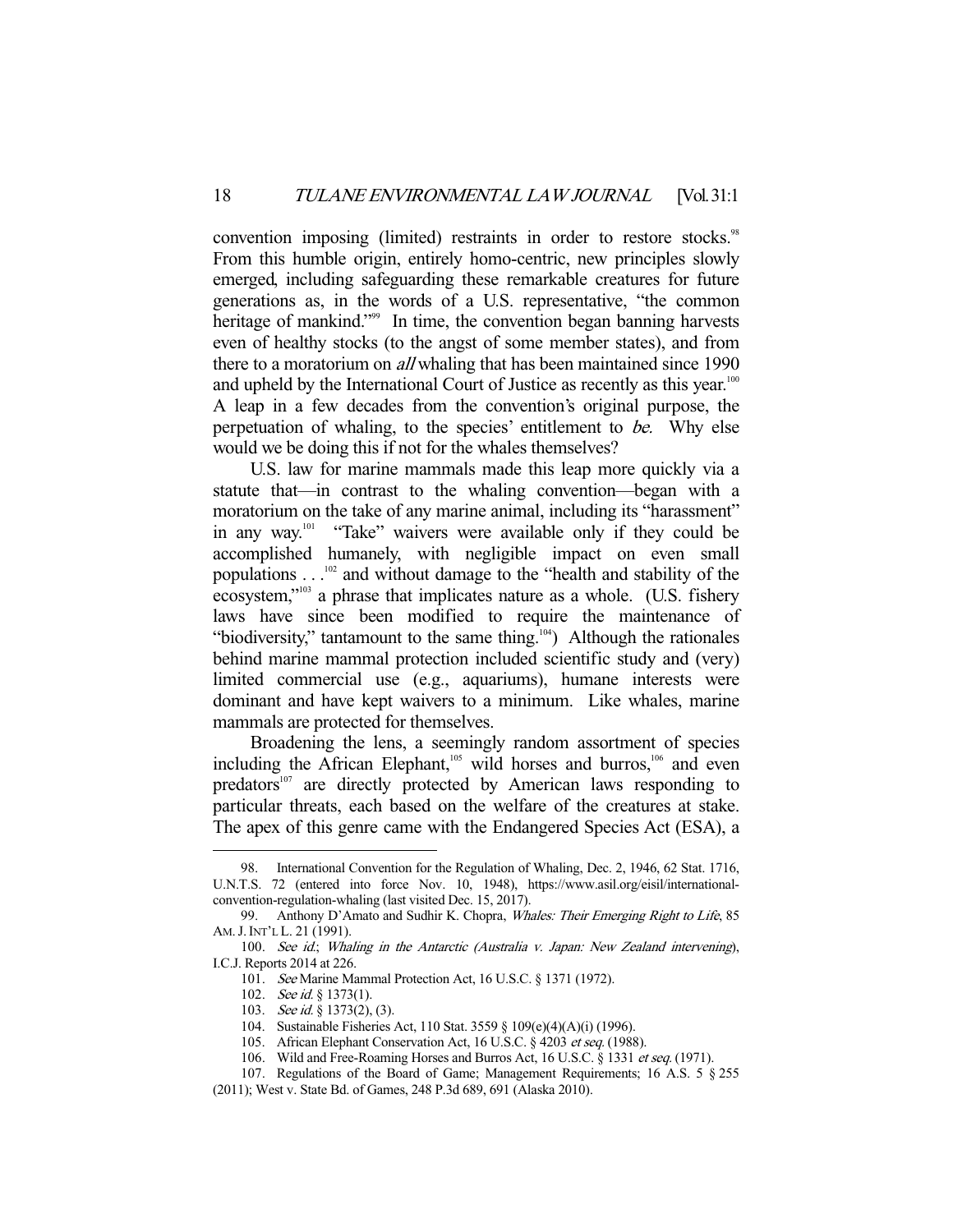statute so bold that when this author first described it to colleagues in Russia, the delegation burst out in laughter and disbelief. The Act began with a ban—no jeopardy to any species threatened with extinction—and ended the same way, with no space at all for exceptions.<sup>108</sup> That it meant what it said was affirmed by the U.S. Supreme Court in a case pitting a major federal water project against a tiny fish, only recently discovered and with no known role in its ecosystem.<sup>109</sup> The fish won. A decade later the Court approved the extension of species habitat protections to private actors as well,<sup>110</sup> another illustration of the pull of wildlife on the human mind, and including judicial mind.

 Perhaps the ESA's most important achievement has not been in staving off the extinction of particular species (which it has in many cases accomplished), but in moving beyond to the land and waterscapes they occupy through permit conditions, habitat conservation plans, and candidate conservation agreements that avoid endangerment in the first place, which is of course the point.<sup>111</sup> Large swaths of California, Washington, and other states are now part of these programs, open to development but with a strong bottom-line.<sup>112</sup> In both its language and

 <sup>108.</sup> Endangered Species Act, 87 Stat. 884 (1973); Tenn. Valley Authority (TVA) v. Hill, 437 U.S. 153, 175-76 (1978). While the Act was subsequently amended to allow a narrow exception to its prohibitions, this exception has been exercised but once in the last forty years and rescinded by the following administration. See Oliver A. Houck, The Endangered Species Act and Its Implementation by the U.S. Departments of Interior and Commerce, 64 U. COLO. L. REV. 229 (1993).

 <sup>109.</sup> TVA, 437 U.S. at 210-11. For the saga of this case, see ZYGMUNT J.B. PLATER, THE SNAIL DARTER AND THE DAM: HOW PORK-BARREL POLITICS ENDANGERED A LITTLE FISH AND KILLED A RIVER (2013).

 <sup>110.</sup> Babbit v. Sweet Home Chap. Comm. for Ore., 515 U.S. 687, 735 (1996) (approving application of the Act's "take" protections to habitat modification by state and private actors).

 <sup>111. 16</sup> U.S.C. § 1536(h)(1)(a)(2)(A)(i) (1978) (habitat conservation plans); Robert Bonnie, Endangered Species Mitigation Banking: Promoting Recovery Through Habitat Conservation Planning Under the Endangered Species Act, 240 SCI. TOTAL ENV'T 11-19 (1999); Martha F. Phelps, Candidate Conservation Agreements Under the Endangered Species Act: Prospects and Perils of an Administrative Experiment, 25 B.C. ENVTL. AFF. L. REV. 175 (1997), http://lawdigitalcommons.bc.edu/ealr/vol25/iss1/5. For a description of a plan incorporating each of these mechanisms, see Jodi Peterson, The Endangered Species Act's Biggest Experiment, HIGH COUNTRY NEWS (Aug. 17, 2015), http://www.hcn.org/issues/47.14/biggest-experimentendangered-species-act-sage-grouse (multiagency and multistate Sage Grouse conservation plan). But see Scott Streater, Sage Grouse: Interior Panel Echoed Industry Wish List in Revising Plans, the Roller-Coaster of Contemporary Environmental Law, E&E NEWS PM (Aug. 17, 2017), https://www.eenews.net/eenewspm/2017/08/17/stories/1060058915 (recent relaxation of plan).

<sup>112.</sup> See Natural Community Conservation Planning (NCCP), CAL. DEP'T FISH & WILDLIFE, https://www.wildlife.ca.gov/conservation/planning/nccp (last visited Dec. 22, 2017) (describing 14 approved, multi-species habitat plans covering more than 7 million acres, and another 400 "special status" plans pending); WASH. DEP'T OF NAT. RES., FOREST PRACTICES HABITAT CONSERVATION PLAN (2005), https://www.dnr.wa.gov/programs-and-services/forestpractices/forest-practices-habitat-conservation-plan (describing watershed plan covering 60,000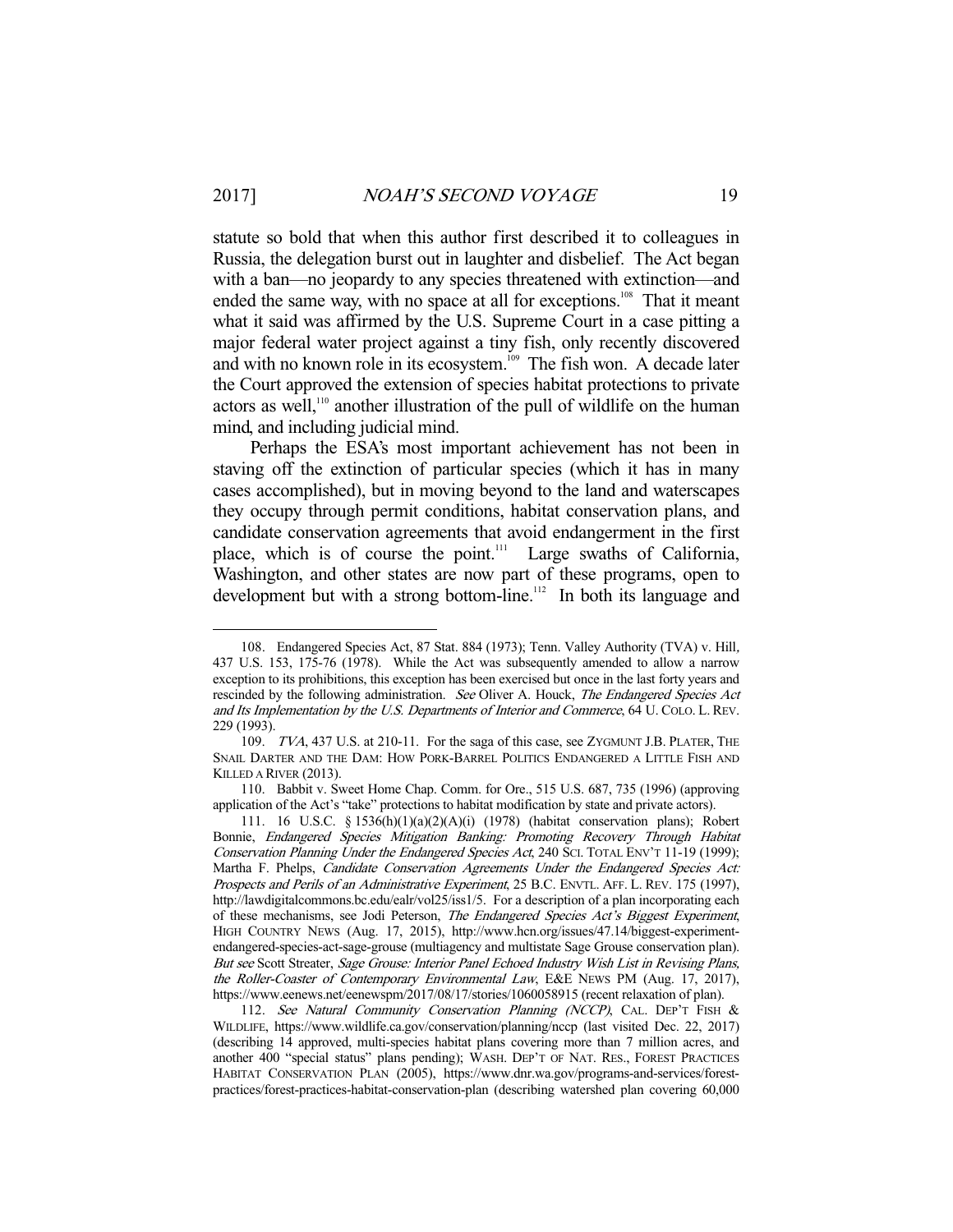effect, the Act is about saving species and "the habitats on which they depend."113 Nature, for nature's sake.

 U.S. law also moved toward ecosystems more directly, starting national parks and wildlife refuges that, in the face of pressing demands for human use, are to be managed for protection on the resources themselves.<sup>114</sup> Yet larger swaths of the public estate (e.g., forests, grazing lands) are under multiple-use regimes embracing mining, oil drilling, and all manner of human activity, but with limits imposed through "indicator species" whose numbers reflect the health of the landscape as a whole.<sup>115</sup> The summit of U.S. landscape systems is the Wilderness Act, which, after a 20-year struggle, imposed an unprecedented "hands-off" approach to areas "where the earth and its community of life are untrammeled by man, where man himself is a visitor who does not remain."116 The pure poetry of this language reflects an ecocentric, humans as strangers who do not occupy, even linger.<sup>117</sup> The running gun-

miles of stream habitat over 9.3 million acres of public and private lands). Originally driven by the requirements of the Endangered Species Act, each of these state initiatives has received considerable support from both affected commodity industries and environmental organizations.

 <sup>113.</sup> Endangered Species Act, 16 U.S.C. § 1532(19); 50 C.F.R § 17.3 (2006).

 <sup>114.</sup> See Fund for Animals v. Norton, 294 F. Supp. 2d 92 (D.D.C. 2003) ("NPS [the National Park Service] is bound by a conservation mandate, and that mandate trumps all other considerations."); National Wildlife Refuge System Improvement Act, 111 Stat. 1252, § 4.2 (1997) (prioritizing waterfowl conservation over other competing uses).

 <sup>115.</sup> The use of sensitive species as a baseline for the management of ecosystems rose from the diversity provisions of the National Forest Management Act (NMFA), 16 U.S.C. § 1604,  $\S 6(g)(e)(1)$ , and led to regulations requiring the maintenance of "viable populations" of these species "well distributed across the planning area. 36 C.F.R § 219.19 (2017). This approach was later adopted by the Bureau of Land Management requiring districts to "sustain native populations and communities," 43 CFR § 4180.2(3)(10)(1995), in effect a vegetative species bottom line. The experience of these two agencies, which together manage over one fifth of the continental United States, is described in Oliver Houck, On the Law of Biodiversity and Ecosystem Management, 81 MINN. L. REV. 869 (1998). For a view of "indicator" species in action, see id. at 899-909, and A. ROSS KIESTER & CAROL ECKHARDT, PAC. NW. RESEARCH STATION, REVIEW OF WILDLIFE MANAGEMENT AND CONSERVATION BIOLOGY ON THE TONGASS NATIONAL FOREST: A SYNTHESIS WITH RECOMMENDATIONS 70-71 (1994) (safeguarding habitat for selected Tongass species before determining allowable cut). In a word, the indicator species approach has been effective. Additional layers of protection for public lands are provided in an "area of critical environmental concern" designations under the Federal Land Policy and Management Act, 43 U.S.C §§ 1701, 1711(a), and unsuitability [for commodity uses] identifications under NFMA, 16 U.S.C. § 1604(g)(6)(k). While neither has been used extensively, the subsequent Forest Service Roadless Rule, predicated overtly on protecting "biodiversity and the long-term survival of at-risk species" placed 58.4 million acres outside the reach of commodity development. See also U.S. Fish and Wildlife Service, Special Areas; Roadless Area Conservation, 66 Fed. Reg. 3244, 3245 (Jan. 12, 2001) (to be codified at 36 C.F.R. pt. 294); Kootenai Tribe of Idaho v. Veneman, 313 F.3d 1094 (9th Cir. 2002) (approving the Rule). All of which mirrors the rights of ecosystems themselves.

 <sup>116.</sup> Wilderness Act, 16 U.S.C. § 1131 2(c) (2008).

 <sup>117.</sup> Id.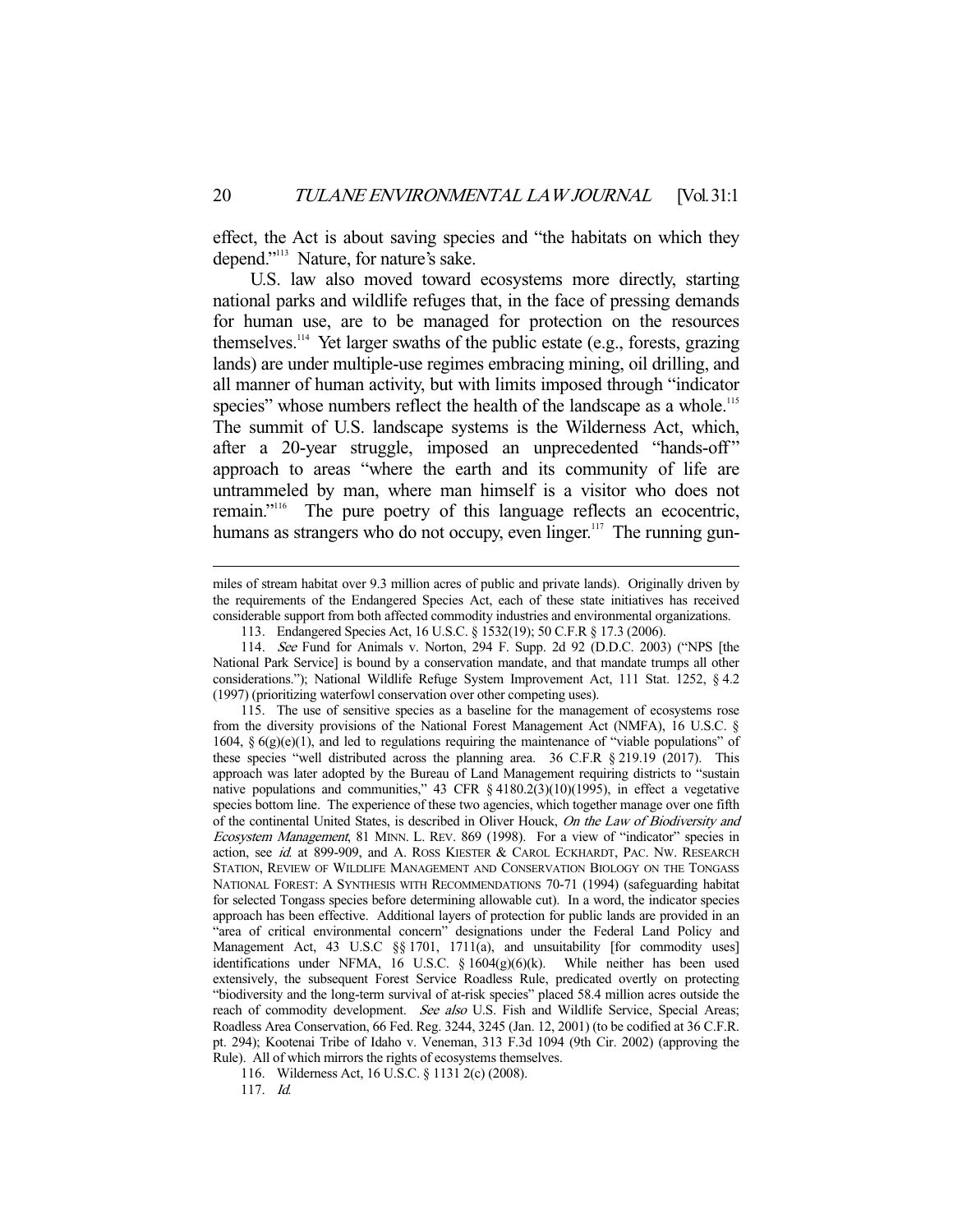battles today in America over these laws, and above all, over wilderness and endangered species, indicate, paradoxically, both the grip of nature on the human psyche and the antithetical difficulty that Americans have in giving it more than an inch.

 Surrounding these laws, one finds a penumbra of others targeted to the protection of particular environments (e.g., wetlands)<sup>118</sup> and to their restoration if damaged by, inter alia, oil spills, toxic wastes, and coal mining.<sup>119</sup> Both the purposes and the remedies of these laws are openly ecocentric: put nature back. U.S. water programs follow suit with pollution controls and instream-flow requirements gauged to preserve all aquatic life.<sup>120</sup> Many of these programs work proactively, avoiding harm, while others come after the fact, requiring reclamation. From here it is but a small conceptual step to apply this duty to restore to all disturbed environments and to all actors, public and private, as the logical and concomitant price of development.<sup>121</sup> From nature's point of view it is repairing the harm that matters.

 Summing up the U.S. experience, it has been quintessentially American: ad hoc, unplanned (planning at any level meets fear and loathing), and the product of resource-specific initiatives that have taken on lives of their own. Proposals to protect biodiversity more broadly via

 <sup>118. 33</sup> U.S.C. § 1344; 33 C.F.R. § 332.1 (2008) (aquatic environments).

 <sup>119.</sup> See Oil Pollution Act, 33 U.S.C. § 2706(d)(1)(A), Comprehensive Environmental Response, Compensation, and Liability Act, 42 U.S.C. § 9607(a)(4)(A) (2002), Surface Mining Control and Reclamation Act, 30 U.S.C. §§ 1257(d), 1258 (1977).

 <sup>120. 33</sup> U.S.C. § 1314(a)(1)&(2) (2002); see Oliver A. Houck, The Regulation of Toxic Pollutants Under the Clean Water Act, 21 ELR 10528 (1991) (water pollution standards to protect aquatic life); UNIV. OF COLO. BOULDER. NAT. RES. LAW CTR., INSTREAM FLOW PROTECTION IN THE WEST (Lawrence J. MacDonnell, Teresa A. Rice & Steven J. Shupe eds., 1993), http://scholar.law.colorado.edu/cgi/viewcontent.cgi?article=1069&context=books\_reports\_ studies (water quality standards to protect aquatic life); Scott W. Reed, Should Rivers Have Running? Toward Extension of the Reserved Rights Doctrine To Include Minimum Stream Flows, 12 IDAHO L.REV. 153 (1975-1976).

<sup>121.</sup> For one such proposal, see Oliver A Houck, Opinion Editorial, From Fields to Fieldstone; It's Time to Tax Real Estate Developers, WASH. POST, Dec. 24, 1989 (pointing out the anomaly of demanding compensation for industrial accidents but not for intentional destruction) ("all the hazardous waste sites known and yet to be found, all the oil and gas sites developed and yet to be explored, will not destroy a fraction of the natural resources that we will consume by in an ever-widening assault of building sites west from River road, north toward Fredrick, to Front Royal and beyond"). Brazil has already moved forward on this front. See Michael Kepp, Brazil Issues New Rule on Compensation Firms Must Pay for Environmental Impact, 29 BNA INT'L. ENV. REP. 201, 201 (2006); see also similar proposal by Obama Administration as mitigation, Corbin Huir, Obama Overhauls Process for Offsetting Environmental Harm, E&E NEWS: GREENWIRE (Nov. 3, 2015), https://www.eenews.net/stories/ 1060027374.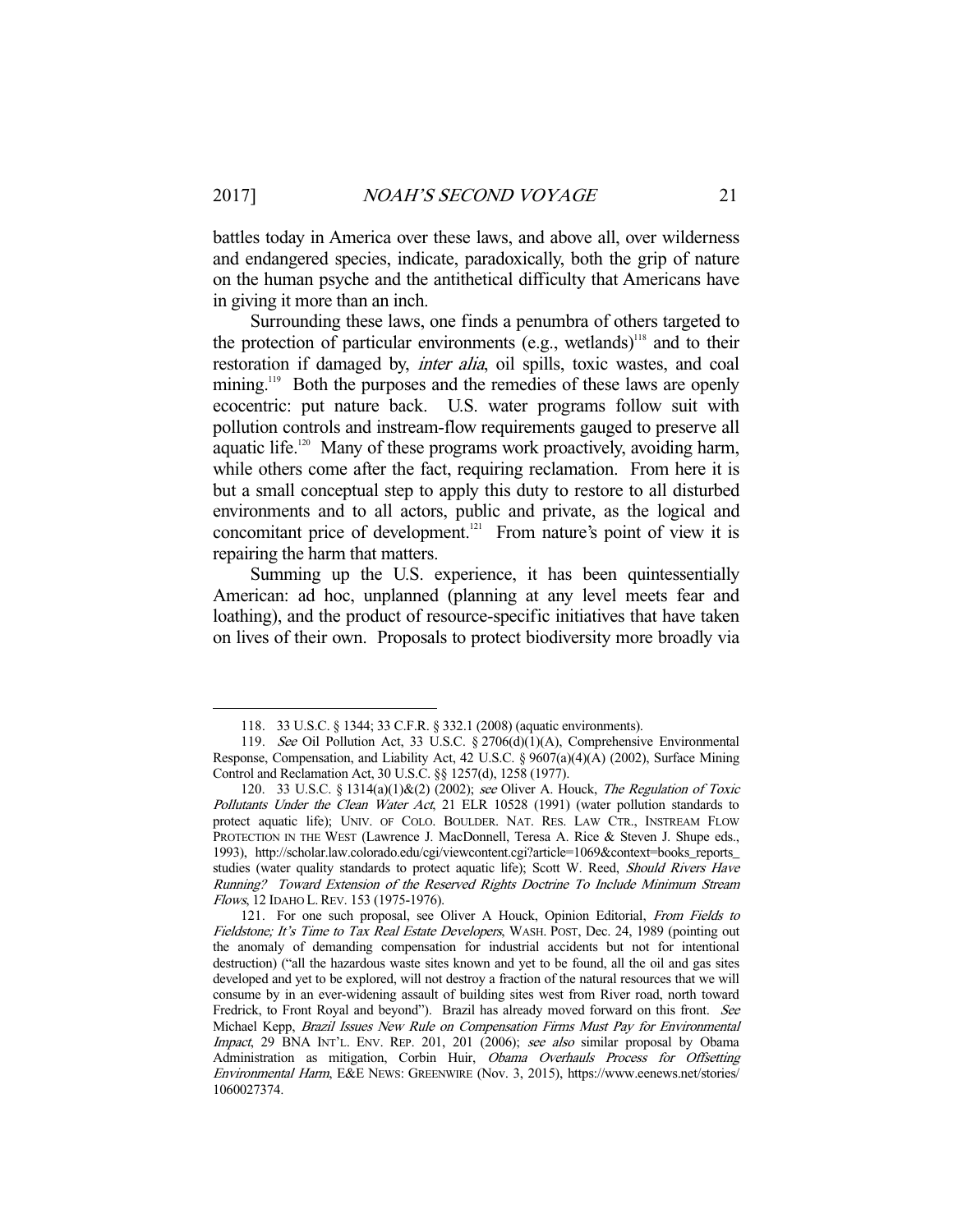constitutional amendment or legislation have foundered,<sup>122</sup> however, and the mere mention of an endangered ecosystems act draws scornful responses (including, quite recently, "back to the Stone Age" and "Hell no!").<sup>123</sup> We are stuck on piecemeal. We are also stuck on a Great Chain of Being of our own, favoring those species we think most resemble us and downgrading the rest. While this approach makes political sense, it risks losing life systems that support everything else on earth. (Where, one may recall, does oxygen come from?) The ineluctable fact is that the earth could more easily dispense with humans than anything else in the chain.<sup>124</sup>

 All of this said, one may fairly conclude from this that the United States, nevertheless, is farther along toward legal rights in nature that it knows. Without mentioning the name, it already recognizes and enforces the entitlement of all living things to exist and has pioneered significant instruments toward this end including impact assessment, citizen suits, and judicial review. In the meantime, it has also launched major restoration projects for mid-western prairies, southern pine forests, and ecosystems as large as the Everglades, Gulf Coast wetlands, and the Chesapeake Bay.<sup>125</sup> These are all elements of the rights of nature and in a

<sup>122.</sup> Rodger Schlickheisen, Protecting Biodiversity For Future Generations: An Argument for a Constitutional Amendment, 8 TUL. ENVTL. L.J. 181 passim (1994). For proposed legislation, see National Biodiversity Conservation and Environmental Research Act, H.R. 585, 102d Cong., 1st Sess. (1991) (bill reported out from committee but not taken up by the full House). See also Julie B. Block, Preserving Biological Diversity in the United States; The Case for Moving to an Ecosystems Approach To Protect the Nation's Wealth, 10 PACE ENVTL. L. REV. 175, 204 n.152 (1992). Creation of a Biological Survey simply to assess these resources met with resistance from landowners and development agencies, then outright hostility from Congress, and was abandoned several years later. See Frederic H. Wagner, Whatever Happened to the National Biological Survey?, 49 BIOSCIENCE 3 passim (Mar. 1999).

<sup>123.</sup> Mike Houck, Letter to the Editor, Environment: How About an 'Endangered Ecosystems Act'?, OREGONIAN (Dec. 27, 2014), http://www.oregonlive.com/opinion/index.ssf/ 2014/12/environment\_how\_about\_an\_endan.html, and comments in response.

<sup>124.</sup> See M. Lynne Corn, The Listing of a Species: Legal Definitions and Biological Realities, reprinted in NATURAL RESOURCES: ISSUES AND OUTLOOK 127, 127-32 (A.M. Babkina ed., 2001) (noting the slighted protections for plants and invertebrates that drive the planet). For a humorous treatment of this phenomenon, see Diane Brooks Pleninger, *Interview with a Fungus*, ECONOMIST (Nov. 20, 2003), http://www.economist.com/node/2187789 (humans as a failed experiment from a fungal point of view).

 <sup>125.</sup> See Comprehensive Everglades Restoration Plan, NAT'L PARK SERV., https://www. nps.gov/ever/learn/nature/cerp.htm (last visited Dec. 22, 2017); LA. COASTAL PROT. & RESTORATION AUTH., LOUISIANA'S COMPREHENSIVE MASTER PLAN FOR A SUSTAINABLE COAST (June 2, 2017), http://coastal.la.gov/wp-content/uploads/2017/04/2017-Coastal-Master-Plan\_ Web-Single-Page\_CFinal-with-Effective-Date-06092017.pdf; Who We Are, CHESAPEAKE BAY PROGRAM, https://www.chesapeakebay.net/who (last visited Dec. 22, 2017); Oliver A. Houck, The Clean Water Act Returns (Again): Part 1, TMDLs and the Chesapeake Bay, 41 ELR 10208 (2011).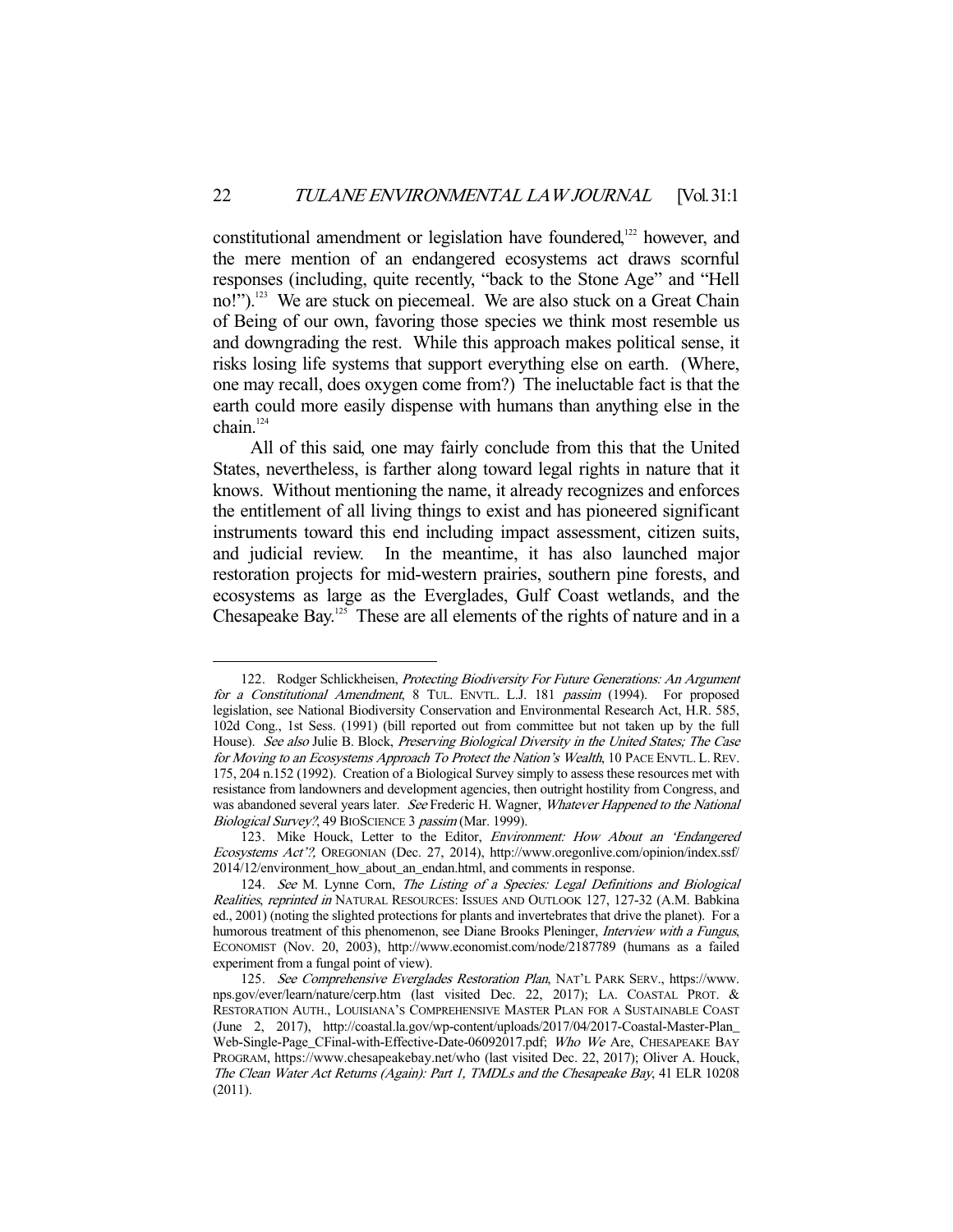bottom-up fashion, by deed if not in word, the United States is coming on board.

 Other countries are following suit, indeed have led the way. As early as 1917 the Russian Federation began the creation of zapavedniki, nature preserves in which humans themselves are not allowed to enter save as scientific purposes, creating in effect the largest and most protective wilderness system in the world.<sup>126</sup> For its part, Brazil, hosting one of the largest inventories of rare species on earth, has pledged that all of them will be under conservation management by 2020, and 20% on their way to recovery.<sup>127</sup> Taking a different tack, Germany's constitution has made protection of "the foundations of nature and animals" a national priority, applicable to government agencies, the legislature and the judiciary alike.<sup>128</sup> In so doing, it eschewed language focused on the foundations of "human" life in favor of "nature and animals," an explicit embrace of the ecocentric point of view.<sup>129</sup> This provision has been cited in over 700 cases (including one protecting a rare plant from a major dredging project on the River Elbe),<sup>130</sup> which of course does not include the more numerous acts of compliance that drew no litigation at all.

 The European Union, spurred forward by its Wild Birds and Habitat Directives,<sup>131</sup> has approached the same task yet more comprehensively with Natura 2000.<sup>132</sup> Despite the differences of its twenty-eight member countries and the relative paucity of public lands, a network of more than

 <sup>126.</sup> DOUGLAS R. WEINER, A LITTLE CORNER OF FREEDOM: RUSSIAN NATURE PROTECTION FROM STALIN TO GORBACHEV (1999).

<sup>127.</sup> See Chris Arsenault, Brazil To Restore Huge Tract of Degraded Land in Largest Pledge of Its Kind, REUTERS (Dec. 5, 2016, 11:45 AM), https://www.reuters.com/article/usbrazil-environment-landrights/brazil-to-restore-huge-tract-of-degraded-land-in-largest-pledge-ofits-kind-idUSKBN13U2B0. But for more recent pullback, see Kepp, *supra* note 121, and then its reversal, Brazil To Reinstate Protection for Amazon Reserve, REUTERS (Sept. 25, 2017, 3:55 PM), https://www.reuters.com/article/us-brazil-amazon-mining/brazil-to-reinstate-protection-foramazon-reserve-idUSKCN1C02VT. The roller-coaster continues.

<sup>128.</sup> GRUNDGESETZ [GG] [BASIC LAW] art. 20-A (Ger.), translation at https://www.gesetzeim-internet.de/englisch\_gg/.

 <sup>129.</sup> See Mauritius Nagelmueller, L.L.M. Article 20a Basic Law—the Right Step on the Way to the Rights of Nature (Oct. 27, 2017) (unpublished Tulane University Rights of Nature Seminar paper) (on file with author) (describing legislative history).

 <sup>130.</sup> Id.

 <sup>131.</sup> Council Directive 92/43/EEC, of 21 May 1992 on the Conservation of Natural Habitats and of Wild Fauna and Flora, 1992 O.J. (L 206) (EC), http://eur-lex.europa.eu/legalcontent/EN/TXT/PDF/?uri=CELEX:31992L0043&rid=1.

 <sup>132.</sup> Natura 2000, EUR. COMMISSION: ENV'T, http://ec.europa.eu/environment/nature/natura 2000/index\_en.htm (last visited Dec. 22, 2017); Nature and Biodiversity, EUR. COMMISSION: ENV'T, http://ec.europa.eu/environment/nature/index\_en.htm (last visited Dec. 22, 2017).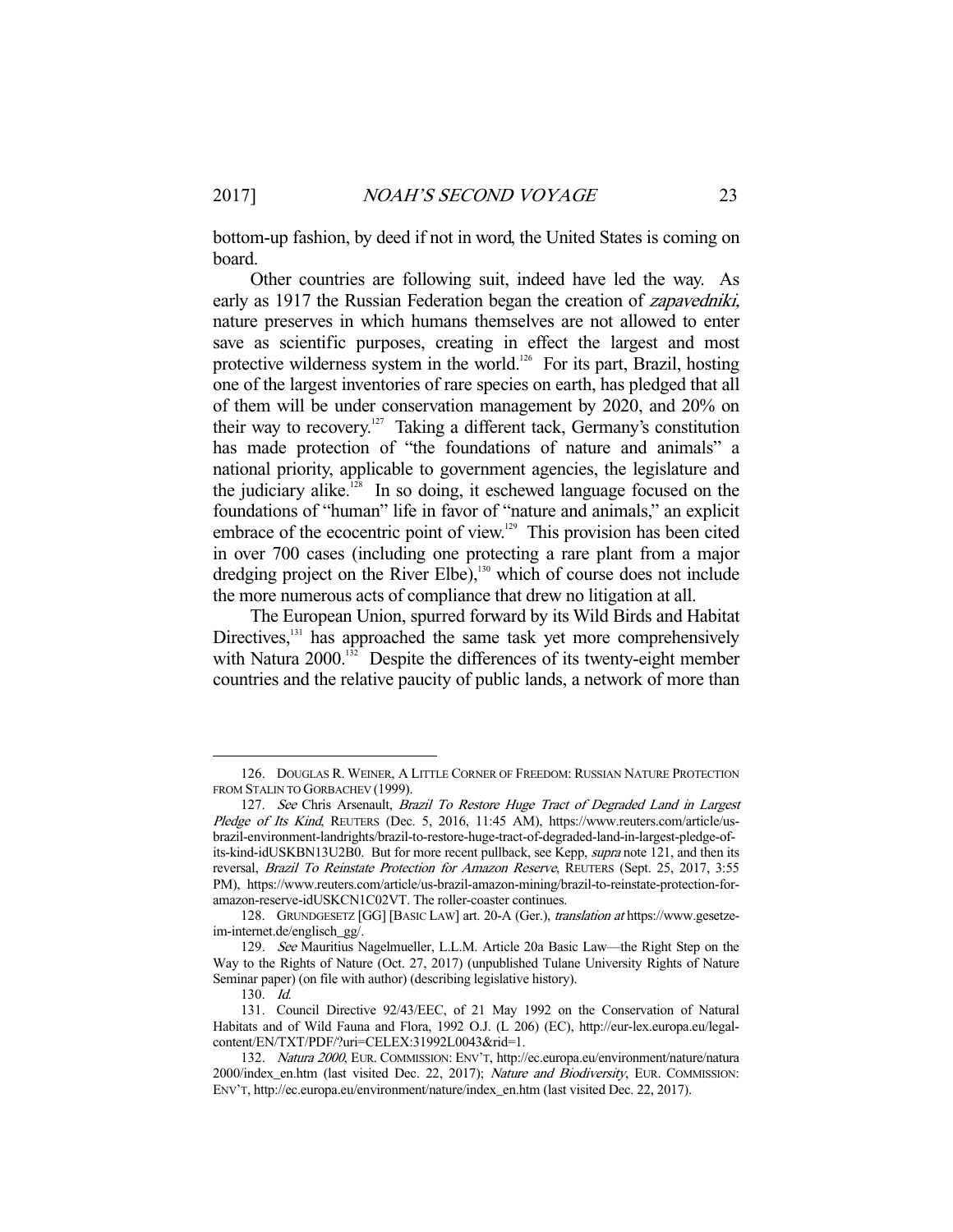200 protected areas spanning eighty-four "bio-regions" has emerged.<sup>133</sup> They are not wilderness. For the most part they are dotted with towns, roads, and a range of compatible development but managed by member states with a single bottom line: the viability of species and the habitats on which they and humans alike depend.<sup>134</sup> Decisions of the European Court of Justice on challenges to Natura 2000 have been broadly supportive, some obviously written to boost it forward.<sup>135</sup> In a recently completed, two-year "fitness check" (prompted by development interests), the European Commission wound up endorsing the program as well, perhaps influenced by overwhelming support from the public at large (more than 550,000 comments in favor).<sup>136</sup> The pulses of nature in Europe, too, find strong receptors in the human mind.

 All of this progress noted, one would be remiss not to recognize that the situation today is precarious. No country on earth has done a more dramatic turnabout on environmental protection than the United States, whose relevant agencies are now both led and staffed by individuals who have spent their professional lives opposing them, $137$  even their right to

<sup>133.</sup> The Natura 2000 Biogeographical Regions, EUR. COMMISSION: ENV'T, http://ec. europa.eu/environment/nature/natura2000/biogeog\_regions/ (last visited Dec. 22, 2017); Natura <sup>2000</sup>, supra note 132; Nature and Biodiversity, supra note 132.

 <sup>134.</sup> This requirement is subject to exception only for overriding national priorities, and even here, only with the approval of the Commission. Council Directive 92/43/EEC, 1992 O.J. (L 206) 92, 94 (EC).

<sup>135.</sup> See Commission v. France, Case C-374/98, [2000], E.C.R I-10799. See generally Gjenerali Albi, Analytical View of EU Habitat Directive (May 1, 2015) (unpublished article) (on file with author) (analyzing six habitat directives decisions by the European Court of Justice, each affirming the directive).

 <sup>136.</sup> Fitness Check of the Birds and Habitats Directives, EUR. COMMISSION: ENV'T, http://ec.europa.eu/environment/nature/legislation/fitness\_check/index\_en.htm (last visited Dec. 22, 2017).

 <sup>137.</sup> See, for example, EPA Administrator Pruitt who, throughout his six-year tenure as Oklahoma's Attorney General, sued the Agency repeatedly for attempting to regulate mercury, smog, and other forms of pollution. Brady Dennis, Scott Pruitt, Longtime Adversary of EPA, Confirmed To Lead the Agency, WASH. POST (Feb. 17, 2017), https://www.washingtonpost.com/ news/energy-environment/wp/2017/02/17/scott-pruitt-long-time-adversary-of-epa-confirmed-tolead-the-agency/?utm\_term=.69ccb83a3568. The Interior Department fared little better. See Editorial, Trump's Latest Interior Department Pick Is Bursting with Conflicts of Interest and Alternative Facts, L.A. TIMES (May 25, 2017), http://www.latimes.com/opinion/editorials/la-edbernhardt-20170525-story.html; Elizabeth Shogren, Trump's Interior Pick Confounds Conservationists, HIGH COUNTRY NEWS (Dec. 20, 2016), http://www.hcn.org/articles/how-muchof-roosevelt-can-conservationists-expect-of-trumps-new-interior-secretary. For rhetoric, however, the newly nominated Chair of the President's Council on Environmental Quality may take the prize, claiming, *inter alia*, that carbon dioxide is not a "pollutant," that coal helped end slavery, and describing renewable energy as "unreliable and parasitic." Koch-Funded Texas Denier Tapped for CEQ, CLIMATE NEXUS HOT NEWS, Oct. 16, 2017, at 1. For the industry ties of related and subordinate appointments, see Emily Benson, Meet the Latest Trump Administration Nominees, HIGH COUNTRY NEWS (July 14, 2017), http://www.hcn.org/articles/whos-up-fortrump-administration-positions-this-week, and Elizabeth Bomberg, Environmental Politics in the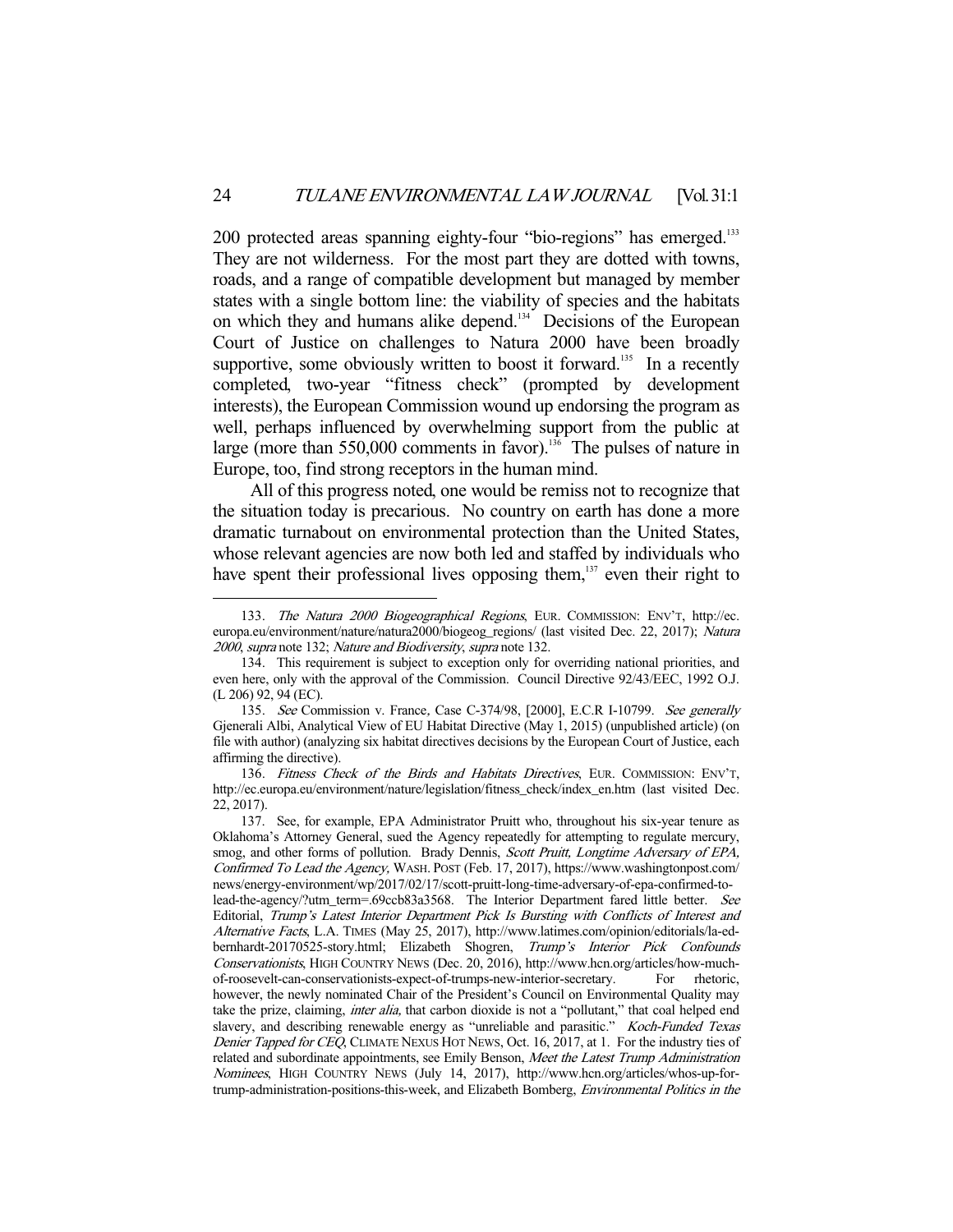exist.<sup>138</sup> Protective regulations are falling like ten-pins, and this is only the beginning.139 Nowhere in the world can one be confident that nature as we know it today, even in its diminished state, can endure. All of which has fostered proposals to recognize nature's own rights more directly and raised legal questions in turn that we can no longer ignore.

#### IV. NATURE STANDING

"This suit would be more properly labeled as Mineral King v. Morton."

—Justice William O. Douglas,  $1972^{140}$ 

"If Justice Douglas has his way— O Come not that dreadful day— We'll be sued by lakes and hills Seeking a redress of ills . . . ."

—John Nash,  $1972<sup>141</sup>$ 

 The legal rights of nature first dawned in America through a case that was not predicated on them at all. In the l960s, the Sierra Club filed suit against a proposed Disney resort in a high mountain valley called Mineral King, managed by the U.S. Forest Service.<sup>142</sup> The Club claimed several statutory violations, each of them straightforward, but the key question in the case was the Club's standing to sue in the first place, even though the Club was an organization historically dedicated to the protection of the very mountains at issue. In the end, a narrowly divided Supreme Court reasoned its way to deny the Club standing as an organization (an unfortunate mistake) but opened the courthouse door to any individual "adversely affected," even aesthetically, by a government proposal, and this was a bombshell.143 From here on, the Sierra Club and

Trump Era: An Early Assessment, 26 ENVTL. POL. 956 passim (2017). Science fared no better. See Michael Greshko, A Running List of How Trump Is Changing the Environment, NAT'L GEOGRAPHIC (Aug. 7, 2017), http://news.nationalgeographic.com/2017/03/how-trump-ischanging-science-environment/. Few U.S. environmental programs will emerge unscathed.

 <sup>138.</sup> See U.S. Department of Energy Administrator, Rick Perry, whose unsuccessful presidential campaign promised to eliminate the Energy Department. See James Conca, Rick Perry's Vow To Destroy the Energy Department Will Now Collide with Reality, FORBES (Dec. 14, 2016), https://www.forbes.com/sites/jamesconca/2016/12/14/oops-rick-perry-chosen-to-headenergy-department/#6033930e5be3.

 <sup>139.</sup> Greshko, supra note 137.

 <sup>140.</sup> Sierra Club v. Morton, 405 U.S. 727, 742 (1972) (Douglas, J., dissenting).

 <sup>141.</sup> Molly McDonough, Earth Day 'Reflections' from 1972 ABA Journal Archives, ABA J. (Apr. 22 2015), http://www.abajournal.com/news/article/earth\_day\_reflections\_from\_1972\_ aba\_journal\_archives.

 <sup>142.</sup> Morton, 405 U.S. at 730. The description that follows is taken from this case. 143. *Id.* at 740.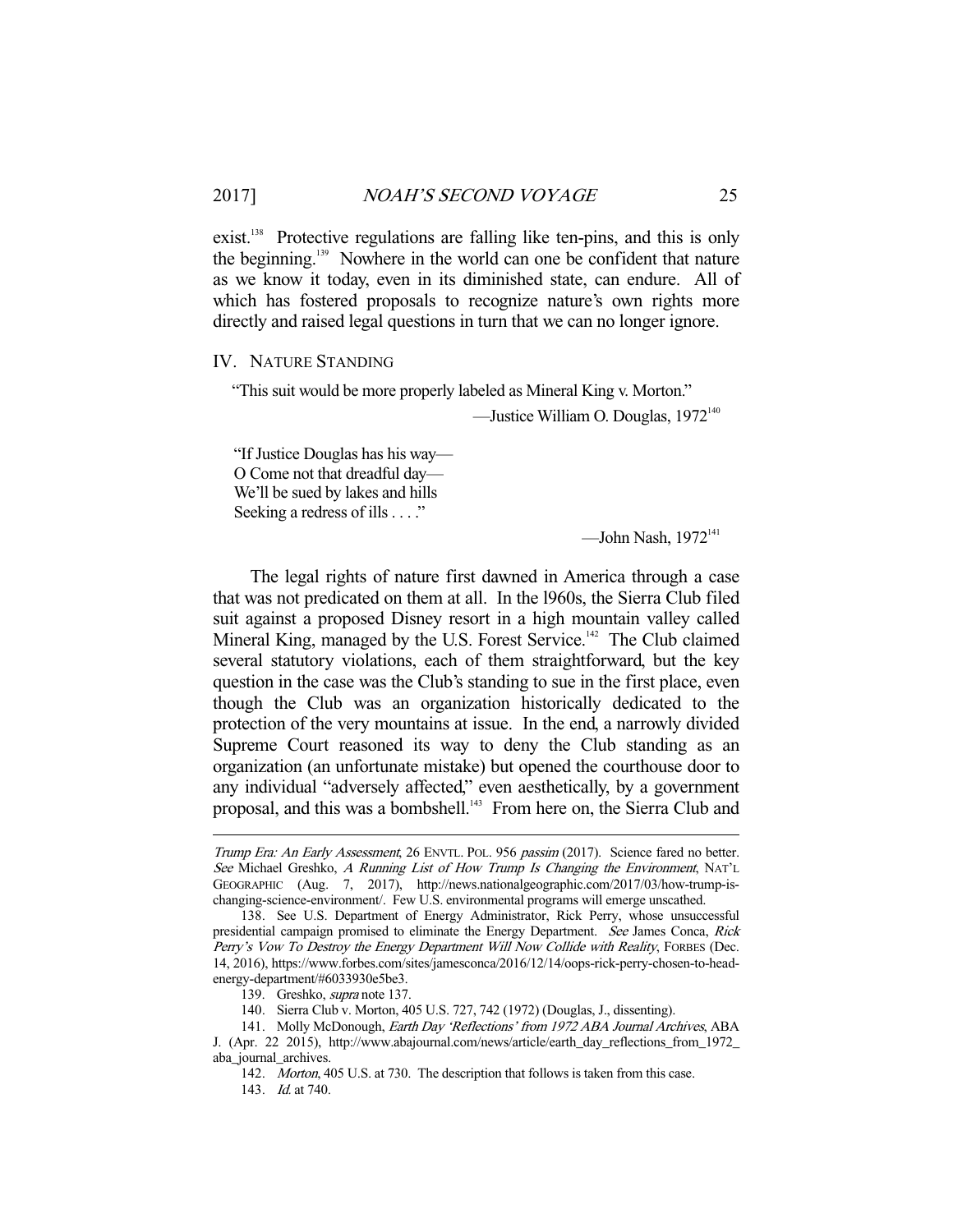like groups could sue if they had but a single affected member,<sup>144</sup> leading one observer to call the opinion "a victory disguised as a defeat."<sup>145</sup> Citizen-driven environmental enforcement was off to the races.

 This would have ended the matter without mention of nature rights but for two dissenting opinions that embraced the Club's standing.<sup>146</sup> In making his case, Justice Douglas went further to say that nature should be recognized in its own right, the plaintiff on its own.<sup>147</sup> This was new ground. The Sierra Club would not be representing itself, but the threatened valley. The Douglas dissent in turn cited, and was indeed largely motivated by, an equally seminal article by Professor Christopher Stone entitled Should Trees Have Standing?, which has become the touchstone in America for all discussion on this issue whether pro, skeptical, or outraged.<sup>148</sup>

 Stone's treatise, unsurpassed in the grace of its expression, rested on three legs. He noted, first, that standing and other personal rights had been accorded to corporations, trusts, marine vessels, and a great range of institutions, none of them even biologically alive.<sup>149</sup> He went on to point out that law had evolved to recognize rights in slaves, Jews, women, Native Americans, and others hitherto regarded legally as "objects," if regarded at all, each one over fierce resistance entrenched in the past.150 He added, last, that the alternative to recognizing these rights placed environmental interests in a conceptual hole,<sup>151</sup> having to defend natural areas like Mineral King against highly lucrative developments because a lone hiker some weekend would dislike seeing it on the horizon. Not a very compelling posture. Perceived as a conflict between two (often-imbalanced) human interests, the most fundamental interest is missing.

 Time has solidified Stone's thesis. The range of rights accorded to U.S. corporations and similar business interests now include, *inter alia*, speech, religion, freedom from government searches, and unlimited

<sup>144.</sup> *Id.* at 740-42.

 <sup>145.</sup> TOM TURNER, WILD BY LAW (1990) (describing seminal cases of the Sierra Club including Mineral King).

 <sup>146.</sup> Morton, 405 U.S. at 742-60. The majority rejected organizational standing by the wafer-thin margin of 4-3. Id.

<sup>147.</sup> *Id.* at 742-55.

<sup>148.</sup> Christopher D. Stone, Should Trees Have Standing?—Toward Legal Rights For Natural Objects, 45 S. CAL. L. REV. 450 passim (1972).

<sup>149.</sup> *Id.* at 452.

 <sup>150.</sup> Id. at 454.

<sup>151.</sup> *See id.* at 468-73.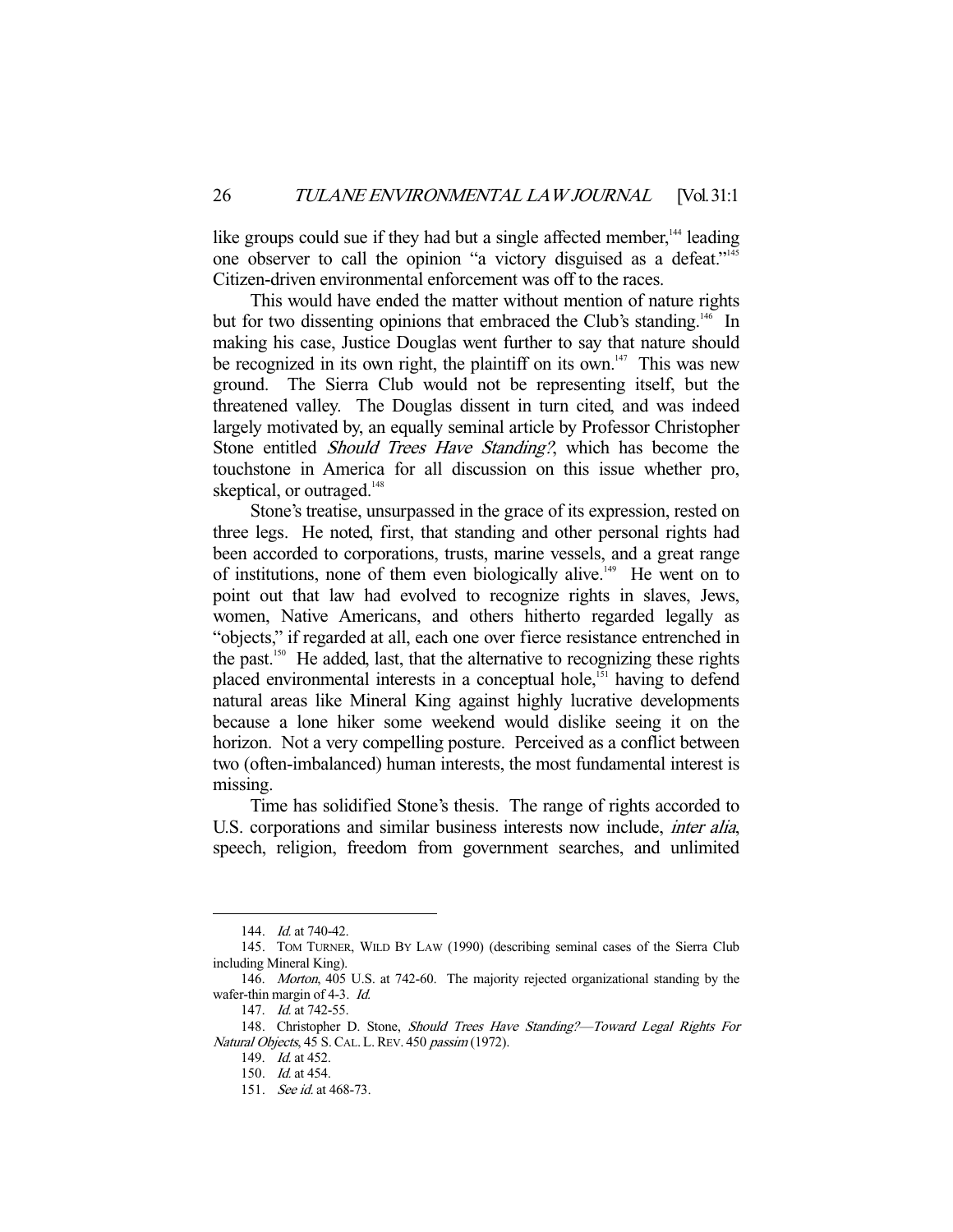campaign contributions as "persons" under the law.<sup>152</sup> Indeed, the very characterization of these artificial entities as "persons" paves the way for the privileges. At the same time, however, rights-holding has been extended in U.S. law to the mentally disabled, immigrants, and lesbian, gay, and transgender individuals<sup>153</sup> who, in recent centuries, were persecuted for these same proclivities and remain so in many countries today. "The arc of the moral universe is long," Martin Luther King once famously predicted, "but it bends towards justice."<sup>154</sup> Assuming this to be true, or at least that we want it to be true, and given our increased understanding of the interconnection of all life on earth, it would not seem difficult to allow this life, too, its day in court. The threshold barrier is its standing, and it elicits a chorus of criticism that, in the interest of fairness, deserves its moment in the sun.

 Perhaps the most primitive reaction is that trees cannot talk, they can't even be *brought* to court, so they will need a human after all, which leads us back to homocentric litigation. Actually, it leads us instead to the conflation of lawyer and client. Lawyers represent ships, estates, and other non-people every day. As they could, just as easily, Mineral King. For these purposes trees don't need tongues, or an IQ of one, for that matter.

A second objection is that trees do not *need* standing either, at least after Sierra v. Morton. How difficult, one might ask, can it be to find a person "adversely affected" by an assault on nature who is eligible to sue? It turns out that on occasion it can be quite difficult,<sup>155</sup> and these occasions can be consequential. The Supreme Court split almost evenly on standing in the seminal climate change case of Massachusetts v. EPA, largely over how "affected" the plaintiff must be, how "imminent" the impact must be, and whether the judgment can "redress" the harm.<sup>156</sup> These mini-wars are waged almost daily, in U.S. courtrooms, and lead to inherently subjective judgments; the judges who reject environmentalist

 <sup>152.</sup> See First Nat'l Bank of Boston v. Bellotti, 435 U.S. 765 (1978) (corporate advertising); Marshall v. Barlow's Inc., 436 U.S. 307 (1978) (search and seizure); Citizen's United v. FEC, 558 U.S. 310, 356 (2009) (political contributions); Burwell v. Hobby Lobby, 345 S. Ct. 2751 (2014) (religious beliefs).

 <sup>153.</sup> See Bowers v. Hardwick, 478 U.S. 186 (1986); Obergefell v. Hodges, 135 S. Ct. 2584 (2015).

<sup>154.</sup> Martin Luther King, Jr., Full Text of "Gospel Messenger, The (1958)", ARCHIVES.ORG, https://archive.org/stream/gospelmessengerv107mors/gospelmessengerv107mors \_djvu.txt (last visited Dec. 22, 2017) (quoting Theodore Parker from a sermon in 1853).

 <sup>155.</sup> New England Anti-Vivisection Soc'y v. U.S. Fish & Wildlife Serv., 208 F. Supp. 3d 142, 176-77 (D.D.C. Sept. 14, 2016) (denying standing to an animal welfare organization challenging government "sale" of endangered species in violation of the ESA).

 <sup>156.</sup> Massachusetts v. EPA, 549 U.S. 497, 536-47 (2007).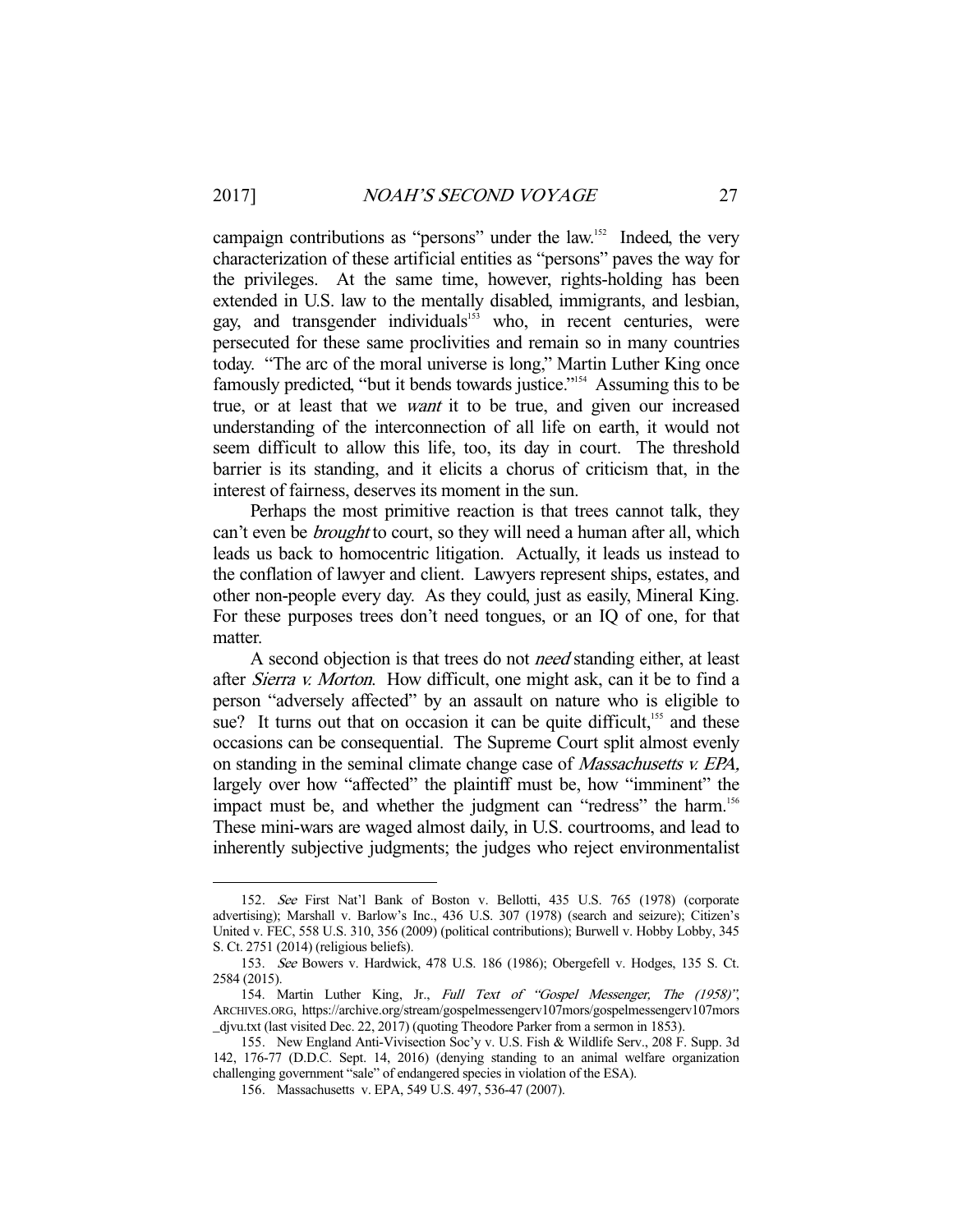standing are almost invariably the ones who reject their cases on the merits as well.<sup>157</sup> While it must be acknowledged that, with careful pleading and (often) hard argument nature usually does get in the door, but as the ward of a group that has managed to dig up a member sufficiently "affected." Second-class all the way.

 This leads to a related argument that Mineral King-as-plaintiff doesn't add anything. In practice, of course, such a right would provide this ecosystem automatic standing to challenge activities degrading it, bypassing the obstacles just discussed. But it matters for another reason as well. Sierra v. Morton was about the very existence of a high mountain valley that even the majority characterized as "pristine."<sup>158</sup> What legal recognition also adds is honesty. Yes, weekend hikers may be offended, but this is the real injured party—long after the hikers have gone—this special place and its many interlocking components. Much litigation of this type is driven at bottom by the desire to protect a resource for its own sake, its own right to be. When the Sierra Club brought two later suits on behalf of the Palila and the Northern Spotted Owl (two endangered birds), it placed them first on the plaintiff list and brought stuffed specimens to counsel table, every day.<sup>159</sup> Coincidently, it won both cases. With recognition, minds begin to change.<sup>160</sup>

 A more technical objection contends that nothing in U.S. law permits nature standing, and this is currently true. Nothing supporting it is found in the Constitution nor the Administrative Procedure Act, which restricts rights to sue to "persons" adversely affected.161 On the other hand, nothing in the Constitution precludes it either, and the limitation of federal jurisdiction to "cases and controversies" simply requires that

<sup>157.</sup> See Oliver Houck, Standing on the Wrong Foot: A Case for Equal Protection, 58 SYRACUSE L. REV. 1 passim (2007) (tallying Supreme Court voting records on standing); Richard J. Lazarus, Restoring What's Environmental About Environmental Law in the Supreme Court, 47 UCLA L. REV. 703, 726-36 (2000) (tallying the same for opinions on the merits). The coincidence between the two is striking and not surprising. See also Richard L Revesz, Environmental Regulation, Ideology and the D.C. Circuit, 83 VA. L. REV. 1717, 1739, 1739 tbl.2, 1743 (1997) (similar findings).

 <sup>158.</sup> See Sierra Club v. Morton, 405 U.S. 727, 728 (1972).

 <sup>159.</sup> N. Spotted Owl v. Hodel, 716 F. Supp. 479 (W.D. Wash. 1988); Palila v. Haw. Dep't of Land & Nat. Res., 471 F. Supp. 985 (D. Haw. 1979). See generally TURNER, supra note 145, at 84-89, 93-97; Telephone Interview with Michael Sherwood, Earth Justice Legal Def. Fund, cited in Oliver Houck, Unfinished Stories, 73 U. COLO. L. REV. 917 n.309 (2004) (describing stuffed plaintiffs at table).

 <sup>160.</sup> Consider the relative persuasiveness of suing for one's right to speak, and one's mother suing because she enjoys the sound of your voice. So it is with the rights of the other living things.

 <sup>161.</sup> Administrative Procedure Act, 5 U.S.C. § 702 (2012).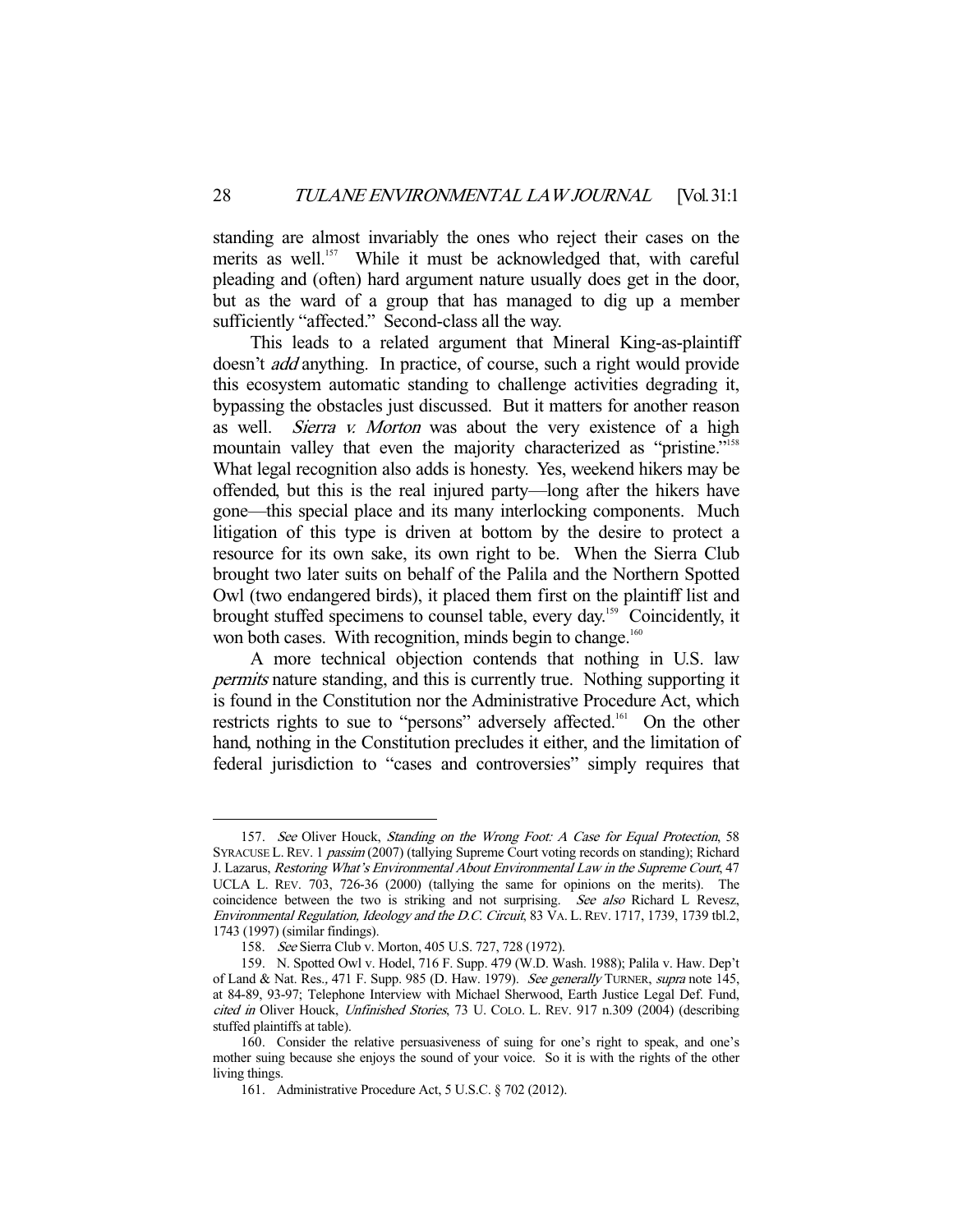there be a genuine contest here, not a hypothetical.<sup>162</sup> No one can deny that the Mineral King litigation involved real and competing interests. As courts have pointed out, while denying standing (reluctantly) for primates and whales, nothing prevents Congress (or even the courts, when one considers what they have done to enfranchise corporations) from allowing nature, like Disney, to seek redress for its own injuries, in its own name.<sup>163</sup> We are bounded more by our perceptions than by law.

 A final fear is that nature standing would "flood the courts" with litigation. It has little foundation. After *Sierra v. Morton*, "person"based environmental litigation rose in America in direct proportion to the rise of environmental laws themselves,<sup>164</sup> many of which encouraged citizen enforcement as a means of keeping the government on task.<sup>165</sup> The lawsuits (many of which have to be brought by industry and others opposed to environmental requirements) are already here.<sup>166</sup> In practice, the similarly worded environmental rights provisions in the constitutions of other countries—some of which accord standing without restraint have not produced a flood of any kind. The practical realities of this litigation—lengthy, costly, legally complex, scientifically complex, politically and socially risky, and in some places physically dangerous to those who undertake it—are quite sufficient to keep the traffic down.

 Which brings us to a final question: if nature has standing, then who may speak for it and will carry its case in court? Perhaps the best answer is to leave this decision to the countries involved. Whoever has standing in an environmental case of any kind, be it the government or a private party, would be eligible to represent nature as well. U.S. litigants would

 <sup>162.</sup> See Muskrat v. United States, 219 U.S. 346, 362 (1911).

 <sup>163.</sup> Cetacean Cmty. v. Bush, 386 F.3d 1169 (2004). For one (of many) critiques of the "case and controversy" basis for standing, see Houck, *supra* note 157, also making the case for environmental standing on the basis of equal protection. Under this theory, representation of nature rights could be constitutionally compelled. See also Cass Sunstein, Standing for Animals (with Notes on Animal Rights), 47 UCLA L. REV. 1333 passim (2000) (concluding "Congress has the authority to grant animals standing to protect their interests in the sense that injured persons might be counted as juridical persons to be protected by human plaintiffs in proceedings on behalf of animals). For a discussion of this opportunity in the law, even existing law, see Hawksbill Sea Turtle et al. v. FEMA, 126 F.3d 461 (3d Cir. 2010). For the constitutionality of extending standing to inanimate elements of nature, see Hope Babcock, A Brook with Legal Rights, 43 ECOLOGY L.Q. 1 passim (2016).

 <sup>164.</sup> Environmental litigation rose precipitously with the first major environmental legislation, the National Environmental Policy Act of l969. National Environmental Policy Act (NEPA) of 1969, Pub. L. No. 91-190, 83 Stat. 852 (1970). See RICHARD A. LIROFF, A NATIONAL POLICY FOR THE ENVIRONMENT: NEPA AND ITS AFTERMATH (1976).

 <sup>165.</sup> See, e.g., Clean Water Act, 33 U.S.C. § 1365 (2012); Clean Air Act, 42 U.S.C. § 7604 (2012); Endangered Species Act, 16 U.S.C. § 1540(g) (2012).

<sup>166.</sup> Patrick Parenteau, Citizen Suits Under the Endangered Species Act: Survival of the Fittest, 10 WIDENER L. REV. 321 passim (2004).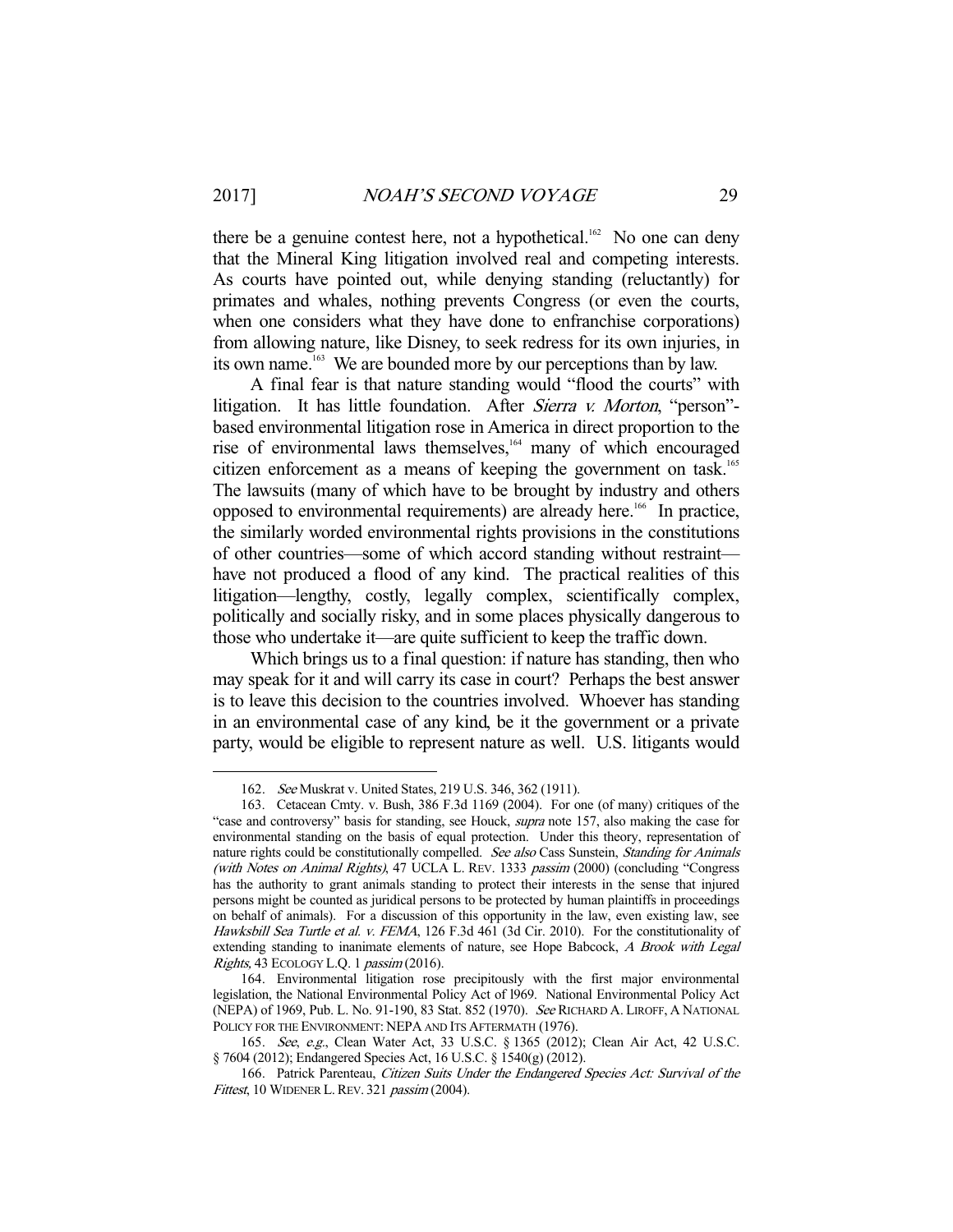have to meet at least the "adversely affected" standard. Stone and Douglas both suggested instead the appointment of guardians with a demonstrated track record in the subject, in effect the "organizational" standing rejected by the *Sierra v. Morton* majority. The notion makes sense: one would want an entity capable of representing native's interests in full, and seeing it through.<sup>167</sup> Italy follows this model, with eligible organizations certified by longevity, expertise, and geography.<sup>168</sup> England does the same on a more ad hoc basis,<sup>169</sup> and even China is moving to recognize environmental litigation by at least a few state-approved NGOs.<sup>170</sup> Brazil and other countries have independent prosecutors who already undertake environmental litigation against government actions and could assume this portfolio as well. $171$  At the far end of the spectrum are those nations that have abandoned standing requirements altogether. $172$ Here is a matter in which diversity can be the laboratory for evolution. It seems clear, however, that the "who represents" question is no more an insuperable obstacle than the others. It can be done.

 In sum, the legal rights of nature begin by recognizing it as a party in interest. One suspects that opposition to it bottoms on the fear that it necessarily implies a right in nature to *exist*, which has been the bone of contention all along. And to which we must now turn.

#### V. NATURE RIGHTS

-

"Other animals which, on account of their interests having been neglected by the insensibility of the ancient jurists, stand degraded into the class of things  $\dots$ . The day may come when the rest of animal creation may acquire those rights which never could have been withholden from them but for the hand of tyranny."

—Jeremy Bentham  $(1748-1842)^{173}$ 

 <sup>167.</sup> Sierra Club v. Morton, 405 U.S. 727, 752 (1972).

<sup>168.</sup> See Douglas L. Parker, Standing To Litigate "Abstract Social Interests" in the United States and Italy Reexamining "Injury in Fact," 33 COLUM. J. TRANSNAT'L L. 259 passim (1995).

<sup>169.</sup> J. Otton, R v Inspectorate of Pollution and Another, ex parte Greenpeace Ltd., 4 ALL ER 329 passim (1994).

 <sup>170.</sup> See Chinese Court Allows NGO's Oil-Spill Lawsuit Amid Pollution Fight, BLOOMBERG (July 27, 2015), https://www.bloomberg.com/news/articles/2015-07-27/china-courtallows-ngo-s-oil-spill-lawsuit-amid-pollution-fight.

 <sup>171.</sup> ENVIRONMENTAL ISSUES IN LATIN AMERICA AND THE CARIBBEAN, ch. 9 (Romero Aldemaro & Sarah E. West eds., 2005).

<sup>172.</sup> See CONSTITUCIÓN DE LA REPÚBLICA DEL ECUADOR [CONSTITUTION OF THE REPUBLIC OF ECUADOR], art. 71.

 <sup>173.</sup> BENTHAM, supra note 76.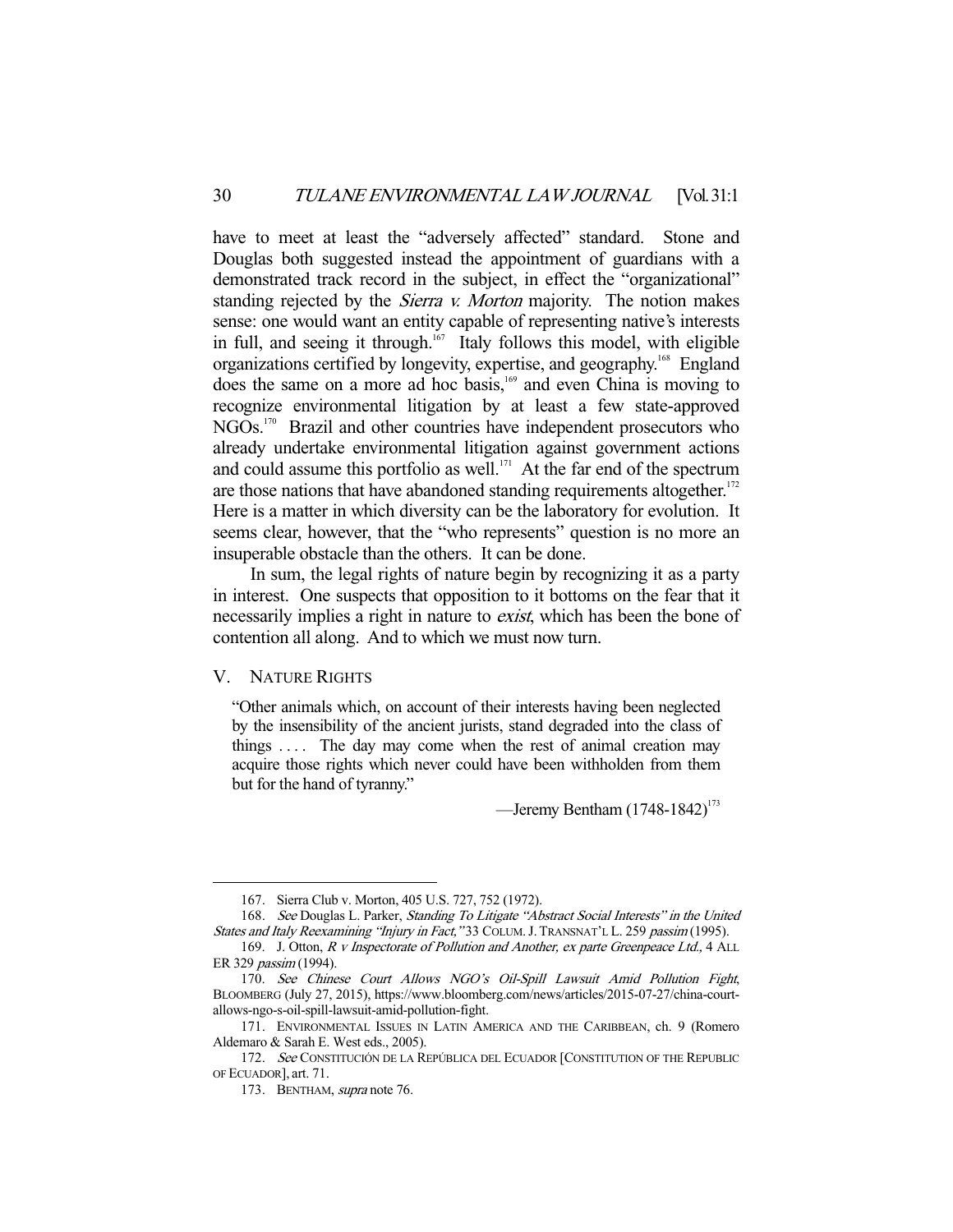"Would it be so hard to do?"

—Christopher Stone,  $1972^{174}$ 

 Taken literally, Stone's argument simply enabled nature to be represented as a party in court, which, in the case of Mineral King, meant to have claims of various statutory violations raised in its own name. In making this argument, however, Stone based his thesis on the expansion of rights to slaves, women, and other entities not human at all. Their rights, however, were not merely procedural. They were as substantive as the right to be free. What, then, would the rights of nature be?

 In the field of environmental ethics, they are essentially three: the right to *exist*, the right to *continue* to exist, and the right, if degraded, to be *restored*.<sup>175</sup> How such rights are vindicated is another matter, but these three seem incontrovertible for nature to have rights at all. But do they constitute law? For some, the concept is beyond the pale, and their arguments, too, are several.

 They begin by observing that laws are uniquely human constructs and are therefore ineluctably homo-centric and subject to our continuing preferences. The observation, while true on its face, claims too much. Nothing has impeded humans from recognizing rights in non-human things, and in an increasingly complex world, we do it with some frequency. (The EU Parliament has even begun discussing "personhood" for robots.<sup>176</sup>) The argument also gives short-shrift to the ethical underpinnings of law, often characterized as natural law.<sup>177</sup> International law condemns slavery, genocide, and similar conduct, although widely practiced, as beyond the pale.178 The American colonies invoked natural law itself in their Declaration of Independence to justify, of all things,

<sup>174.</sup> See Stone, *supra* note 148, at 501.

<sup>175.</sup> Thomas Berry, The Origin, Differentiation, and Role of Rights, INST. FOR EDUC. STUD.(2001), http://www.ties-edu.org/gaia/articles/Thomas%20Berry%20rights.pdf.

<sup>176.</sup> Alex Hern, Give Robots 'Personhood' Status, EU Committee Argues, GUARDIAN (Jan. 12, 2017), https://www.theguardian.com/technology/2017/jan/12/give-robots-personhoodstatus-eu-committee-argues.

 <sup>177.</sup> Disputes over natural law, bottomed on overarching moral principles, and legal positivism, based on whatever humans prescribe, have been raging for centuries. For its role in American history, see Sam Kalen, An Aspirational Right to a Healthy Environment?, 34 UCLA J. ENVTL. L. 156, 164-67 (2016). Whichever one's preference, natural law principles have survived in many forms, and underlay Lord Mansfield's famous decision in the Somerset case that sounded the death knell for slavery in England . . . and nearly a century later, America. See STEVEN M.WISE, THOUGH THE HEAVENS MAY FALL (2005).

 <sup>178.</sup> See Kamrul Hossain, The Concept of Jus Cogens and the Obligation Under the U.N. Charter, 3 SANTA CLARA J.INT'L. L. 72 passim (2005).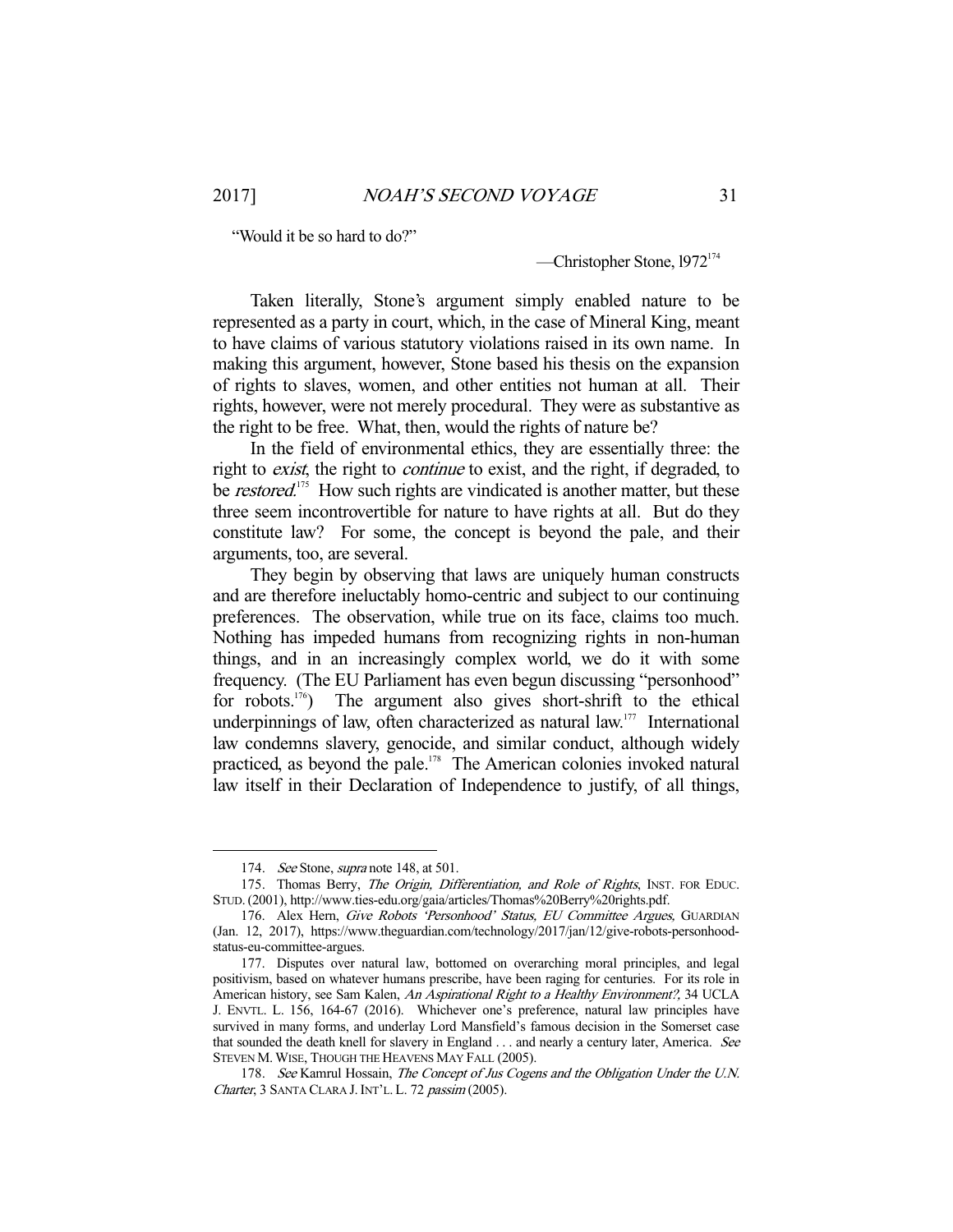armed insurrection ("when in the course of human events"), $179$  and have de facto captured it in the Due Process clause of the Constitution.<sup>180</sup> Even staunchly conservative commentators have endorsed it as a check on the political establishment of the day.<sup>181</sup> Contrary to the view of King Louis XIV ("l'etat, c'est moi!"), the law is not simply what one has the power to do. It is also about what it is right, or wrong, to do.<sup>182</sup>

 A more theoretical claim is that rights necessarily imply reciprocal duties,<sup>183</sup> and it would be foolish to say that nature had to return the favor. This assertion seems misplaced from the start. Rights are not contracts. Protections for the mentally retarded are considered rights in order to assure their needs, not because they owe us something in return. Nor do

<sup>179.</sup> The Final Text of the Declaration of Independence (July 4, 1776), AM. HIST. FROM REVOLUTION & RECONSTRUCTION & BEYOND, http://www.let.rug.nl/usa/documents/1776-1785/ the-final-text-of-the-declaration-of-independence-july-4-1776.php (last visited Dec. 22, 2017).

 <sup>180.</sup> U.S. CONST. amend. XIV, § 1. Due Process in America forms a red line where even duly constituted government may not go, including body invasion, Rochin v. California, 342 U.S. 165 (1952), and entrapment, United States v. Russel, 411 U.S. 423 (1973). See also Ryan C. Williams, The One and Only Substantive Due Process Clause, 120 YALE L.J. 408 passim (2010).

 <sup>181.</sup> See George F. Will, Opinion, Gorsuch's Chance To Correct Scalia on the Constitution, WASH. POST (Feb. 1 2017), https://www.washingtonpost.com/opinions/gorsuchschance-to-correct-scalia-on-the-constitution/2017/02/01/765d2980-e8b6-11e6-bf6f-301b6b4436 24\_story.html?utm\_term=.50cb9d1f7823.

 <sup>182.</sup> Granted, views of right and wrong evolve over time, to the consternation of constitutional "originalists" and others who seem to object as much to the direction of the shift than the fact of it. Compare ANTONIN SCALIA & BRYAN A. GARNER, READING LAW: THE INTERPRETATION OF LEGAL TEXTS (2012) (defending originalism), with STEPHEN BREYER, THE COURT AND THE WORLD: AMERICAN LAW AND NEW GLOBAL REALITIES (2016) (defending a living Constitution). One who does not object is Justice Kennedy, who wrote in a recent opinion that "the nature of injustice is that we may not always see it in our times" and continuing: "[h]istory and tradition guide and discipline this inquiry but do not set its outer boundaries." Obergefell v. Hodges, 135 S. Ct. 2584, 2598 (2015) (establishing a right to same-sex marriage). The course of 20th century jurisprudence in criminal justice reflects a similar trend—see Roper v. Simmons, 543 U.S. 551, 551 (2005) (abolishing the death penalty in juvenile offenders)— "evolving standards of decent that mark the progress of a maturing society." Given the unprecedented pace of our destruction of the natural world—see text *infra* note 248—it seems decreasingly far-fetched that a "maturing society" would recognize similar injustice in our treatment of life around us.

<sup>183.</sup> Without losing ourselves in the labyrinth of Rights Theory, Mathew Kramer's Rights Without Trimmings summarizes its two camps, Interest Theory and Will or Choice Theory, which divide on the need for reciprocity. Matthew Kramer, Rights Without Trimmings, in MATTHEW KRAMER ET AL., A DEBATE OVER RIGHTS: PHILOSOPHICAL TRIMMINGS 7 (1998). The Will/Choice camp requires a right-holder to have competence to understand, demand, or waive enforcement of its rights . . . a point of view that fails to include *inter alia* infants, senile adults, and the mentally incompetent. Id. at 69. By contrast, the Interest Theory requires only that the right-holder have a protected stake, which has become the trend in U.S. law. Id. at 62. The recognition of corporate rights only accentuates the divide, allowing an entirely fictitious "person" to trump the perpetuation of actual living things. No small triumph for entities that may exist only on paper, have only a fugitive physical presence, and are sliced and diced freely into subsidiaries and similar arrangements to avoid liability, taxation, and other social responsibilities.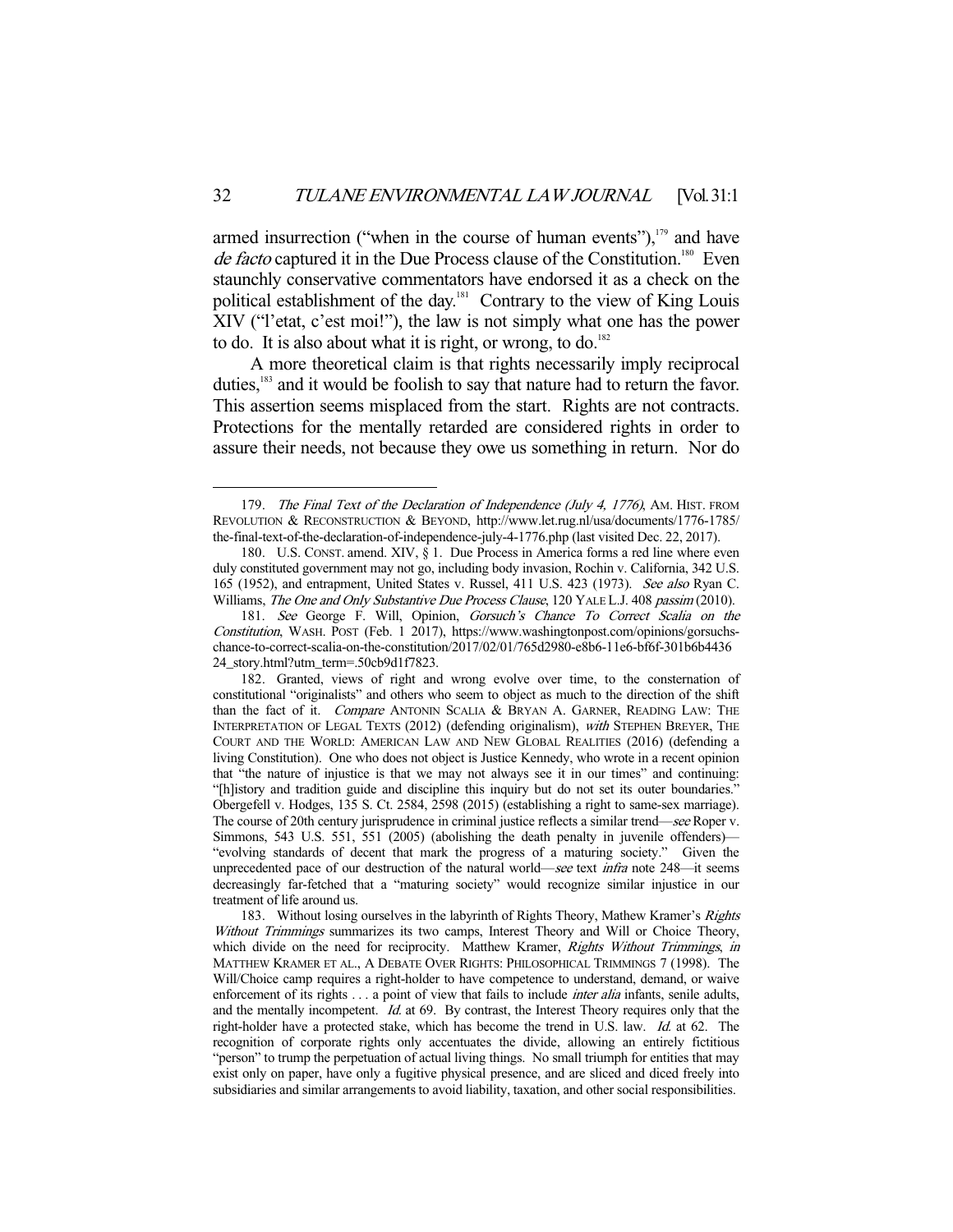rights-holders need to be aware of their status, any more than a ship is, or an infant, or an adult in the throes of dementia. One might go further to recognize that nature indeed does reciprocate, in myriad ways that benefit us in our interconnected worlds. There is no signed contract, but the providing of "consideration" (if such is required) is clear to anyone, and if anything an order of magnitude more forthcoming from the nature side.

 A more conceptual objection is that nature rights cannot exist because humans would have to declare them, making them anthropocentric from the start, confusing process with substance. Of course, humans would have to recognize them (or recognize them as natural law) but this makes them no less real, nor does it make them perforce human-centered. If we acknowledge that other living things have rights to be, to continue to be, then it is simply false to claim to say that these rights as ours; they are theirs and focused on their needs, which is the definition of ecocentricity. In many instances, of course, anthropomorphic and ecocentric interests marry—a healthy river curves to mind—but this is a far cry from contending that only one is valid. Neither logic nor law renders us incapable of recognizing, and dealing with, the other.

 Another objection to ecocentricity, although it is hard to take seriously, is that offered by the philosopher Mark Sagoff: how does any human "purport to know the interests of a voiceless object?"<sup>184</sup> It may be, he goes on, Mineral King valley wants a Disney resort. The question, although in one sense facetious, can be met by simple observation. All living things on earth struggle against dying and to reproduce their own, which if nothing else demonstrates a primordial urge to *exist* and continue existing. And, as evidenced by green shoots poking up through the sidewalk each spring, an urge to *restore* itself when it can. These are basic tenets of environmental ethics anno dominium 2000. Anomalously, almost every child knows them.<sup>185</sup> It is the adults who have the problem.

 Others reject nature rights because, in their view, nature no longer exists. We are in the Anthropocene, human impacts are everywhere, and there is no natural baseline.<sup>186</sup> This claim is echoed by those who insist

 <sup>184.</sup> Mark Sagoff, On Preserving the Natural Environment, 84 YALE L.J. 205, 221-22 (1974).

 <sup>185.</sup> For a light-hearted-but-accurate depiction of a child's perspective, see Brian Doyle, 21 Laws of Nature as Interpreted by My Children, ORION MAG. (Sept./Oct. 2014), https://orion magazine.org/article/21-laws-of-nature-as-interpreted-by-my-children/.

 <sup>186.</sup> See Peter Kareiva, Michelle Marvier & Robert Lalasz, Conservation in the Anthropocene, BREAKTHROUGH J. (Winter 2012), https://thebreakthrough.org/index.php/journal/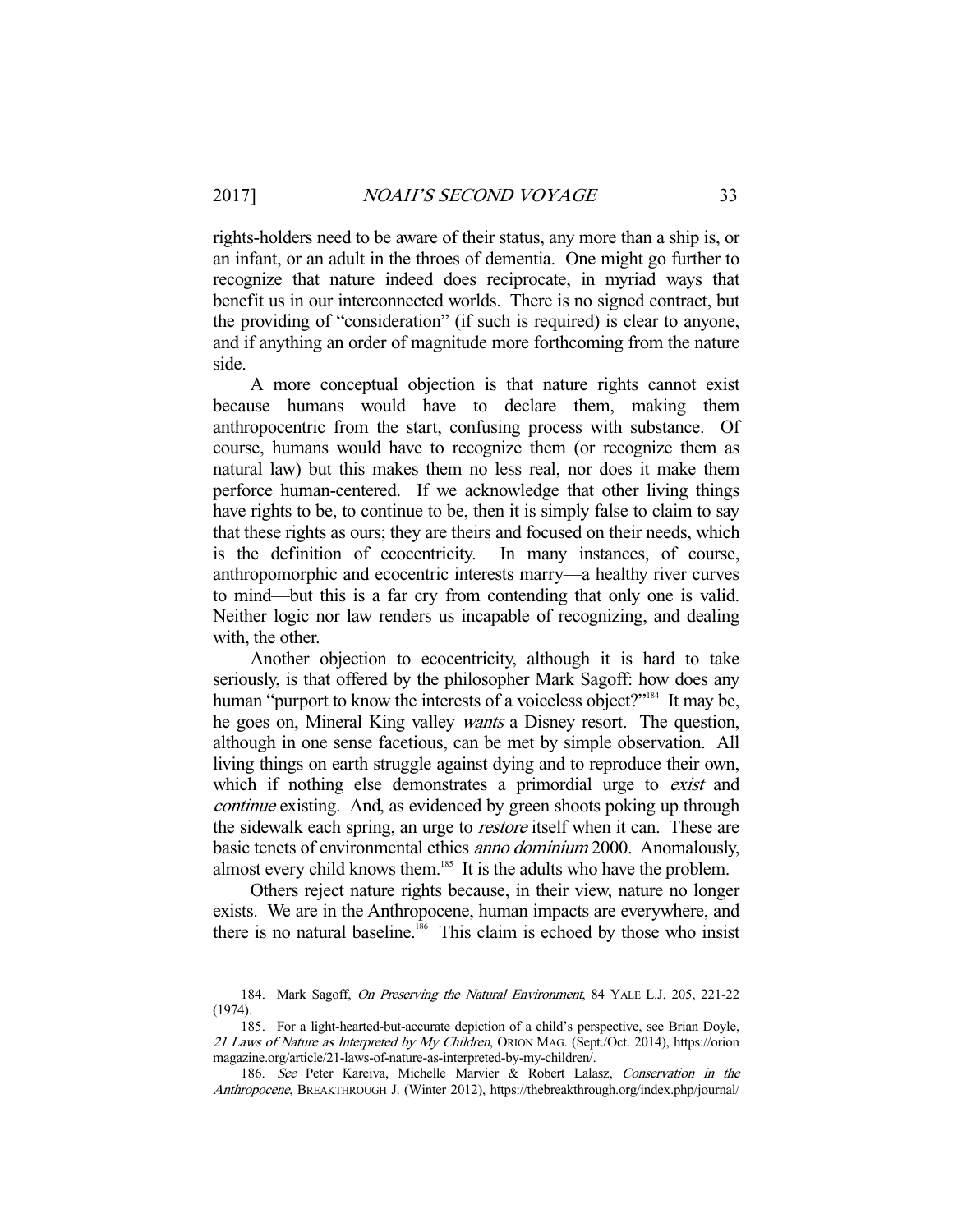that humans, too, are part of nature and thus whatever humans do is, by definition, natural as well.<sup>187</sup> America's national parks, one skeptic claims, are "as much human constructions as Disneyland."188 One might respond, as to Sagoff, that one visit to Disneyland should suffice to show the difference. More particularly, though, while undoubtedly altered and massively threatened by climate change, nature and natural systems are all around us, struggling, even morphing, but surviving. Humans, like all other living elements of nature, will die too someday, but we still have laws against homicide. Rights of nature are simply laws against ecocide as well.

 Yet others have found nature rights intrinsically antihuman, and a particular threat to improvements necessary for indigenous peoples and the underdeveloped countries.<sup>189</sup> They are rather out of date. The impetus for this movement, from as far back as the U.N. Declaration of 1982 to the recent laws of Ecuador and Bolivia, arose from poor nations and indigenous peoples attempting to protect themselves from exploitation by mega-corporations of the developed world.<sup>190</sup> The same is true of small towns and communities in the United States.<sup>191</sup> This is *their* response, and they are hardly antihuman.

 Vocal opposition comes as well from those who see a threat to private property and freedom itself, one advocate declaring that "there would be nothing left of human society if we treated animals not as [our] property but independent holders of rights."<sup>192</sup> Granting the utility of property rights—and overlooking the fact that the same was said of rights for blacks and women—nothing in the rights of nature demands that private ownership be abridged any more than it is by zoning regulations, pollution controls, and other measures that we accept routinely for the common weal. Indeed, in many settings these measures tend to enhance

189. Id. This has been the position of international mining corporations as well, some of whose practices have brought significant controversy and human rights complaints.

past-issues/issue-2/conservation-in-the-anthropocene; see also DANIEL BOTKIN, DISCORDANT HARMONIES (1990).

<sup>187.</sup> Robert Lackey, *Ecosystem Management: Paradigms, and Prattle, Peoples, and Prizes,* 16(1) RENEWABLE RESOURCE J. 1 (1996).

<sup>188.</sup> Kareiva, *supra* note 186. The statement claims too much. Disneyland was constructed by humans from start to finish, who have every right to alter or destroy it. Humans had nothing to do with the eons over which national parks were created except to be stunned by their beauty and moved to protect them.

 <sup>190.</sup> See Wood, supra note 30.

<sup>191.</sup> *See* Nobel, *supra* note 27.

<sup>192.</sup> William Glaberson, Legal Pioneers Seek To Raise Lowly Status of Animals, N.Y. TIMES (Aug. 18, 1999), http://www.nytimes.com/1999/08/18/us/legal-pioneers-seek-to-raiselowly-status-of-animals.html (quoting Richard Epstein of the University of Chicago, a leader in the American property rights movement).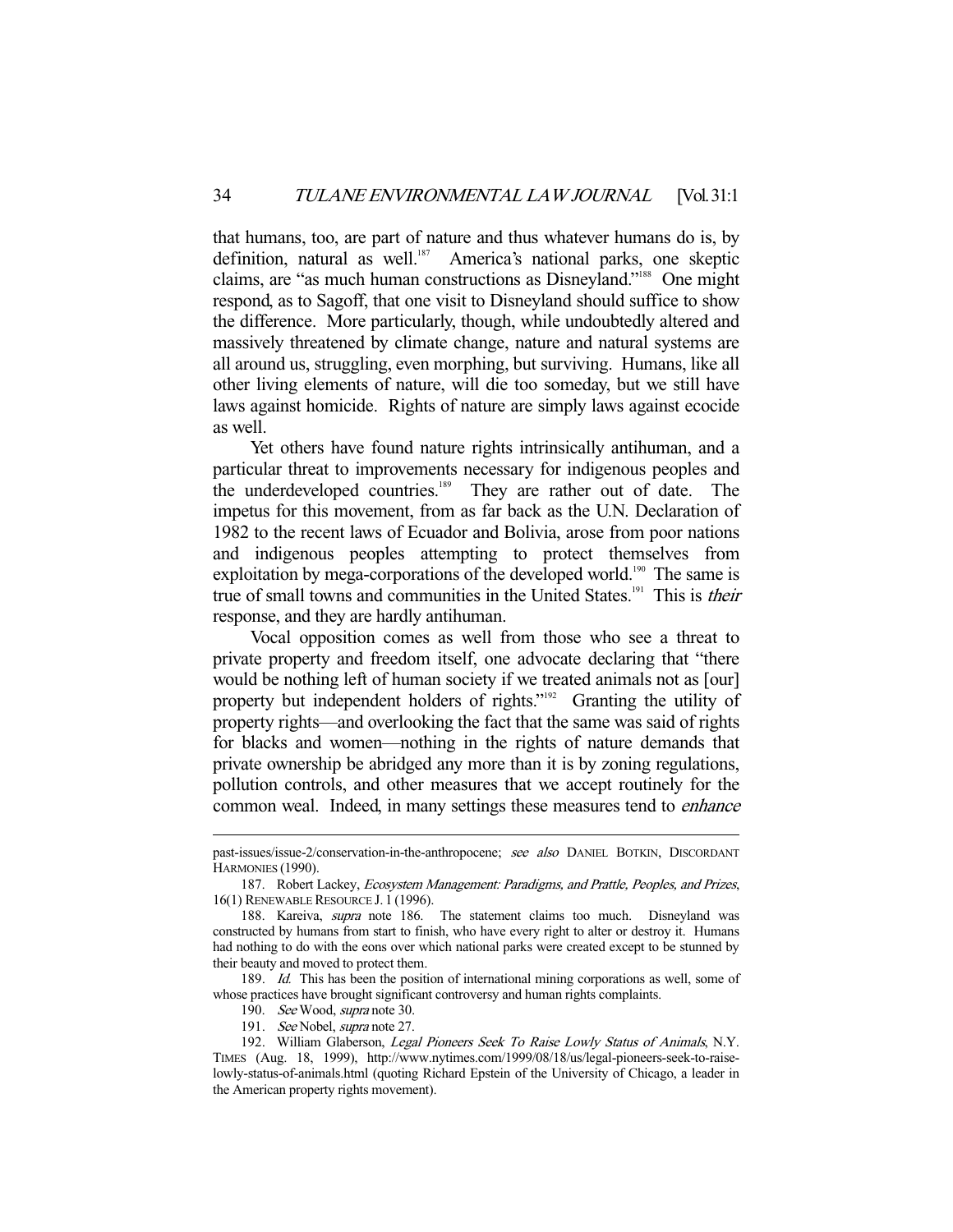the values of private property, as does the protection of nature itself, a local park, a stand of trees. Property interests, can be accommodated through such time-tested devices as development credits, impact fees, tax relief, land swaps, and mitigation banks that allow activities to go forward while maintaining the base. Rights in nature do not end property as we know it. They simply ask it to meet the rest of the world half-way.

 Skeptics also pose what they believe to be a clinching question: given that nearly every nation on earth has environmental laws by now, what difference would rights of nature make? Implying, of course, no difference. The record to date is otherwise. For one, they reinforce and expand the interpretation of those same laws, adding restoration requirements to some, enforcement to others.<sup>193</sup> They also provide a safety net where existing programs have been overwhelmed by other interests, or because they fail to address the injury at all.<sup>194</sup> More proactively, they provide a seat at the table, in advance of development decisions, for nature rights to appear through the lens of its own needs and not simply the cacophony of competing human interests.<sup>195</sup> As proactively, they provide a vantage point to demand restoration for past injury and to insist on compensation going forward.<sup>196</sup> Lastly, and perhaps most enduringly, they catalyze a new awareness of our relationship with the natural world, which, in turn, could play a larger role in human survival than many now admit.<sup>197</sup> Whether these advantages are realized is still conjectural, we are in the early stages of the game. Their potential, however, seems well worth the try.<sup>19</sup>

 There are also those who, while sympathetic to the concept of nature rights, opine that it goes too far, the changes required are too great, they shoot for the moon.<sup>199</sup> This of course is almost always said of change, even that long-overdue. Indeed, a quite opposite critique claims that they do not go far enough, distracting from a felt urgency to stop the

<sup>193.</sup> See Echevarria, supra note 17; Echevarria, supra note 13.

 <sup>194.</sup> See Mohd Salim v. State of Uttarkhand & Others, Writ Petition (PIL) no. 26 of 2014 (India).

<sup>195.</sup> As for representation at the table, see text at *supra* note 158.

 <sup>196.</sup> See Provincial Court of Loja, case no. 11121-2011-0010 (Ecuador). For the failure of existing American laws to require restoration of badly damaged resources, see Oliver A. Houck, The Reckoning: Oil and Gas Development in the Louisiana Coastal Zone, 18 TUL ENVTL. L.J. 187 passim (2015).

 <sup>197.</sup> Ethics breed law, but law breeds ethics as well. See the advance of gay and LBGT rights in America, supra note 153, awareness and legal action leap-frogging each other forward.

 <sup>198.</sup> For further discussion of the relationship of rights of nature to existing law, see discussion *supra* note 111.

<sup>199.</sup> See Peter Burdon & Claire William, Rights of Nature: A Constructive Analysis, in RESEARCH HANDBOOK ON FUNDAMENTAL CONCEPTS OF ENVIRONMENTAL LAW (Douglas Fisher ed., 2016).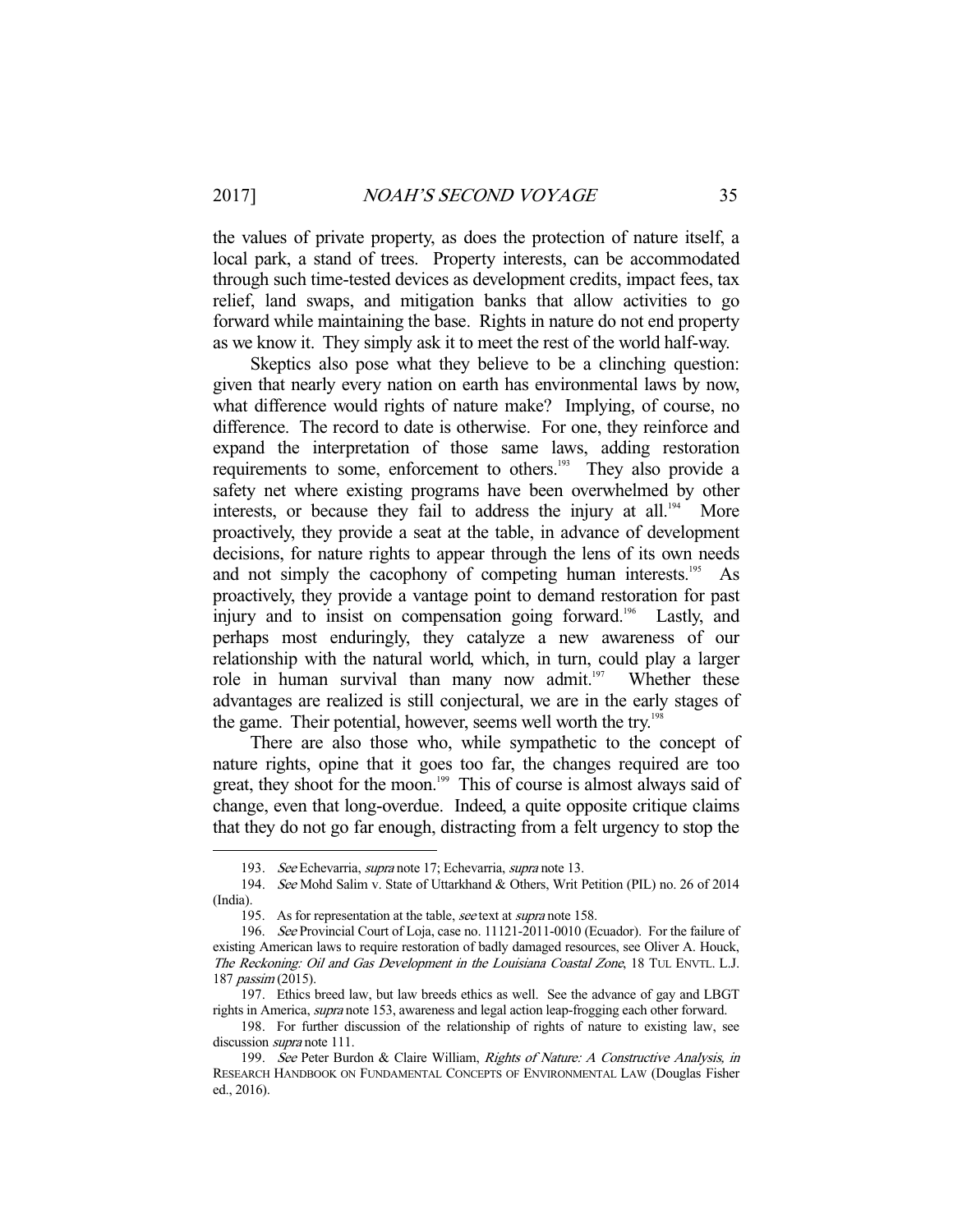pace of earth-consumption, more rapid each year.<sup>200</sup> Granting this urgency, nature rights could help leverage the transition that an increasing number of people see as necessary, if only they could find the way. Here is a way.

 A final concern is perhaps the most obvious, and seemingly the most challenging to answer even for those most open-minded to nature's claim. How, in practice, would legal rights in nature be articulated, and what would they entail? $201$  We might sensibly start by examining what has already taken place. While some see nature rights as Mission Impossible, others have been making it happen.

 The first stab at the architecture of legal rights came in 1984 with the U.N. World Charter for Nature, earlier mentioned.<sup>202</sup> A process of legislation that spanned nine years, three drafts, and the comments of over fifty countries produced a final document announcing bold principles (number one: "nature shall be respected and its essential processes shall not be impaired"), followed by over thirty "functions" and steps for implementation.<sup>203</sup> Perhaps the most relevant of these were that (1) actions causing "irreversible" damage be avoided; (2) those posing "significant risk" not proceed until impacts were "fully

 <sup>200.</sup> Id.

<sup>201.</sup> Id. This question has tripped up many a commentator, including Christopher Stone. In a second article on the question entitled Should Trees Have Standing, Revisited: How Far Will Law and Morals Reach?: A Pluralist Perspective, 59 S. CAL. L. REV. 1 passim (1985), Stone goes beyond environmental policy (which he believes largely solved by liberalized standing requirements and compensation for certain environmental harms), to propose mechanisms to resolve all such human-to-human and human-to-nonhuman conflicts. His analysis is dense going. A "monistic," rights-based theory, he contends, should yield to a more anthropocentric "duty-based" regime, those duties we are willing to impose upon ourselves for things that qualify, case-by-case for human "considerateness." Id. To the execution of these duties he then applies principles of logic, algebraic formulae, and a matrix of tables that might, perhaps, given the resources to apply them, aid decision-making, but largely boil down to the weighing of value choices that we all knew going in, and that most decision-makers make on a daily basis. Id. Unfortunately, however, in his nod to pragmatism, Stone surrenders the primary values of his original piece, that (1) in the legal world rights matter, they set a high bar, and (2) that in the human heart we respond more powerfully to rights—e.g., the rights of living things to be—than we do to the more fungible concept of duties—e.g., feed the dog. In a world torn between competing interests, some of them almost irresistibly powerful, Stone was correct the first time: rights for the less powerful do matter.

<sup>202.</sup> G.A. Res. 37/7, supra note 30. The Charter was stimulated, *inter alia*, by the widespread impacts of multinational corporations on underdeveloped countries, their indigenous populations and ecosystems. See Wood, supra note 30.

<sup>203.</sup> See Brad Plumer, Ecuador Asked the World To Pay It Not To Drill for Oil. The World Said No, WASH. POST (Aug. 16, 2013), https://www.washingtonpost.com/news/wonk/wp/ 2013/08/16/ecuador-asked-the-world-to-pay-it-not-to-drill-for-oil-the-world-said-no/?utm\_term= .431babaf60ca; see also Wood, supra note 30; John Vidal, Ecuador Drills for Oil on Edge of Pristine Rainforest in Yasuni, GUARDIAN (Apr. 4, 2017, 12:40 PM), https://www.theguardian. com/environment/2016/apr/04/ecuador-drills-for-oil-on-edge-of-pristine-rainforest-in-yasuni.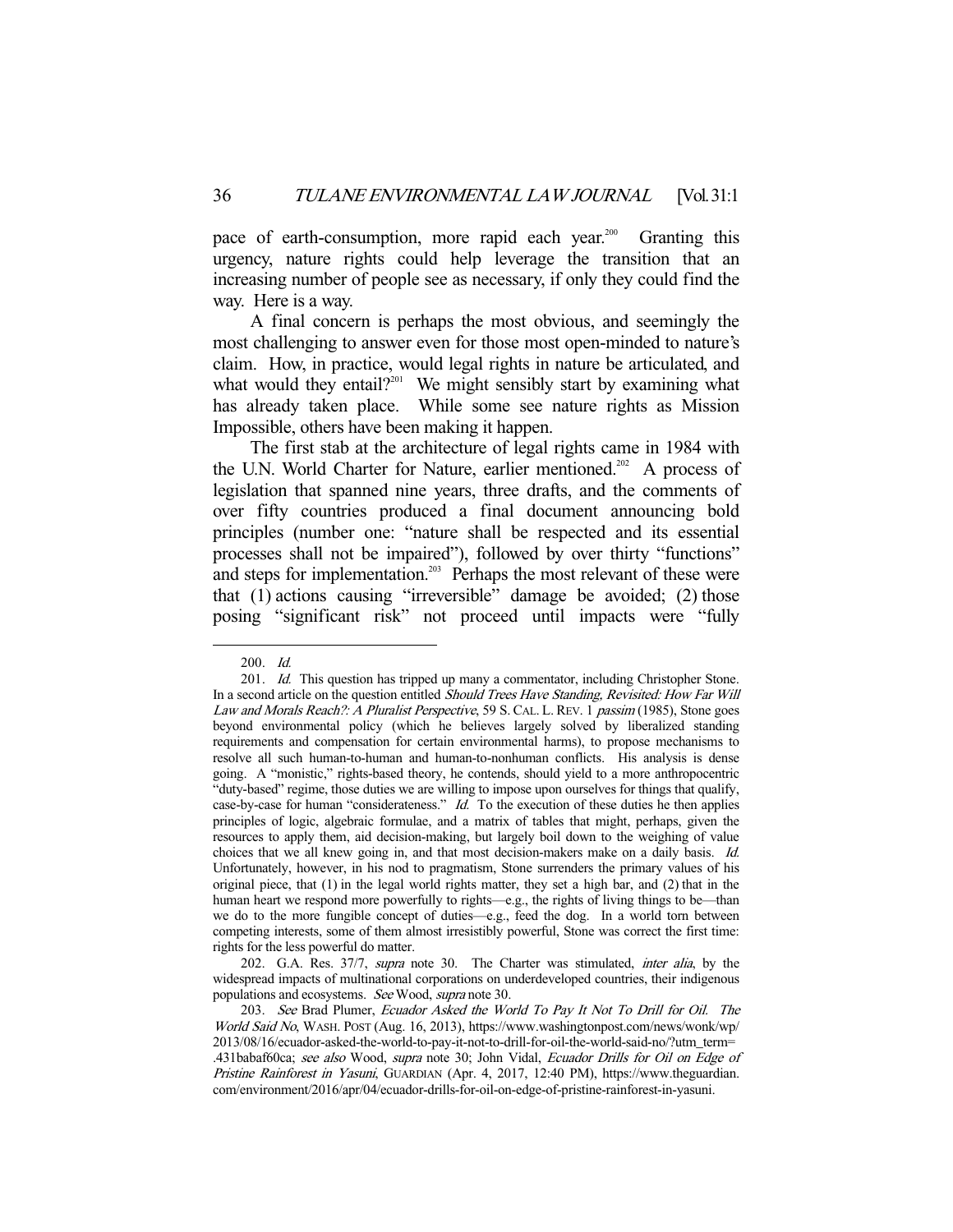understood"; (3) that damaged areas be "restored"; and (4) that nonrenewable resources (e.g., minerals, the principal source of conflict) be developed compatibly with "the functioning of natural systems" . . . a nature bottom line.<sup>204</sup>

 To be sure, as a Declaration none of this language was enforceable, but its level of detail, its use of the word "shall," and the supporting statements of its drafters indicates the expectation that at least some of the signing members would, as with the U.N. Declaration on Human Rights, convert these principles into law. Twenty-five years later, two of them did.

 Ecuador rising largely from Andean roots led the way. The impacts of mining and oil exploration had brought massive protests, some of them violent, from indigenous communities across the region.<sup>205</sup> Nature rights were inextricably entwined with their daily lives, a symbiosis captured in the word "Pachamama," not simply a belief but a way of relating to everything else around them.<sup>206</sup> Upon his election in 2007, President Correa—a Ph.D. economist (University of Illinois) and former Minister of the Economy—made two overtures that startled the world.<sup>207</sup>

 The first was an offer to forego oil development in Yasuni National Park, a World Heritage Site and one of the most biologically important environments on earth, at the sacrifice of billions of dollars in revenues . . . if nations of the world reimburse 50% of these losses in compensation.<sup>208</sup> Supervised by an international trust, much of the monies would be used to protect and improve the lot of indigenous peoples in the region. Although Ecuador itself, minerals-dependent and by no means a wealthy country, would be absorbing 50% of the hit, the world turned him down. No U.S. official even acknowledged it. In 2013

<sup>204.</sup> G.A. Res. 37/7, *supra* note 30, arts. 10(d), 11(a)-(b), 23.

<sup>205.</sup> See Ecuador Indigenous Protesters March Against Mining, BBC News (Mar. 09, 2012), http://www.bbc.com/news/world-latin-america-17306228; Terry Wade, Peru Protesters Shut Airport After Deadly Clash, REUTERS (June 25, 2011, 1:55 PM), https://www.reuters.com/ article/us-peru-protests/peru-protesters-shut-airport-after-deadly-clash-idUSTRE75O1XJ201106 25. They were not alone. See 25 Mindoro Hunger Strikers Not Going Home Yet, INTEX RESOURCES & MINDORO OPPOSITION (Nov. 18, 2009, 20:52), http://earthjedi.blogspot.com/2009/ 11/25-mindoro-hunger-strikers-not-going.html (Philippine tribal protests against mining project).

 <sup>206.</sup> Pachamama: Mother Earth, CASERITA.INFO, http://info.handicraft-bolivia.com/ Pachamama-Mother-Earth-a346 (last visited Dec. 22, 2017).

 <sup>207.</sup> See Rafael Correa: President of Ecuador, ENCYCLOPEDIA BRITANNICA, https://www. britannica.com/biography/Rafael-Correa (last visited Jan. 3, 2018).

 <sup>208.</sup> See Ecuador Offers To Leave Rainforest Oil in the Ground for \$3.6 Billion, ECOLOGIST (Aug. 5, 2010), http://www.theecologist.org/News/news\_round\_up/555831/ecuador \_offers\_to\_leave\_rainforest\_oil\_in\_the\_ground\_for\_36\_billion.html; Matt Finer et al., Commentary, Leaving the Oil Under the Amazon: Ecuador's Yasuni-ITT Initiative, 42 BIOTROPICA 63 (2010).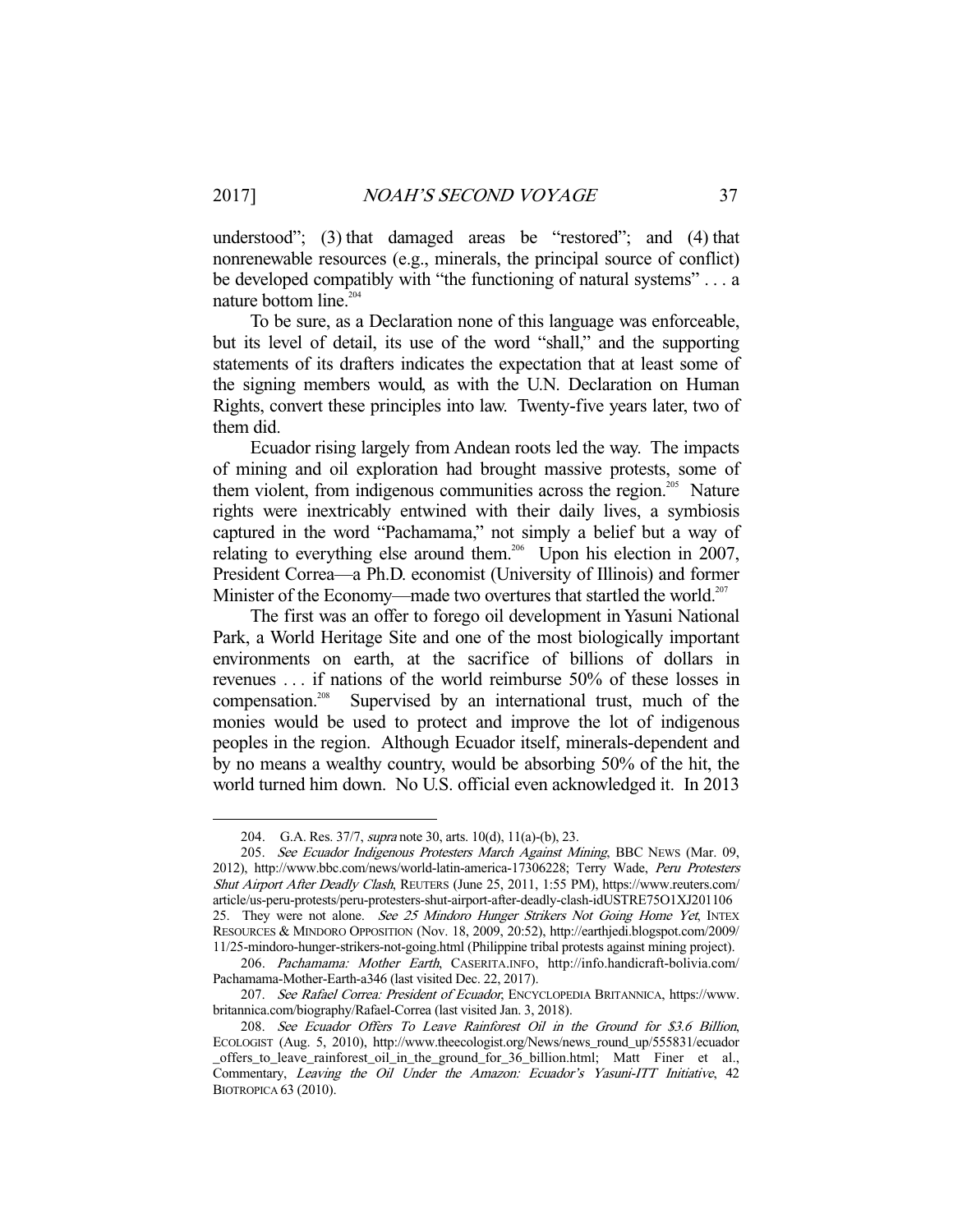Correa announced defeat and opened a small area of the Yasuni Park to oil exploration.209 Saving Pachamama in one large coup was not going to work.

 The other initiative moved from the ground up. Also in 2007, Correa called a constitutional convention, which the following year produced three new articles conferring rights on nature itself.<sup>210</sup> Promoted strongly by a coalition of indigenous groups called the Pachamama Alliance (in turn supported by scientists, state legislatures, and several international NGOs),<sup>211</sup> the articles were at first blush breathtaking, even unimaginable . . . and they remain so in some quarters today.

 Article 71 announced the "right of Pachamama to be respected," including "the maintenance and regeneration of its vital cycles, structure, functions and evolutionary processes," and the right of standing for every "individual, community, people, or nationality" to demand that public authorities comply.<sup>212</sup> Article 72 added a right to restoration, over and above indemnification for damages under other  $laws$ <sup>213</sup> Article 73

<sup>209.</sup> See Juan Falconi Puig, The World Failed Ecuador on Its Yasuní Initiative, GUARDIAN (Sept. 19, 2013, 9:08 AM), https://www.theguardian.com/global-development/poverty-matters/ 2013/sep/19/world-failed-ecuador-yasuni-initiative; Vidal, supra note 203.

<sup>210.</sup> See supra note 207. For a detailed history of these amendments and their significance, see Prieto Mendez, *supra* note \*.

 <sup>211.</sup> See Rights of Nature, PACHAMAMA ALLIANCE, https://www.pachamama.org/ advocacy/rights-of-nature (last visited Dec. 22, 2017).

 <sup>212.</sup> CONSTITUCIÓN DE LA REPÚBLICA DEL ECUADOR [CONSTITUTION OF THE REPUBLIC OF ECUADOR], art. 71:

Nature, or Pacha Mama, where life is reproduced and occurs, has the right to integral respect for its existence and for the maintenance and regeneration of its life cycles, structure, functions and evolutionary processes.

All persons, communities, peoples and nations can call upon public authorities to enforce the rights of nature. To enforce and interpret these rights, the principles set forth in the Constitution shall be observed, as appropriate.

The State shall give incentives to natural persons and legal entities and to communities to protect nature and to promote respect for all the elements comprising an ecosystem.

 <sup>213.</sup> Id. art. 72:

Nature has the right to be restored. This restoration shall be apart from the obligation of the State and natural persons or legal entities to compensate individuals and communities that depend on affected natural systems.

In those cases of severe or permanent environmental impact, including those caused by the exploitation of nonrenewable natural resources, the State shall establish the most effective mechanisms to achieve the restoration and shall adopt adequate measures to eliminate or mitigate harmful environmental consequences.

This article was fortified by yet another amendment inverting the burden of proof in claims of environmental damage. Id. art. 397.1; Email from Francisco Bustamante to author (July 20, 2017) (on file with author) (explaining amendment).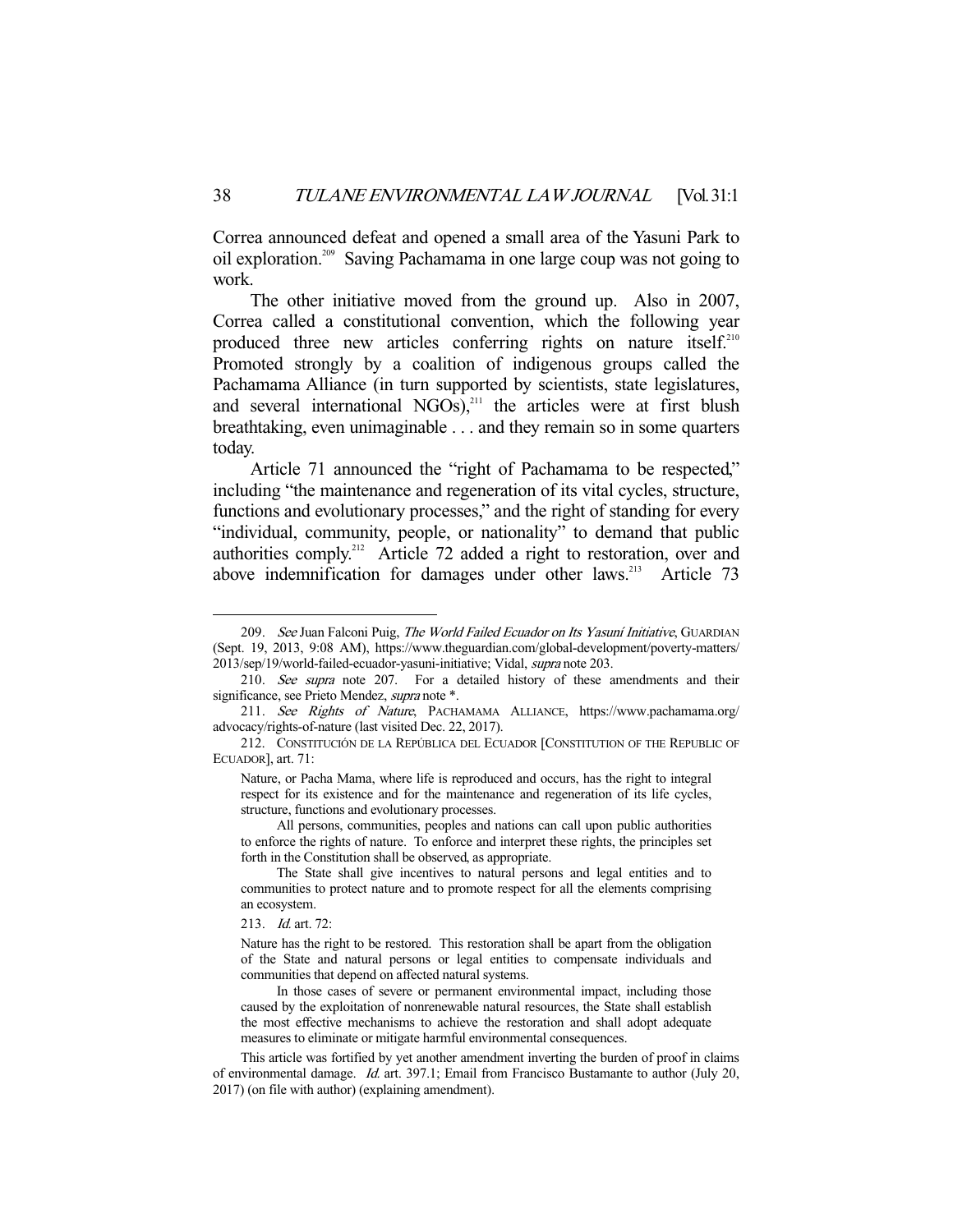provided special protections for endangered species and ecosystems.<sup>214</sup> As written, these obligations are absolute.<sup>215</sup> They were yet reinforced by a later amendment inverting the burden of proof in cases of real or potential damage to nature.<sup>216</sup> Until recently only one exception to them, for the Yasuni exploration, had been made.<sup>217</sup>

 In 2017, nine years after enactment, Ecuador's articles were reexamined in a legislative process leading to a rights of nature code. The first draft of the code contained little language on them and met considerable opposition.<sup>218</sup> After debate, a second draft reinserted the rights of nature, but with few specifics.<sup>219</sup> After more debate, a final bill went to the President with each of the above articles restored, and some yet strengthened.<sup>220</sup> At last count, fourteen judicial decisions have cited these rights with approval. $221$ 

 Pausing to reflect on the Ecuador experience, three aspects are particularly instructive. The first is that they include each element of the ethical framework: existence, perpetuation, and restoration. The second is their orientation, which, aside from safeguards for endangered species, is explicitly ecosystem-focused. To be sure, wildlife and other species are protected within ecosystem function, but as with the U.N. Declaration earlier, Ecuador kept its eye on the larger prize. The third is that Ecuador was not alone.

 <sup>214.</sup> CONSTITUCIÓN DE LA REPÚBLICA DEL ECUADOR [CONSTITUTION OF THE REPUBLIC OF ECUADOR], art. 73. "The State shall apply preventive and restrictive measures on activities that might lead to the extinction of species, the destruction of ecosystems and the permanent alteration of natural cycles. The introduction of organisms and organic and inorganic material that might definitively alter the nation's genetic assets is forbidden."

 <sup>215.</sup> The only possible ambiguity is the relationship of the restoration requirements of article 72 for activities with "severe impacts," with article 71's baseline requirement that no activity disrupt the right of natural systems to exist and flourish. Id. arts. 71, 72. Reading them together, however, it appears that article 71 comes first in time and first in right: no activity can go that far; article 72 goes on to require restoration for, inter alia, past activities and those not threatening the article 71 functions. Id.

<sup>216.</sup> See id. art. 397.1; Email from Hugo Echevarria to author (Oct. 17, 2017) (on file with author) (describing the amendment and its subsequent history).

<sup>217.</sup> For the recent exception, see discussion supra note 209.

 <sup>218.</sup> See CÓDIGO ORGÁNICO DEL AMBIENTE [ORGANIC CODE OF THE ENVIRONMENT] (Ecuador), http://www.asambleanacional.gob.ec/sites/default/files/private/asambleanacional/files asambleanacionalnameuid-29/Leyes%202013-2017/102-ambiente/ro-cod-ambiente-ro-s-983-12- 04-2017.pdf.

 <sup>219.</sup> Id.

 <sup>220.</sup> Id.

<sup>221.</sup> See Kauffman & Martin, supra note 22. For a most recent score, see Natalia Greene, Pachamama Alliance, Ecuador, Presentation at the Tulane University CELDF Symposium: The Rights of Nature (Oct. 27, 2017) (identifying in twenty-four cases to date: fifteen with "positive" outcomes, four with "negative" outcomes, and four then in process).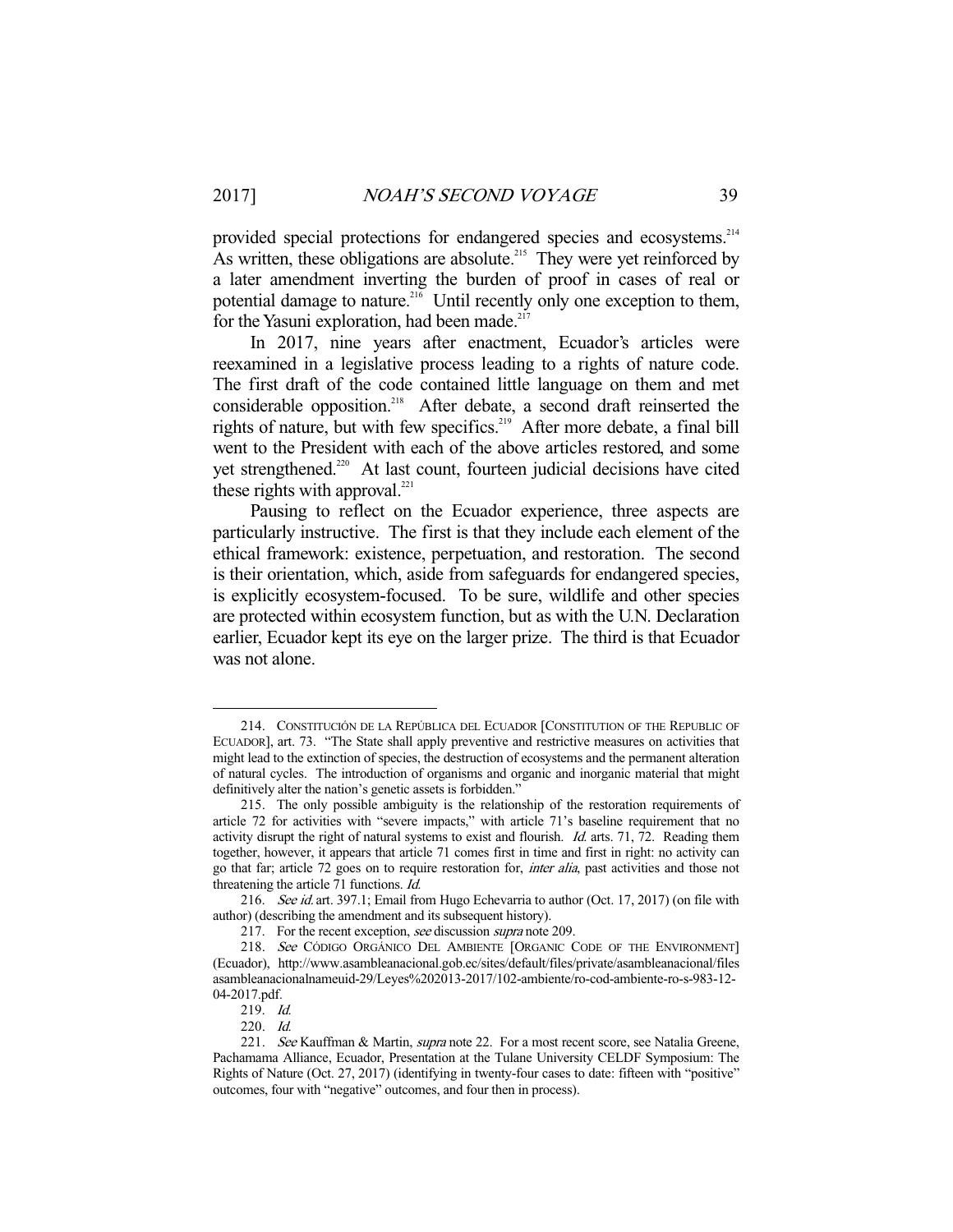Bolivia followed closely and went on to up the ante. In 2015, driven by the same impulses as its neighbor (it is also part of the Andean universe) and after elections, it came under the direction of Latin America's first indigenous President, Evo Morales.<sup>222</sup> In April 2010, on the heels of a failed climate change convention in Copenhagen, Bolivia hosted a World People's Conference on Climate Change and the Rights of Mother Earth, which, with more than 32,000 participants from fiftyfour countries, produced a Declaration of its own, presented to the G-7 nations and the U.N. Secretary General later that year.<sup>223</sup> Importantly, it was also presented to the national legislature, which then adopted ten principles, the most relevant of which were the right of nature to its own existence, to its diversity in a natural state, and to restoration.<sup>224</sup> Environmental ethics anno dominium 2000 made law.

 In 2012, Bolivia enacted a more detailed version, Framework Law of the Mother Earth and Integral Development for Living Well, which affirmed the legal rights of Pachamama and rejected material production and consumption as national goals.<sup>225</sup> In addition to specific prescriptions for, inter alia, renewable energy, organic agriculture, and corporate conduct,<sup>226</sup> the legislature created a new Ministry of Mother Earth and an ombudsman to receive and respond to citizen complaints.<sup>227</sup> Citizens and organizations were, as in Ecuador, given standing to defend nature's rights wherever they might arise.<sup>228</sup> On paper, at least, Bolivia too was going to make it happen.

 From these roots, legal principles of nature rights emerge: (1) to avoid disruption of basic ecosystem functions; (2) to avoid harm to all natural areas where alternatives are available; (3) to avoid critical areas

<sup>222.</sup> See MARTIN SIVAK, EVO MORALES: THE EXTRAORDINARY RISE OF THE FIRST INDIGENOUS PRESIDENT OF BOLIVIA (2010); see also Michael Miller, The Rise of Evo Morales, BROWN U. LIBR.: MOD. LATIN AM. WEB SUPPLEMENT FOR 8TH EDITION, https://library.brown. edu/create/modernlatinamerica/chapters/chapter-6-the-andes/moments-in-andean-history/the-riseof-evo-morales/ (last visited Dec. 16, 2017).

<sup>223.</sup> Partners, WORLD PEOPLE'S CONF. ON CLIMATE CHANGE & RTS. MOTHER EARTH, http://pwccc.wordpress.com/partners (last visited Dec. 22, 2017).

 <sup>224.</sup> LEY DE DERECHOS DE LA MADRE TIERRA [LAW OF THE RIGHTS OF MOTHER EARTH] No. 71 (2010) (Bol.).

 <sup>225.</sup> LA LEY MARCO DE LA MADRE TIERRA Y DESARROLLO INTEGRAL PARA VIVIR BIEN [FRAMEWORK LAW OF MOTHER EARTH AND INTEGRAL DEVELOPMENT FOR LIVING WELL] No. 300 (2012) (Bol.); see also Law 300, Framework Law of Mother Earth and Holistic Development for Living Well, REDD DESK, http://theredddesk.org/countries/laws/law-300-framework-law-motherearth-and-holistic-development-living-well (last visited Oct. 19, 2017).

 <sup>226.</sup> LA LEY MARCO DE LA MADRE TIERRA Y DESARROLLO INTEGRAL PARA VIVIR BIEN arts. 24, 30.

 <sup>227.</sup> Id. art. 53.

 <sup>228.</sup> Id. art. 31(II).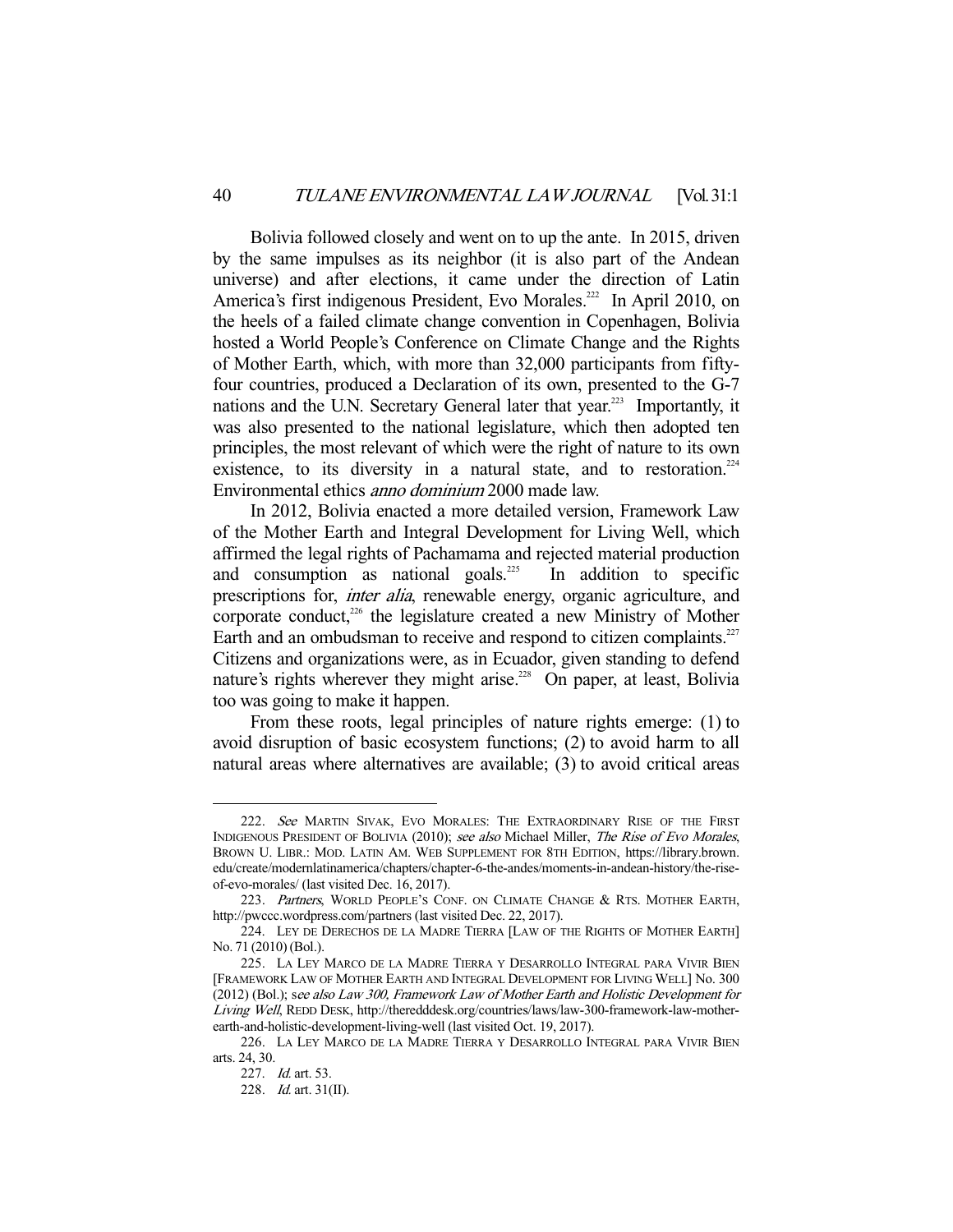altogether; (4) to mitigate prospective damage fully and in kind; and (5) to restore damage already incurred. None of these principles are rocket-science; several are found in existing (if limited in scope) national programs. More detailed prescriptions are contained in the earlier referenced Draft European Directive,<sup>229</sup> with structures for implementation and enforcement (including criminal law, a daunting provision).<sup>230</sup> A similar structure was presented to the Ecuadorian Assembly in 2008, complete with decision-making matrix and flow chart, but has not yet been adopted. $^{231}$  With which, thirty-five years after its adoption, the U.N. Declaration of 1982 has born its first offspring, more mature, more considered, and ready for take-off. What remains is to let it go forward and evolve.<sup>232</sup>

 This evolution will demand respect for existing environmental programs that have their own, often more-targeted missions and some significant accomplishments to their name. They also have significant handicaps, however, some shackled by their authorizing statutes,<sup>233</sup> more still by the lack of budget and personnel (nowhere abundant), and nearly all by political challenges that may leave them vulnerable, where functioning at all. Which is where rights of nature, properly perceived, kick in.

 Properly viewed, rights of nature need not be a separate regulatory system, raising obvious difficulties with redundancy and conflicts. It

 <sup>229.</sup> Mumta, supra note 26.

 <sup>230.</sup> Law 300, Framework Law of Mother Earth and Holistic Development for Living Well, *supra* note 225, arts. 7, 11:3(c).

 <sup>231.</sup> See CELDF, A Statutory Framework To Implement the Ecuadorian Constitution's Rights of Nature Provisions (unpublished report) (on file with author).

 <sup>232.</sup> Evolution in law, despite those who resist it, is as natural as evolution in every other aspect of life on earth. It is with environmental law, the judiciary interpreting not only the meaning of statutory language but also of such non self-defining constructs as the precautionary principle, sustainability, and the public trust. They are all works in progress. As for the potential for evolution in rights of nature principals, see Kauffman & Martin, supra note 22.

 <sup>233.</sup> One critical gap in U.S. law is its failure to require air quality standards for hydrocarbons and related precursors of climate change, leading to decades-long litigation over whether and how to regulate them—see Lawrence Tribe, The Clean Power Plan Is Unconstitutional, WALL ST. J., Dec. 23, 2014, at A 13—now proposed for repeal by the Trump Administration. See Lisa Friedman, Trump Wants To Repeal Obama's Clean Power Plan. The Next Fight: It's Replacement, N.Y. TIMES (Sept. 28, 2017), https://www.nytimes.com/2017/09/ 28/climate/clean-power-plan.html. Turning to water, the Clean Water Act fails to mandate controls for nonpoint sources, now the largest cause of water impairment in the United States and the subject of largely ineffective state and voluntary programs. See David Zaring, Agriculture, Nonpoint Source Pollution and Regulatory Control: The Clean Water Act's Bleak Present and Future, 20 HARV. ENVTL. L. REV. 151 passim (1996); Oliver A. Houck, Cooperative Federalism, Nutrients, and the Clean Water Act, 44 ELR 10426 passim (2014) (describing the problem and state responses). Every U.S. environmental program, as detailed as it may be, has similar limits and lacuna.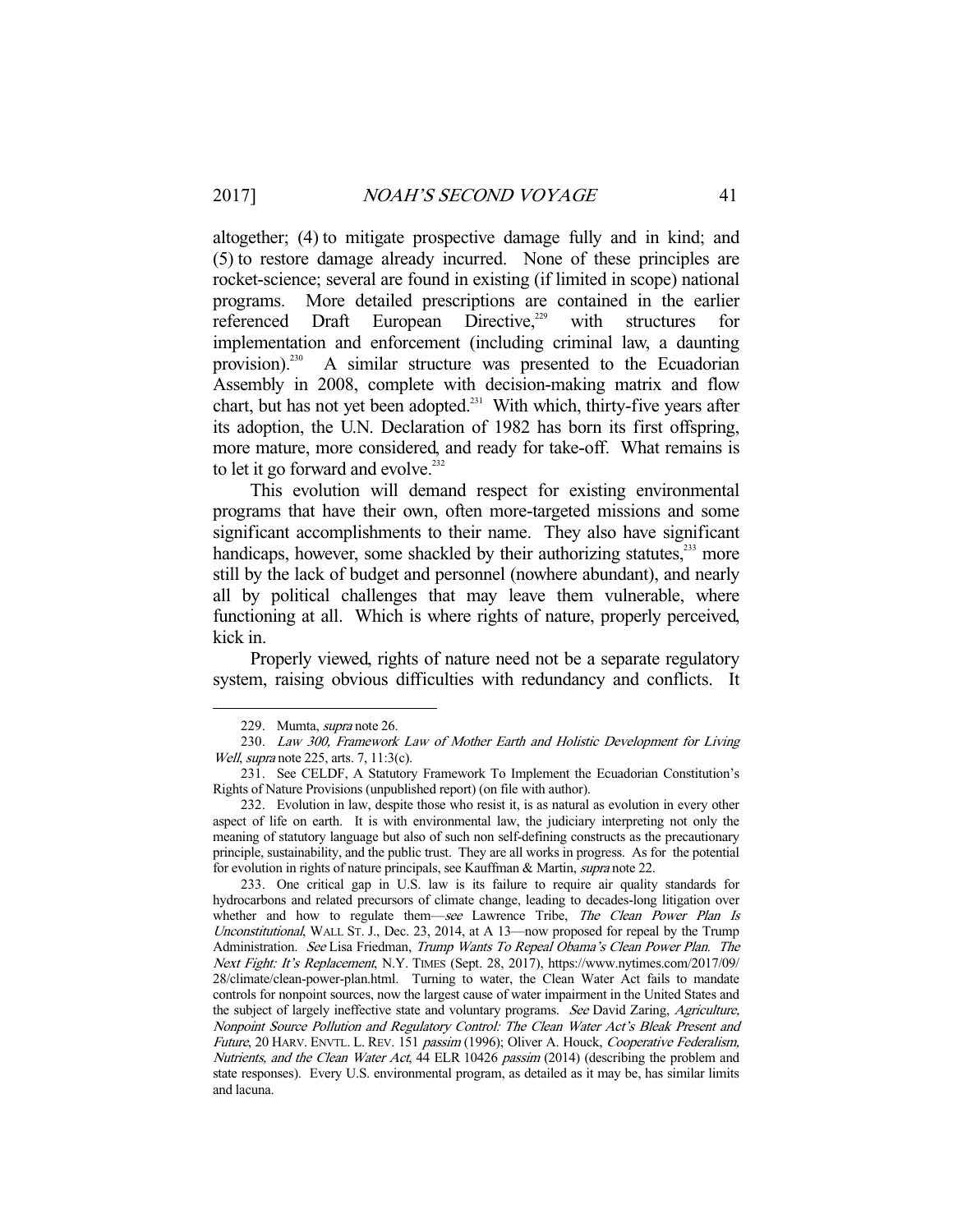need not be a system at all, but rather a pulse-check in the nature of due process that ensures decisions from line agencies also meet standards fundamental to the earth as a whole. This has been the approach of several U.S. states and many courts abroad in the interpretation of similarly broad mandates.<sup>234</sup> Most resource development does not put species of ecosystems at serious risk, but for those that do, nature rights can be a significant partner to existing programs, reinforcing them against the same pressures that led to their creation in the first place. Their next best friend.

 There are some of course who would argue that nature rights cannot, and should not, play so fundamental a role. We have met several arguments earlier in this Article.<sup>235</sup> Taking them singly or in concert, it is hard not to conclude that, whatever science and ethics tell us about humans and the natural world, these people simply do not *want* them to be fundamental. According to a recent contributor to the National Review:

I keep writing about [nature rights] because—like cancer, early detection and eradication surgery is the key to stopping this madness....  $[A]$ malevolently malignant attack on human thriving that, if allowed to take hold, presents an existential threat to human exceptionalism and the moral values of Western civilization.<sup>236</sup>

 <sup>234.</sup> See Save Ourselves v. La. Envtl. Control Comm'n, 452 So. 2d 1152 (1984), in which the Louisiana Supreme Court applied a constitutional natural resources trust provision to a hazardous waste disposal facility along the Mississippi River. While the facility had been properly permitted under state standards, the court found the trust to impose independent and supplementary requirements, including avoidance, harm minimization, and others familiar to readers of this piece. Id. at 1160 ("From our review it appears that the agency may have erred by assuming that its duty was to adhere only to its own regulations rather than to the constitutional and statutory mandates."). It also reserved an ace-in-the-hole authority to review decisions on the merits, id. at 159, and properly so: the trust provision at issue was itself substantive, more than a procedural drill. Other U.S. state high courts have rejected state decisions on the basis of environmental constitutional provisions. See Mont. Envtl. Info. Ctr. v. Dep't of Envtl. Quality, 988 P.2d (1999) (invalidating mining license); Robinson Twp. V. Commonwealth, 623 Pa. 564 (2013) (invalidating legislation governing oil and gas leasing); Pa. Envtl. Def. Found. v. Commonwealth, 161 A.3d 921 (2017) (invalidating legislative budget decisions for lease sales). As for similar decisions abroad, see OLIVER A. HOUCK, TAKING BACK EDEN (2010) (describing cases in seven countries invalidating state decisions based on overarching environmental principles). These are all safety-net cases, an overlay on established state programs that did not meet the mark. Failure to perceive rights of nature (or for that matter constitutional provisions guaranteeing a healthy environment) as an overarching principle of law leads, in effect, to their nullification by existing state programs.

<sup>235.</sup> See discussion *supra* notes 187-189. But, we have seen the Supreme Court has found the concept of "fundamental" to be one that inevitably grows with the times, *supra* note 182.

<sup>236.</sup> Wesley J. Smith, 'River Rights' Movement in USA, NAT'L REV. (May 30, 2017, 2:12) PM), http://www.nationalreview.com/corner/448105/river-rights-movement-usa; see also George Will, Pondering History's "Might Have Been," TIMES PICAYUNE, Feb. 23, 1998, at B-7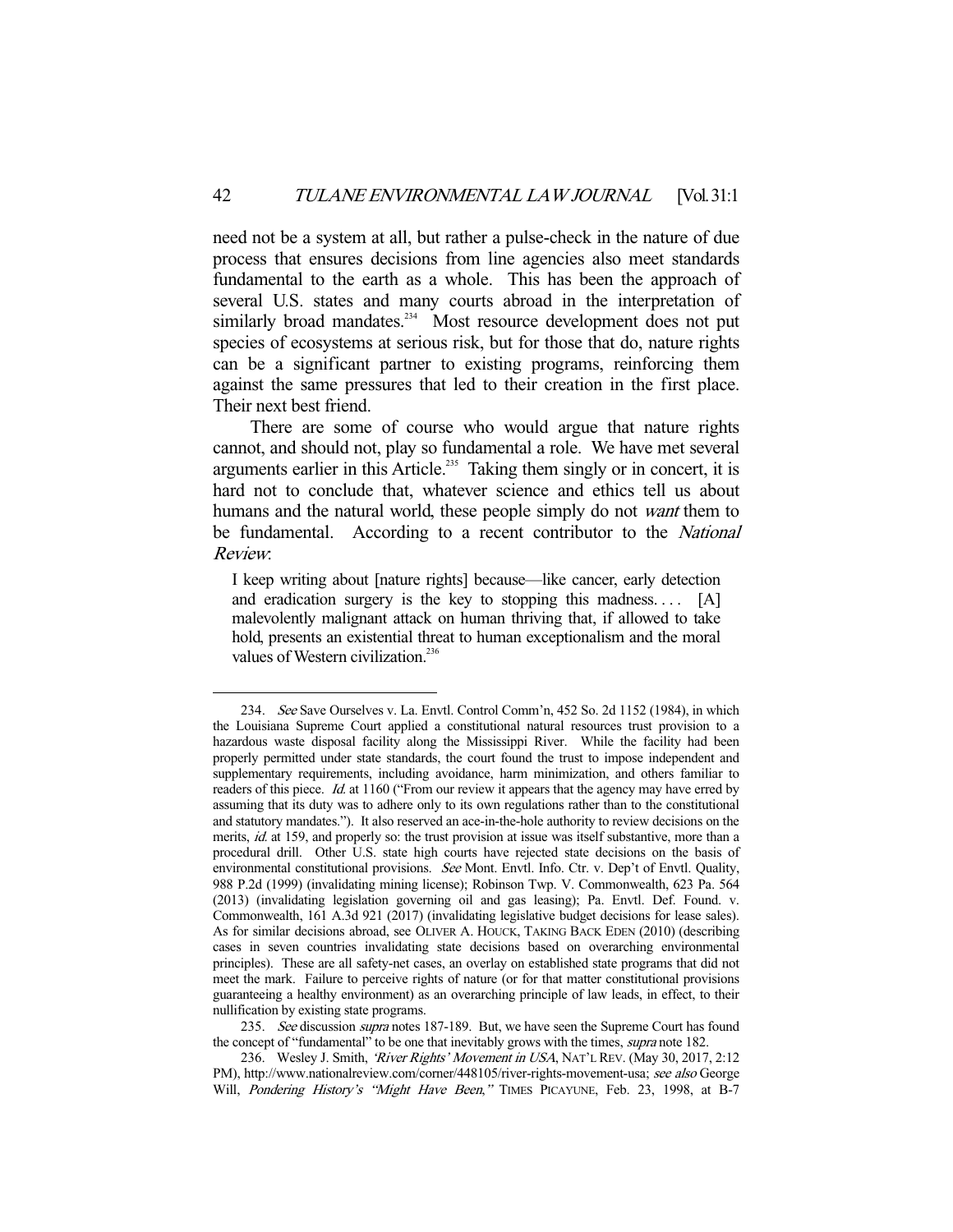Whether humanity can loosen the shackles of this view sufficiently to appreciate, and accept, the exceptionalism of other life may be the ultimate question of this field.

 There are some who have done just this, including the former Chief Justice of the Supreme Court of the Philippines, Hilario Davide.<sup>237</sup> In a case of first impression invalidating large sales of virgin timber previously authorized by the government, Davide wrote:

As a matter of fact these basic rights [preserving the rhythm and harmony of nature] need not even be written in the Constitution for they are assumed to exist from the inception of humankind. If they are now explicitly mentioned . . . it is because of the well-founded fear of its framers that unless the rights to a balanced and healthful ecology are mandated . . . the day would not be too far when all else would be lost not only for the present generation but for also for those to come – generations which stand to inherit nothing but parched earth incapable of sustaining life.<sup>238</sup>

The Court agreed, by a margin of ten justices to one.<sup>239</sup> The remaining justice concurred.<sup>240</sup>

VI. THE VOYAGE

"A human being is part of the whole, called by us the "[u]niverse," a part limited in time and space. He experiences himself, his thoughts and feelings as something separated from the rest—a kind of optical delusion of his consciousness . . . . The striving to free oneself from this delusion is the one issue of true religion. Not to nourish the delusion but to try to overcome it is the way to reach the attainable measure of peace of mind.

—Albert Einstein  $(1879-1955)^{241}$ 

 What has been happening is real, with its own force and language. Nature rights are already boarding the Ark. They are coming from many

<sup>(</sup>castigating science for "presenting the human species as continuous with the slime from which the species has only recently crept, seemed to embed mankind in the necessities of nature." In essence, they are arguing with evolution.).

 <sup>237.</sup> Justice Hilario Davide was a figure of George Washington stature in the post-Marcos Philippines world, a leader in national reconciliation, who went on to become Chief Justice of the Supreme Court and the Philippines Ambassador to the United Nations. See HILARIO G. DAVIDE, THE DAVIDIC HERITAGE OF WISDOM AND JUSTICE: SELECTED DECISIONS & SEPARATE OPINIONS OF CHIEF JUSTICE HILARIO G. DAVIDE, JR. (2005).

 <sup>238.</sup> Minors Oposa v. Factoran, G.R. No. 101083, 69 S.C.R.A. 181 (July 30, 1993) (Phil.). Lead plaintiffs in the case were minor children and generations yet unborn. Id.

<sup>239.</sup> *Id.* at 203.

 <sup>240.</sup> Id. at 203-07.

<sup>241.</sup> To R.M., New York, Letter from Feb. 12, 1950, in ALBERT EINSTEIN, DEAR PROFESSOR EINSTEIN: ALBERT EINSTEIN'S LETTERS TO AND FROM CHILDREN 184 (Alice Calaprice ed., 2002).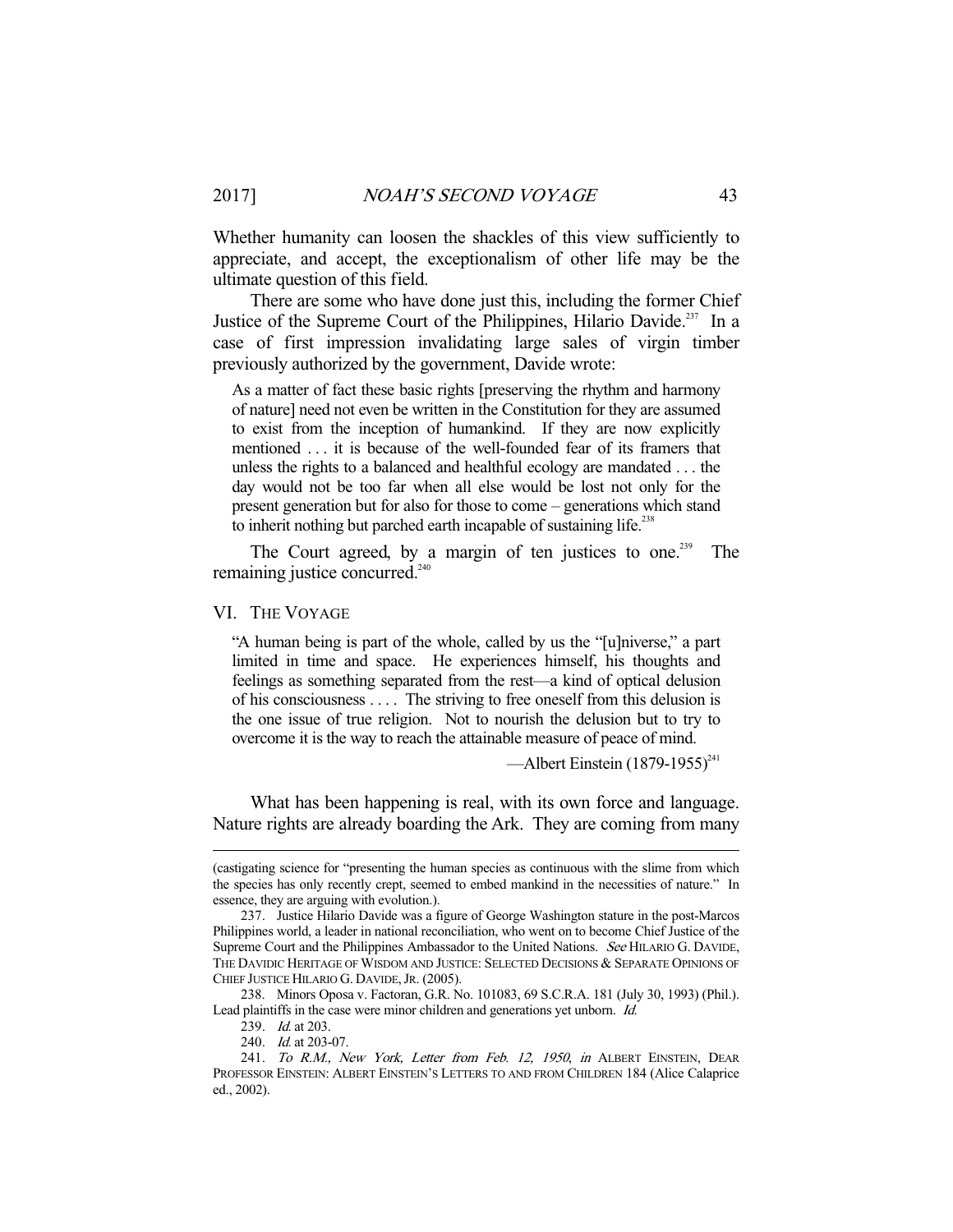points on the globe and in forms as diverse as international declarations, national legislation, local ordinances, and judicial decisions that, in a common law fashion unusual for civil law countries, are moved to adopt them on their own. They are promoted by ethicists, clerics, biologists, anthropologists, indigenous peoples, city councils, NGOs on every continent, a rising number of academics, another rise of communities wired to their surroundings and individuals simply wired to the natural world. They have their critics and are by no means a majority, but they have tapped into something larger than themselves that has been in the air for centuries and seems to have, at least for the moment, made landfall. Their strength may lie in the very fact of their diversity, and their tap into the human psyche developed from a time when we were all indisputably part of nature, and indisputably formed by those ties. They are not an accident.

 But are they law? No convincing reason (at least of those offered) appears to the contrary. Nature and natural things can be recognized as a party in interest, even the principal party, if and as we say so, which would by itself add an element of candor to many proceedings and help to balance the scales. Nor is there a problem of practicability; lawyers represent nonhuman interests every day, including corporations that we have simply *declared* to be persons. As for more substantive rights, why not these too if their principles can be reasonably determined? Similar rights for selected species and ecosystems already exist. Legal principles for nature rights more broadly are being developed as we speak—indeed anticipated by some courts in advance of them—and they mirror commonly accepted standards for selected resources. As a matter of law, rights of nature can be done.

 This said, stiff challenges in science and ethics await in applying them to landscape changes, gene manipulation, and even the resurrection of extinct species (now actively underway)<sup>242</sup> ... to say nothing of the colossus of climate change. Drilling further down we find glacial challenges in the political will to take this journey, in the resistance to change that accompanies all new ideas, and most acutely in our belief, our apparent *need* to believe, that we are lords and masters of the planet, to do with what we will.<sup>243</sup> People have lost their lives for these kinds of challenges, and still do.<sup>244</sup> No one gives up supremacy without a fight.

<sup>242.</sup> Carl Zimmer, Bringing Them Back to Life, NAT'L GEOGRAPHIC (Apr. 2013), http://www.nationalgeographic.com/magazine/2013/04/species-revival-bringing-back-extinctanimals/.

<sup>243.</sup> See Nina Heikknen, Scott Pruitt, Christ Follower, E&E NEWS: CLIMATEWIRE (July 14, 2017), https://www.eenews.net/climatewire/2017/07/14/stories/1060057367 (quoting the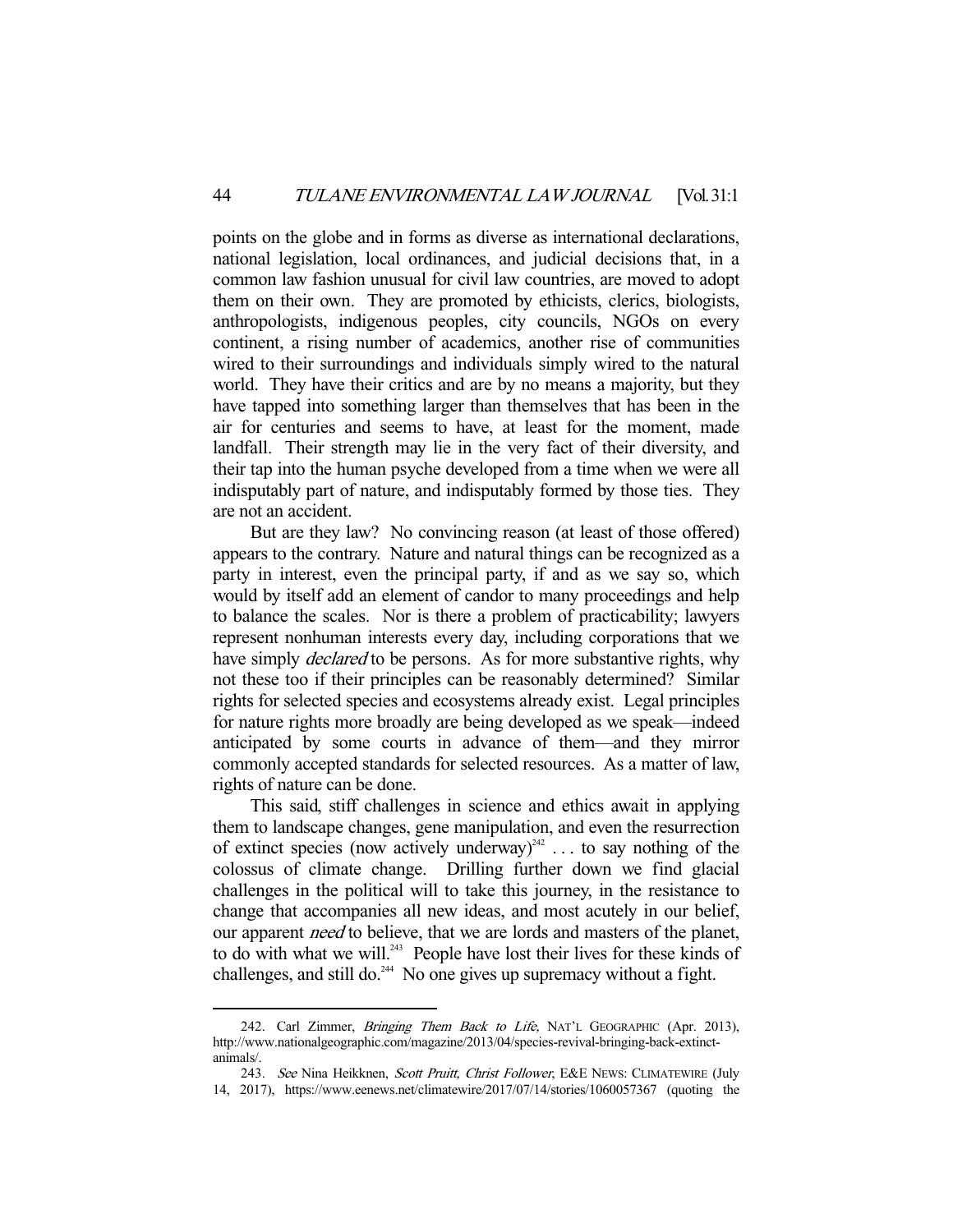But in the unsettled climate of today, does it need to come forward now? Is this its time? One hundred years ago, the American John Muir, whose works on nature were steeped in religion (God's First Temples, How Shall We Preserve Our Forests?),<sup>245</sup> proposed leaving one-seventh of the earth free from development.<sup>246</sup> Even the Almighty, he noted, rested on the seventh day. This past year, E.O. Wilson, America's leading voice on biodiversity, published a book entitled Half-Earth arguing that saving nothing less than that could stop the mass extinctions now underway. $247$ Whether based on ethical or pragmatic grounds, the demand has clearly gone up, as has the relevance.

 One need not be a Cassandra to note that the forests of the world are rapidly vanishing, as are wetlands to development, mangroves to fish farms, and grasslands to desert; small continents of plastics now rotate in all five oceans, growing larger each year, fragments leaching into the stomachs of pelagic turtles, fish, and birds; heavy toxins now contaminate the Arctic and do not degrade; glaciers from the Andes to the Himalayas are melting, as are the ice sheets of the North and South Poles; Australia's Great Barrier Reef is bleached white and disintegrating, and with it some of the most astonishing life forms on earth; fresh water amphibians are plummeting, as are avian migrations, pollinators, and butterflies; two thirds of the breeding birds of Britain, a country noted for its attention to them, are in decline, some species already extinct; the tiger, the orangutan, and mega-vertebrates on every continent are living on borrowed time and may find their final refuge in zoos; forms of life that developed over eons, entire complexes of life, are winking out like birthday candles, up to three species an hour, an estimated 15% to 40%

EPA Administrator's spiritual advisor and Bible study leader: "God placed man in a superior position over the remainder. This is fundamentally important because it forecasts God's intention that the rest of creation serve man.") Master-servant dies hard and, as with women and African slaves, for some it will never die. On the other hand, the gap here may be generational. See Greene, *supra* note 221 (rooting much stronger support for the rights of nature among younger Ecudaorians than their elders). This phenomenon may also be global, which argues well for the future.

<sup>244.</sup> See Kauffman & Sheehan, *supra* note 25 (several hundred individuals in sixteen countries assassinated in 2015-2016 for defending nature and community rights).

<sup>245.</sup> See WILLIAM FREDERIC BADÈ, THE LIFE AND LETTERS OF JOHN MUIR ch. 12 (1923) (citing Muir's letter Gods First Temples, How Shall We Preserve Our Forests? Sacramento Record Union, Feb. 5, 1876).

<sup>246.</sup> Terry Gifford, *Introduction* to JOHN MUIR, JOHN MUIR: THE EIGHT WILDERNESS DISCOVERY BOOKS (1992).

 <sup>247.</sup> EDWARD O.WILSON, HALF-EARTH: OUR PLANET'S FIGHT FOR LIFE (2016).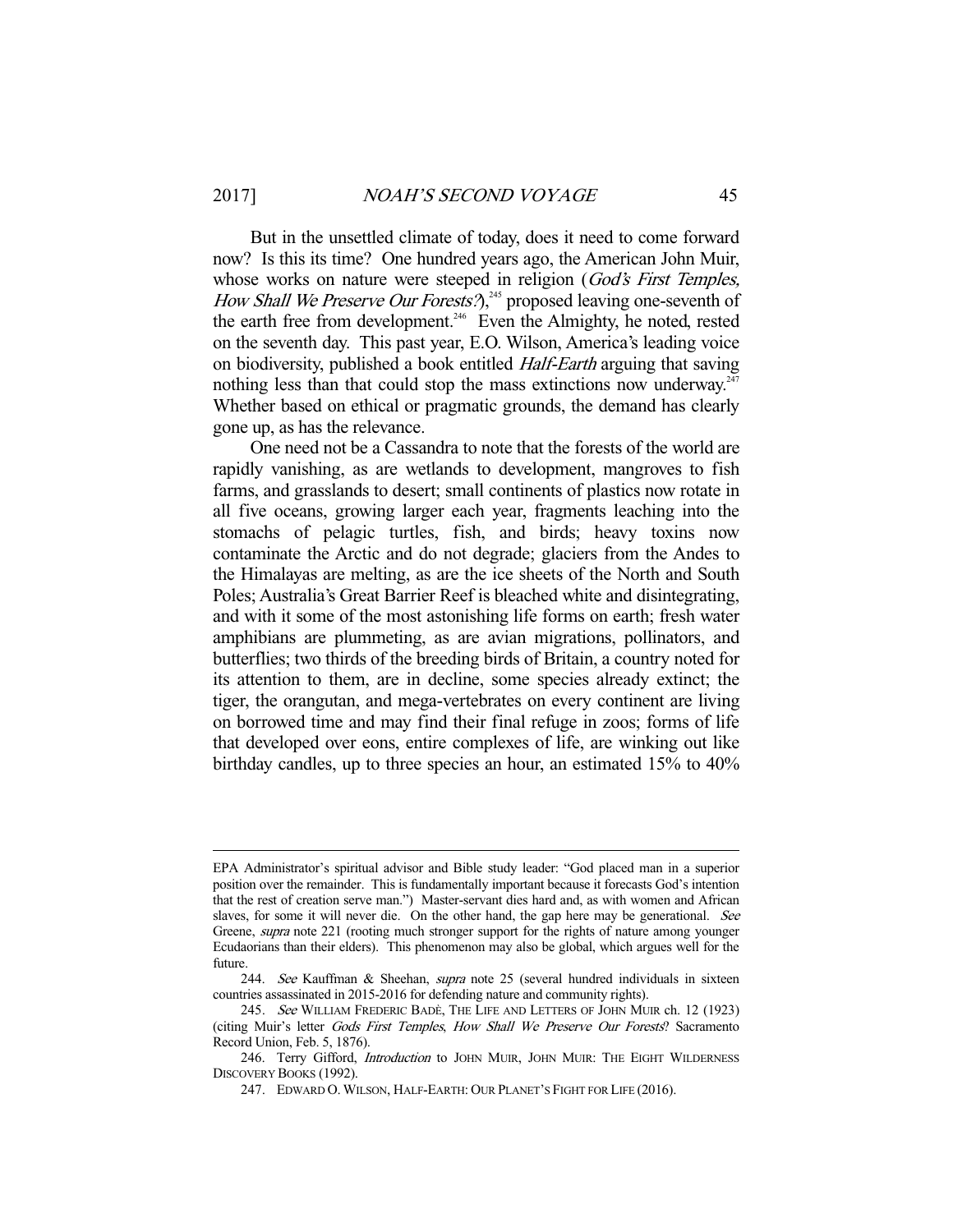of all species by 2050, not to malice, not necessarily by design, but all by human hands.<sup>24</sup>

 At the same time, national programs designed to arrest these declines, have at best slowed them instead. Those intending to "eliminate" discharges end up authorizing them at lower levels; $^{249}$  others

<sup>248.</sup> For deforestation, see Ann M. Simmons, Status of Forests Is 'Dire' as World Marks 2017 Earth Day, L.A. TIMES (Apr. 21, 2017, 6:00 AM), http://www.latimes.com/world/globaldevelopment/la-fg-global-earth-day-20170421-story.html; see also Deforestation Facts, CONSERVE ENERGY FUTURE, http://www.conserve-energy-future.com/various-deforestation-facts.php (last visited Dec. 22, 2017); for threats to wetlands, see Overview, WWF, https://www.world wildlife.org/habitats/wetlands (last visited Dec. 22, 2017); for ocean plastics, see Sarah Kaplan, By 2050 There Will Be More Plastic than Fish in the World's Oceans, Study Says, WASH. POST (Jan. 20, 2016), https://www.washingtonpost.com/news/morning-mix/wp/2016/01/20/by-2050 there-will-be-more-plastic-than-fish-in-the-worlds-oceans-study-says/?utm\_term=.caefb2cd9717, and Lisa Kaas Boyle, *Introduction: Tulane Law School Gents Into Plastics*, 27 TUL. ENVTL. L.J. 149 passim (2015); for arctic toxins, see Arctic Tundra Filled with Toxins—Study, E&E News: GREENWIRE (July 13, 2017), https://www.eenews.net/greenwire/2017/07/13/stories/1060057318; for glacial melting, see Early Warning Signs of Global Warming: Glaciers Melting, UNION CONCERNED SCIENTISTS, http://www.ucsusa.org/global\_warming/science\_and\_impacts/impacts/ early-warning-signs-of-global-5.html#.WVgfPITyvIU (last visited Dec. 22, 2017); for Great Barrier Reef, see Damien Cave & Justin Gillis, Large Sections of Australia's Great Barrier Reef Are Now Dead, Scientists Find, N.Y. TIMES (Mar. 15, 2017), https://www.nytimes.com/ 2017/03/15/science/great-barrier-reef-coral-climate-change-dieoff.html, and for coral bleaching more widely, see Coral Bleaching: What You Need To Know, NATURE CONSERVANCY: OCEANS & COASTS, https://www.nature.org/ourinitiatives/habitats/coralreefs/coral-reefs-coral-bleachingwhat-you-need-to-know.xml (last visited Dec. 22, 2017); for amphibians and pollinators, see Camila Ruz, Amphibians Facing 'Terrifying' Rate of Extinction, GUARDIAN (Nov. 16, 2011, 13:56), https://www.theguardian.com/environment/2011/nov/16/amphibians-terrifying-extinctionthreat; Death of a Dynasty: West North America Lost Over 95% of Its Monarch Butterflies in 35 Years, ZME SCI. (Sept. 11, 2017, 8:45 PM) https://www.zmescience.com/science/monarchbutterflies-death-america/; and Christina Procopiou, 40 Percent of Invertebrate Pollinators Face Extinction Across the Globe, NEWSWEEK (Feb. 27, 2016, 11:19 AM), http://www.newsweek. com/40-percent-bees-and-butterflies-face-extinction-431047; for birds of Great Britain, see BILL BRYSON, THE ROAD TO LITTLE DRIBBLING (2016) (describing recent science survey); for megavertebrates, see James Gorman, Cheetahs in Danger of Extinction, Researchers Say, N.Y. TIMES (Dec. 30, 2016), https://www.nytimes.com/2016/12/30/science/cheetahs-endangeredspecies.html, and Dominique Mosbergen, *Orangutans Are Now One Step Closer to Extinction*, HUFFINGTON POST (Feb. 15, 2017), https://www.huffingtonpost.com/entry/orangutans-endangeredextinction\_us\_577f401be4b0344d514ebf8b; for extinction rates more generally, see ELIZABETH KOLBERT, THE SIXTH EXTINCTION: AN UNNATURAL HISTORY (2014), and extinction rates, see Alister Doyle, U.N. Urges World To Slow Extinctions: 3 Each Hour, REUTERS (June 22, 2007), https://www.reuters.com/article/us-climate-extinctions/u-n-urges-world-to-slow-extinctions-3 each-hour-idUSL2253331920070522.

 <sup>249.</sup> See the Clean Water Act National Pollution Discharge Elimination System, which has become an authorization process instead, Houck, *supra* note 120, and the "land ban" provisions of the Resource Conservation and Recovery Act, which have become an elaborate permit program of their own, see Randolph L. Hill, An Overview of RCRA: The 'Mind Numbing' Provisions of the Most Complicated Environmental Statute, 21 ELR 10254 passim (1991).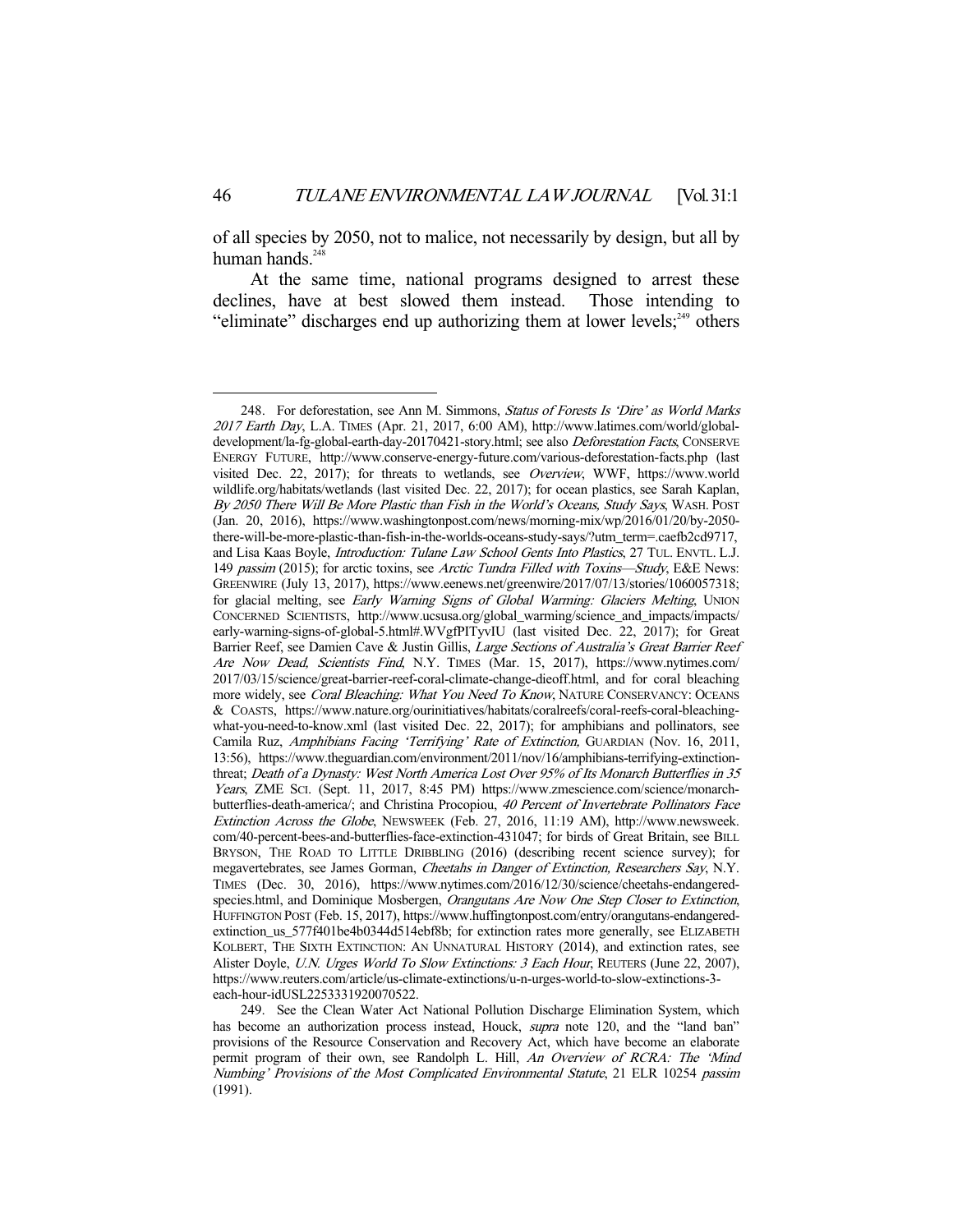managed under "multiple use" yield to the highest bidders,<sup>250</sup> yet others prescribe but do not require,<sup> $251$ </sup> or mitigate but do not avoid, $252$  or mitigate only part of the harm and declare victory.<sup>253</sup> On the natural resources side, landscape-level issues are rarely addressed,<sup>254</sup> and recent attempts to do so are now up for repeal.<sup>255</sup> Recovery plans for endangered species nature most at risk—lie unenforceable and unimplemented, more aspirational than the term "plan" would imply.<sup>256</sup> Even the most ironclad statutes yield to the unceasing demands of politicians, lobbyists, and litigation that may stall them for decades, $257$  leading to a kind of stasis in

 <sup>250.</sup> See Sierra Club v. Hardin, 325 F. Supp. 99 (D. Alaska 1971) ("According to commenters, there is no law to actually apply."); Nat'l Wildlife Fed'n v. U.S. Forest Serv., 592 F. Supp. 931 (D. Or. 1984) (multiple use claim similarly dismissed); see also Michael C. Blumm, Public Choice Theory and the Public Lands: Why Multiple Use Failed, 18 HARV. ENVTL. L. REV. 405 passim (2005).

 <sup>251.</sup> See the Federal Land Policy and Management Act, which, per the Supreme Court, breathes discretion at every pore (even its most stringent language), Norton v. S. Utah Wilderness All., 124 S. Ct. 2373 (2004). See also Ohio Forestry Assoc. v. Sierra Club, 523 U.S. 726 (1998) (finding U.S. Forest Service planning subject to unreviewable discretion).

<sup>252.</sup> See 33 U.S.C.  $\S$  1344 (2017) (whose stated emphasis on "avoidance" of wetlands in the first place has also become a large permit system based on mitigating impacts instead); Oliver A Houck, More Net Loss of Wetlands: The Army-EPA Agreement on Mitigation, 20 ELR10212 (1990); Oliver A. Houck, Hard Choices: The Analysis of Alternatives Under Section 404 of the Clean Water Act and Similar Environmental Laws, 60 U.COLO. L.REV. 773 passim (1989).

 <sup>253.</sup> For the dubious track record of wetland mitigation, see R. Eugene Turner et al., Count It by Acre or Function: Mitigation Ends Up to Net Loss of Wetlands, 23 NAT'L WETLANDS NEWSL. (Envtl. Law Inst., Washington, D.C.), Nov./Dec. 2001, at 5-7, http://files.alicle.org/files/coursebooks/pdf/Ck081-ch18.pdf. Performance failures have plagued this program, leading to mitigation banking the success of which remains spotty. See Mitigation Banking, NCSU WATER QUALITY GROUP: WATERSHEDSS, http://www.water.ncsu.edu/watershedss/info/ wetlands/mitbank.html (last visited Dec. 22, 2017). When it comes to *creating* nature we are not yet God.

<sup>254.</sup> See Houck, supra note 120 and accompanying text.

<sup>255.</sup> See Press Release, U.S. Dep't of the Interior, Secretary Jewell Releases Landscape-Scale Mitigation Strategy To Encourage Dual Objectives of Smart Development and Conservation, (Apr. 10, 2014), https://www.doi.gov/news/pressreleases/secretary-jewell-releaseslandscape-scale-mitigation-strategy-to-encourage-dual-objectives-of-smart-development-and-

conservation (U.S. Department of Interior's landscape initiative, now targeted for appeal); Jim Lyons, Could Trump Dismantle the American West? How the President's 'Deconstruction' Doctrine Threatens Public Lands, HIGH COUNTRY NEWS (May 9, 2017), http://www.hcn.org/ articles/how-trumps-policies-erode-public-lands-in-the-west-zinke-gorsuch-trump.

<sup>256.</sup> See Fund for Animals v. Babbitt, 903 F. Supp. 96 (D.D.C. 1995) (approving patently inadequate recovery plan); Timothy H Tear et al., Status and Prospects for Success of the Endangered Species Act: A Look at Recovery Plans, 252 SCIENCE, Nov. 12, 1993, at 976 (grossly inadequate implementation). While attempts have been made to improve the program, chronic difficulties remain, including that plan elements are held to be non-enforceable. See Michael Deiulis, Time for Judicial Enforcement of ESA Recovery Plans? . . . "When [Squirrels] Fly," 40 B.C. ENVTL. AFF. L. REV. E. SUPP. 29 (2013).

<sup>257.</sup> See Houck, supra note 120 (citing industry lawsuits against every EPA Clean Water Act best available technology standard, postponing reductions in such major polluting categories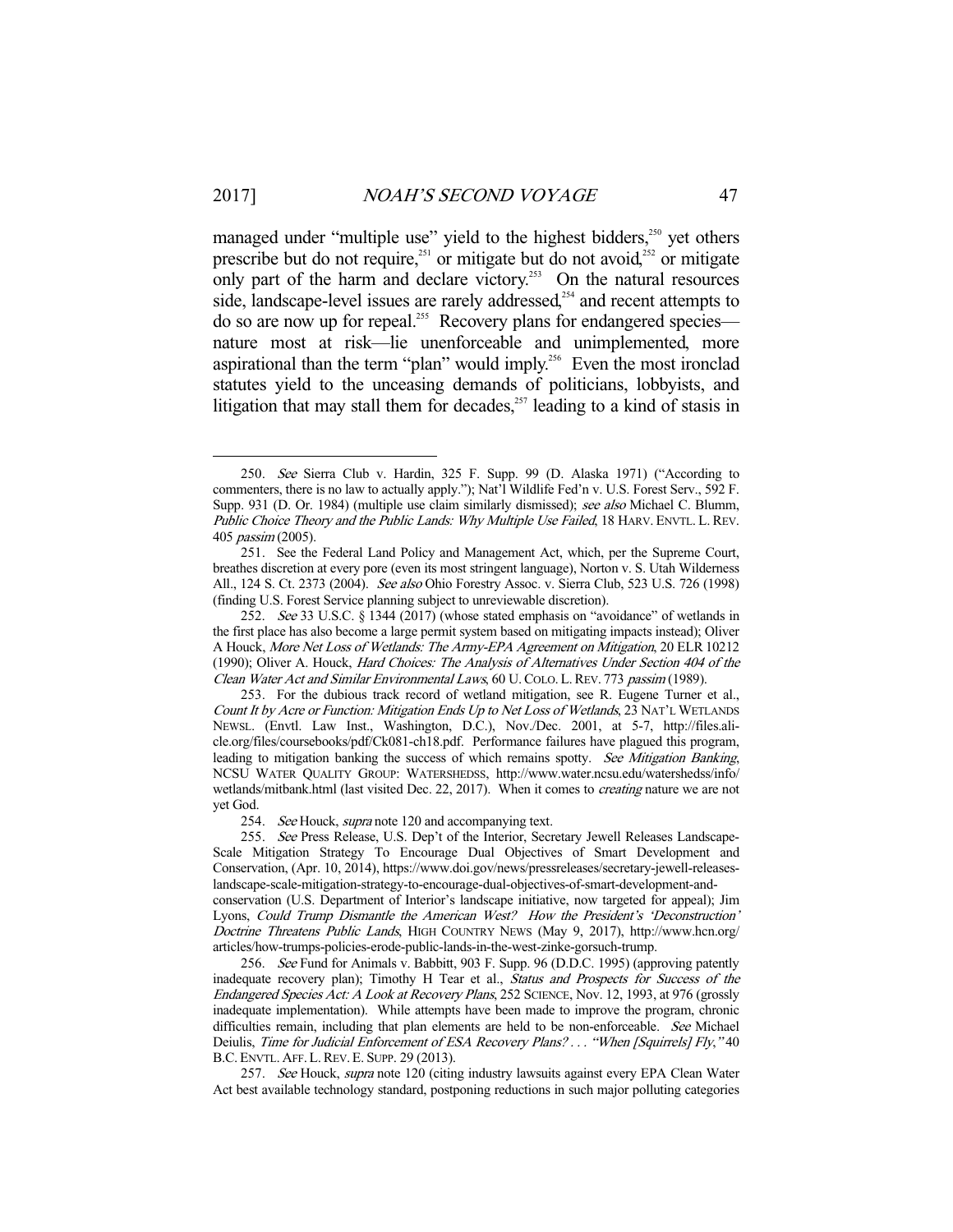which nature is simply lucky to hang on. At this pivotal juncture, America, long a world leader in environmental protection, has gone into a freefall with no end in sight.<sup>258</sup> All of which has prompted searches for new approaches, a countervailing right of its own.

 Nature rights are not the only response on the table. Fusing environmental rights with human rights has gained considerable traction in countries with significant indigenous populations, opening their own front on natural resource preservation.<sup>259</sup> The U.S. public trust doctrine has experienced a revival of its own,<sup>260</sup> and a recent trust case in Oregon (by and on behalf of children) has dared to challenge climate change head on.<sup>261</sup> The broadest of these approaches yet, launched in the early l970s, has been to incorporate environmental provisions (e.g., "each person has the right to a healthy environment") into half the constitutions of the world,<sup>262</sup> building their own precedent, leading to surprisingly

as pulp and paper and oil and gas for a decade or more, a pattern that has not abated; for the regulated community the costs of compliance outweigh the costs of attorneys).

<sup>258.</sup> See JAY AUSTIN ET AL., ENVTL. LAW INST., REGULATORY REFORM IN THE TRUMP ERA (Mar. 2017) (elimination of existing requirements and across the board, new constraints of implementation and enforcement).

<sup>259.</sup> See SVITLANA KRAVCHENKO & JOHN E. BONINE, HUMAN RIGHTS AND THE ENVIRONMENT 147-219 (2008); see also Confirming Rights: Inter-American Court Ruling Marks Key Victory for Sarayaku People in Ecuador, CULTURAL SURVIVAL (Sept. 2012), https://www. culturalsurvival.org/publications/cultural-survival-quarterly/confirming-rights-inter-american-

court-ruling-marks-key (requiring Ecuador to pay USD \$1.4 million for unconsented oil development on tribal land). Indeed, the recognition of property title has become an important strategy in conservation of the Amazon region. See Email from Amazon Conservation Team to author (July 14, 2017) (on file with author). Native Americans of the Pacific Northwest have led the struggle to save the Pacific Salmon for over a century, see JOSEPH C. DUPRIS, KATHLEEN SHAYE HILL & WILLIAM H. RODGERS, JR., THE SI'LAILO WAY: SALMON, INDIANS, AND THE COLUMBIA RIVER (2006), and have obtained injunctive relief for treaty violations blocking fish passage threatening the Pacific Salmon, see United States v. Washington (Phase II, Culverts), 2007 WL 2437166 (W.D. Wash. 2007). See also supra notes 205-207 describing indigenous roots of the U.N. Declaration and rights of nature in Ecuador and Bolivia. Indigenous environmental rights have come to the fore.

 <sup>260.</sup> See Chelan Basin Conservancy v. GBI Holding Co., 378 P.3d 222 (Sup. Ct. Wash. 2017) (rejecting legislative disposal of public trust interests); Josephine Marcotty, White Bear Lake Court Ruling Could Ripple Across All of Minnesota, STARTRIBUNE (Sept. 24, 2017, 9:16 AM), http://www.startribune.com/white-bear-lake-court-ruling-could-ripple-across-all-of-minnesota/ 447208023/ (Minnesota Department of Natural Resources violated its public trust duties by failing to protect a lake and groundwater from excessive groundwater pumping). For extrapolation of the trust to all of nature, see MARY CHRISTINA WOOD, NATURE'S TRUST: ENVIRONMENTAL LAW FOR A NEW ECOLOGICAL AGE (2013).

<sup>261.</sup> Juliana v. United States, 217 F. Supp. 3d 1224 (D. Ore. 2017); see also Juliana v. U.S.—Climate Lawsuit, OUR CHILD. TR., https://www.ourchildrenstrust.org/us/federal-lawsuit/ (last visited Dec. 20, 2017).

<sup>262.</sup> See ERIN DALY & JAMES R. MAY, GLOBAL ENVIRONMENTAL CONSTITUTIONALISM (2014); Joshua Gellers, Explaining the Emergence of Global Constitutional Environmental Rights: A Global Comparative Analysis, 6 J. HUM. RTS. & ENV'T 75 passim (Mar. 2015).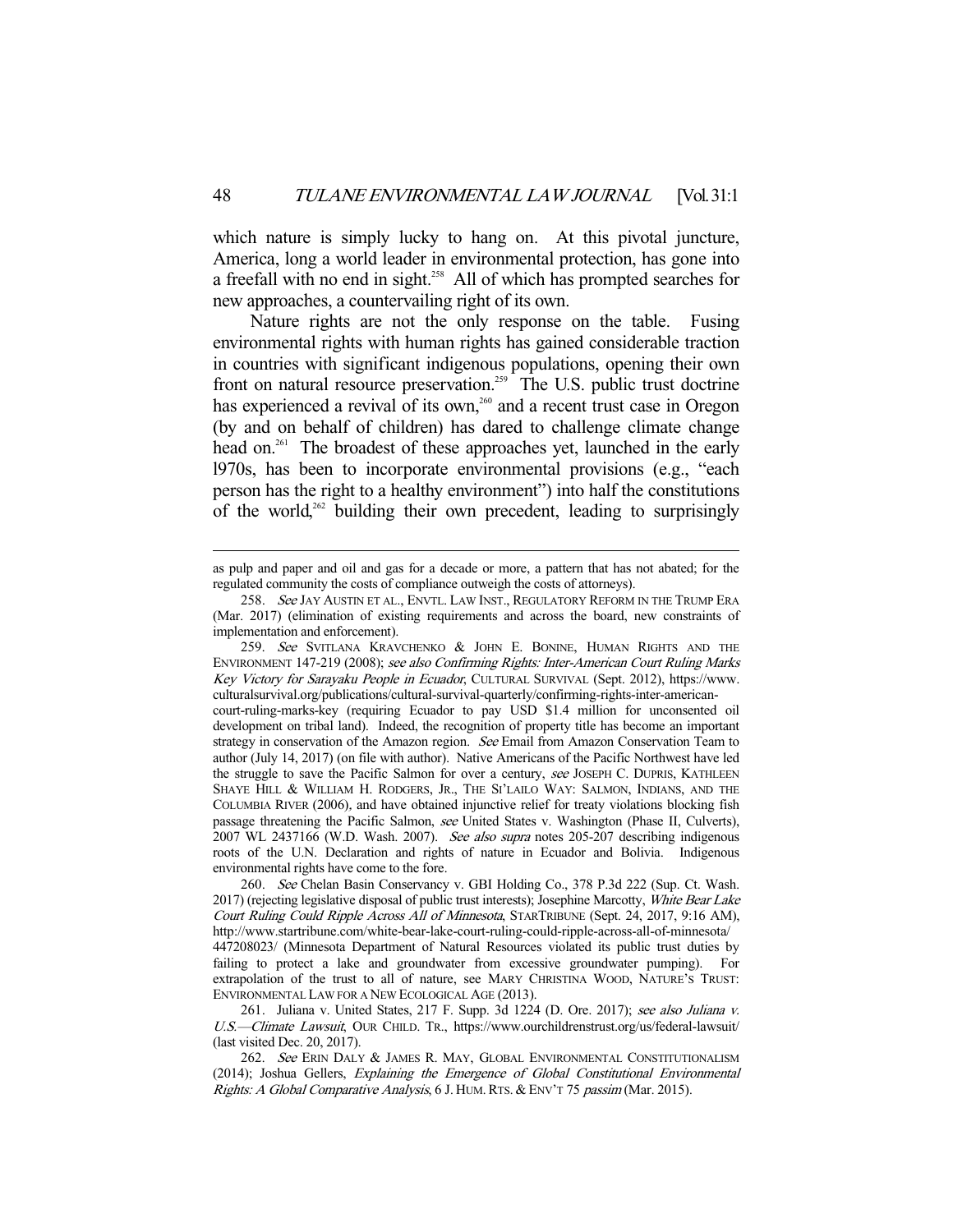favorable judicial decisions on every continent<sup>263</sup> and to such related initiatives as France's right of non-regression (an idea of genius).<sup>264</sup> Given the success of these patently open-ended doctrines, one is tempted to simply declare "rights of nature" as well and let the courts figure them out . . . as they have with such basic concepts as "due process," "privacy," and "equal protection" in other areas of law. To an extent this has already begun, but considerable work has also been done on standards as well. There is room for both processes to move forward, which is the way evolution works. And succeeds.

 Each of these approaches seeks a redline for human development while there is still time. Each remains, however, essentially anthropocentric, our entitlement to nature for our use and enjoyment, and this approach has its attractions not only for its reliance on tangible benefits but also its comforting notion that the environment is "ours" to begin with. Their drawback is that they are also "ours" to *end* with, and what humans claim for themselves they can also unclaim, often quite easily. Programs disappear. Entire institutions disappear. Protections that depend on humans staying the course are inherently fragile, and when lost can be lost forever. It is the terrible dynamic of this field.

 Which takes us back to rights in nature. Their very ecocentricity, anathema to their critics, is their first value-added, an extrinsic trigger new to the game.<sup>265</sup> The decision is no longer simply mano-a-mano among competing human preferences, and its measuring sticks are more objective than those found in other schemes: risks to living things we can calculate, avoid, and restore. They are the missing party with its own bottom line. These rights may take decades to mature (what rights do not?), but as rights, they will be difficult to remove. In the meantime, they open the door. More than that, they open the mind.

 A second value-added by nature rights is deeply rooted in the human genome. We grew up together, producing linkages that E.O. Wilson calls "biophilia,"<sup>266</sup> and they are all around us, found in the

<sup>263.</sup> See HOUCK, supra note 234.

 <sup>264.</sup> See Constitutional Council of France, Decision No. 2016-737 DC, Aug. 4, 2016, para. 7; see also Michel Prieur, Non-Regression in Environmental Law, 5 SAPIENS 2 (Mar. 19, 2013). For the adoption of this principle in Spain, see Fernando López Ramón, *El principio de* no-regresión en la descalificación de los espacios naturales protegidos por el Derecho Español, 20 REVISTA ARANZADI DE DERECHO AMBIENTAL13 (2011).

 <sup>265.</sup> Indeed, as the Supreme Court of Colombia recently recognized, this is the very function of nature rights, "to recognize and assign rights and legal personhood" in order to arrest destruction of the planet under current regimes. See Maldonado, supra note 7. For a similar approach, see JAN G. LAITOS, THE RIGHT OF NONUSE (2012) (inclining toward rights of nature but, in the end, retaining the anthropocentric view).

 <sup>266.</sup> EDWARD O.WILSON, THE DIVERSITY OF LIFE 350 (1992).